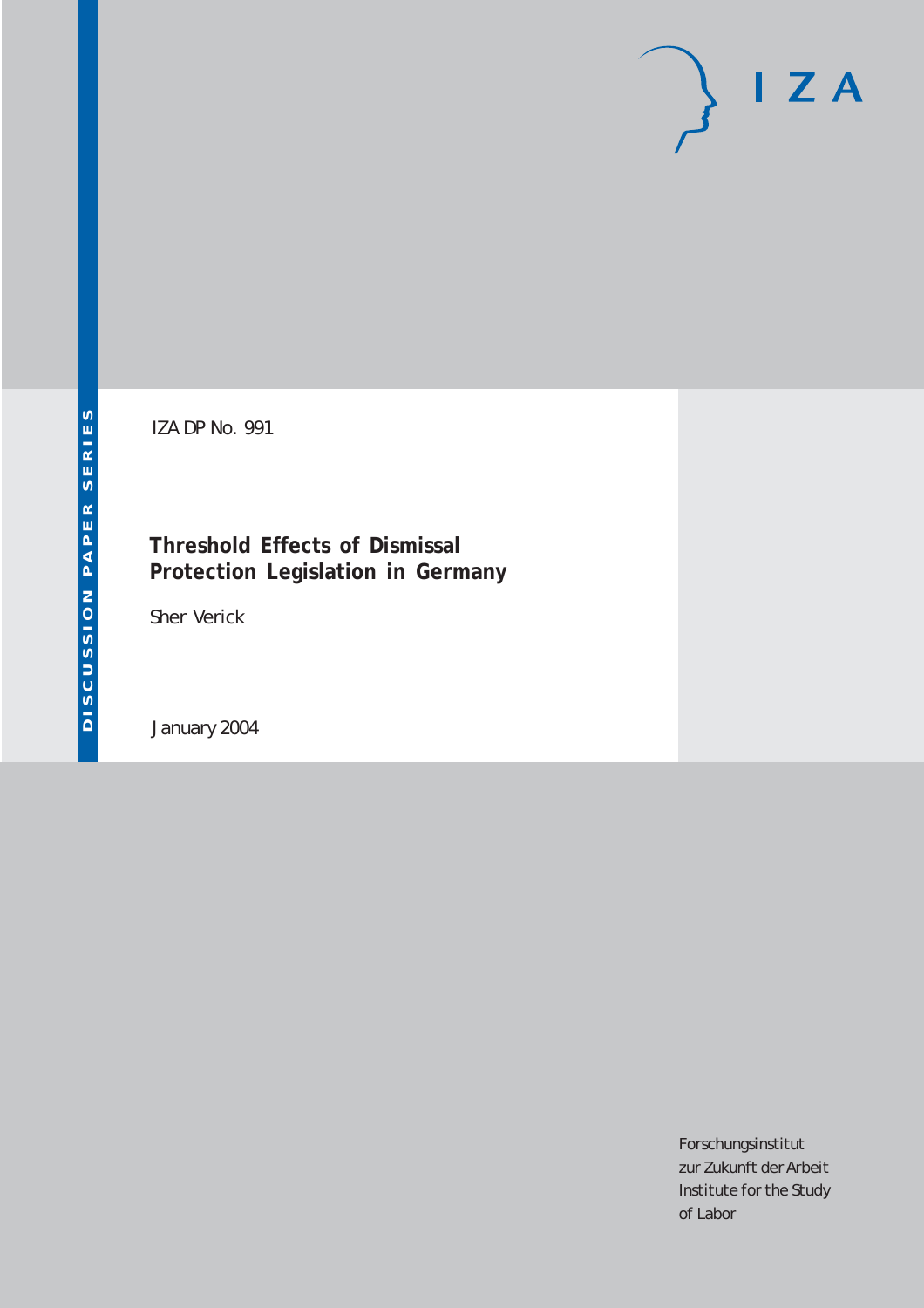# **Threshold Effects of Dismissal Protection Legislation in Germany**

**Sher Verick** 

*BGSE, University of Bonn and IZA Bonn* 

Discussion Paper No. 991 January 2004

IZA

P.O. Box 7240 D-53072 Bonn **Germany** 

Tel.: +49-228-3894-0 Fax: +49-228-3894-210 Email: [iza@iza.org](mailto:iza@iza.org)

This Discussion Paper is issued within the framework of IZA's research area *Mobility and Flexibility of Labor.* Any opinions expressed here are those of the author(s) and not those of the institute. Research disseminated by IZA may include views on policy, but the institute itself takes no institutional policy positions.

The Institute for the Study of Labor (IZA) in Bonn is a local and virtual international research center and a place of communication between science, politics and business. IZA is an independent, nonprofit limited liability company (Gesellschaft mit beschränkter Haftung) supported by Deutsche Post World Net. The center is associated with the University of Bonn and offers a stimulating research environment through its research networks, research support, and visitors and doctoral programs. IZA engages in (i) original and internationally competitive research in all fields of labor economics, (ii) development of policy concepts, and (iii) dissemination of research results and concepts to the interested public. The current research program deals with (1) mobility and flexibility of labor, (2) internationalization of labor markets, (3) welfare state and labor market, (4) labor markets in transition countries, (5) the future of labor, (6) evaluation of labor market policies and projects and (7) general labor economics.

IZA Discussion Papers often represent preliminary work and are circulated to encourage discussion. Citation of such a paper should account for its provisional character. A revised version may be available on the IZA website ([www.iza.org](http://www.iza.org/)) or directly from the author.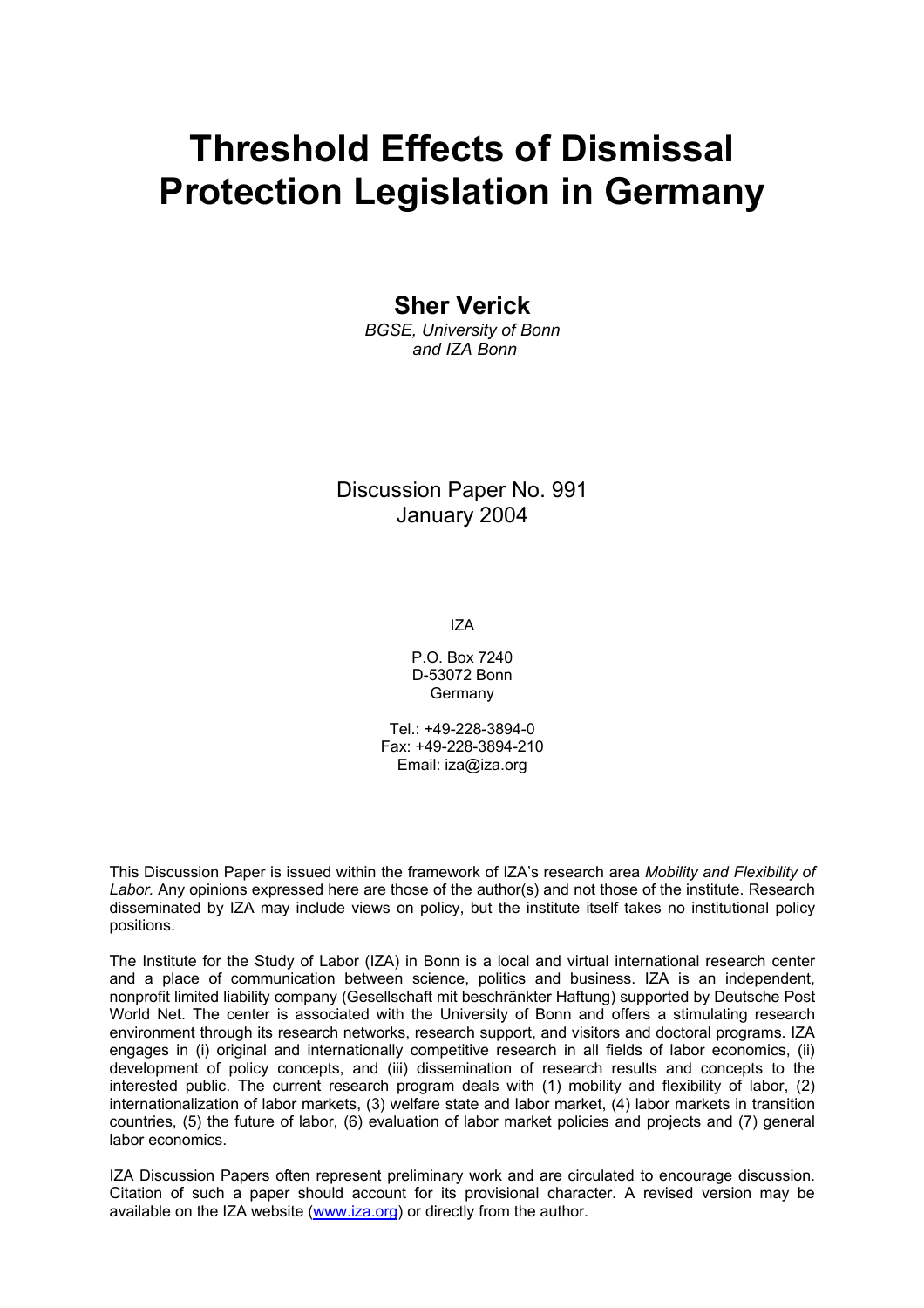IZA Discussion Paper No. 991 January 2004

## **ABSTRACT**

### **Threshold Effects of Dismissal Protection Legislation in Germany**[∗](#page-2-0)

In this paper we use a reform in the applicability of the Protection Against Dismissal Act or Kündigungsschutzgesetz in Germany to identify employment effects of the legislation for small establishments. Using a panel of establishments for the period 1997-2001, we find some evidence that a tightening of the threshold resulted in a higher probability of persistence and a lower probability of growth for the units in the treatment group during the post-reform years. When using the establishment size as according to the legislation, the effects were the strongest for establishments which were further away from the threshold. This result could reflect the presence of other institutional barriers or adjustment costs than those imposed by the Act. Alternatively, small establishments are unlikely to have perfect information regarding the applicability of the legislation. This is somewhat supported by the results when taking all employees as the measure for the establishment size. However, there is also some evidence that these results are being driven by other factors than the reform of the legislation.

JEL Classification: J21, J23, J58

Keywords: dismissal protection legislation, difference-in-differences, labour demand

Sher Verick IZA P.O. Box 7240 53072 Bonn Germany Email: [verick@iza.org](mailto:verick@iza.org)

 $\overline{a}$ 

<span id="page-2-0"></span><sup>∗</sup> I would like to thank seminar participants at RSSS, Australian National University, IZA, University of Bonn and the IAB. The data used in this paper is administered by the Institut für Arbeitsmarkt und Berufsforschung (IAB), Bundesanstalt für Arbeit, Nürnberg, Germany, and I am particularly grateful to Holger Alda for his untiring help and cooperation. The usual disclaimer applies.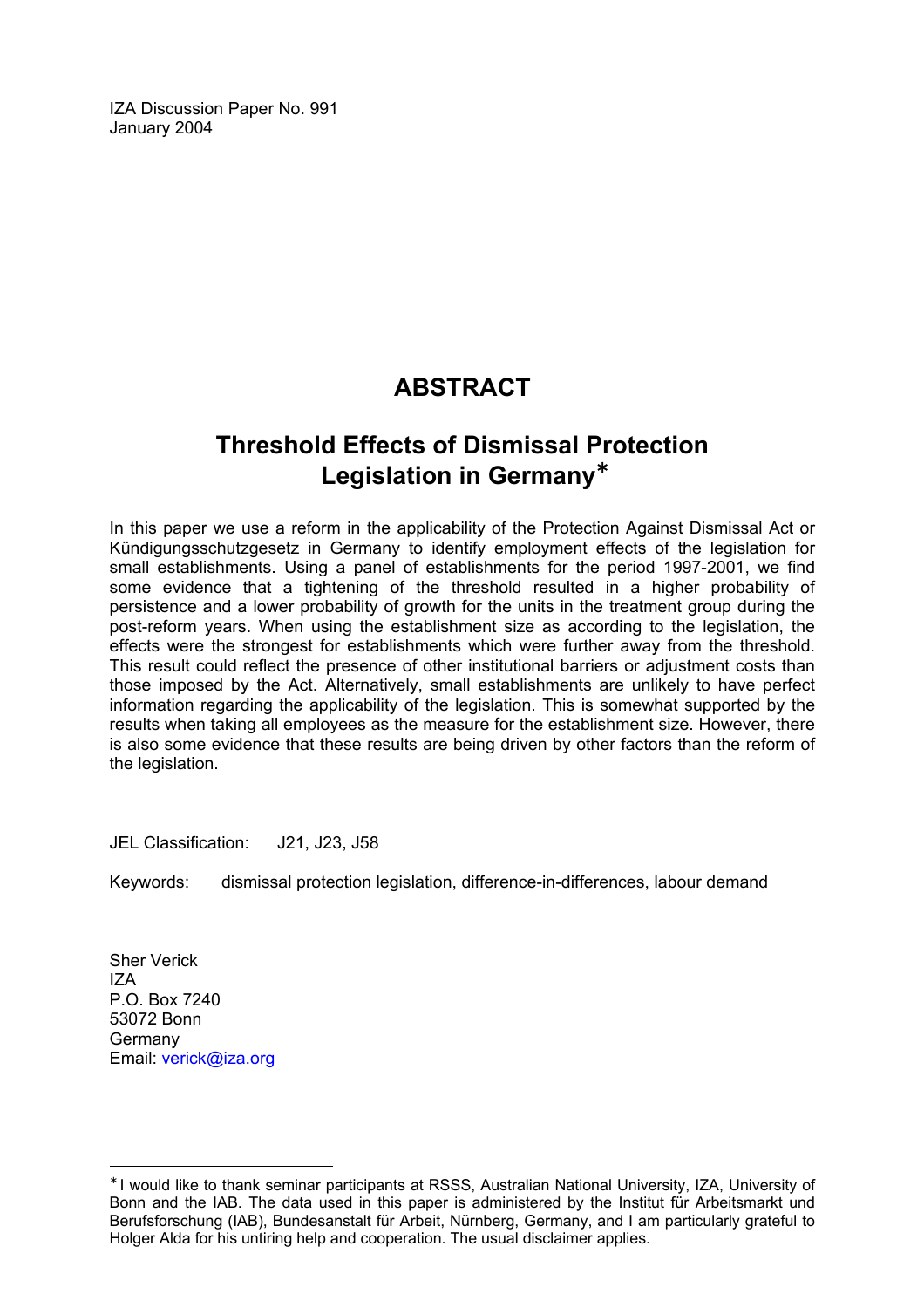#### 1 Introduction

Protection of workers from dismissal are a prominent feature of labour market regulations in Germany, as it is in much of the European Union. According to the OECD, Germany has the 7th strictest employment protection legislation, following amongst others, Portugal, Spain, Italy and France (OECD 1999). With the return to persistently high levels of unemployment in recent years, there has been a discussion over the need to relax labour laws in Germany, including the Kündigungsschutzgesetz or Protection Against Dismissal Act (PADA). However, while there has been considerable debate amongst politicians, unions, employer groups and academics of this issue, there is surprisingly little empirical research into the impact of the PADA on small establishments in Germany, though this has not prevented any of the interested parties to make claims regarding the impact of future reforms to the legislation.

To contribute to this important debate, we use a reform in the applicability of the dismissal protection legislation to identify the employment effects for small German establishments. In October 1996, the threshold for the applicability of the PADA was raised from 5 to 10 workers by the then Chancellor Helmut Kohl. After being elected in January 1999, the new centre-left government reduced this threshold back to 5 workers. This implies that the establishments with 5 or less workers had the ability to grow above the old threshold from October 1996 to January 1999, without becoming subject to the legislation, and then subsequently faced a more stringent environment after the second reform in 1999. Establishments at the threshold and those with less workers this level are not subject to the firing regulations of the law. This quasi-natural experiment provides us with a source of identification of the effects of the threshold on small establishments.

To investigate the effects of the reform on labour adjustment, we employ a difference-in-differences estimator to look at the impact of the reform on the probability of changing employment levels. Since the legislation potentially imposes firing costs on affected establishments, we would expect that units at or near the threshold to have a higher probability of not changing employment, and similarly, a lower probability of increasing employment above the threshold level after the reform in January 1999. Secondly, identification of the effects of the changes in the legislation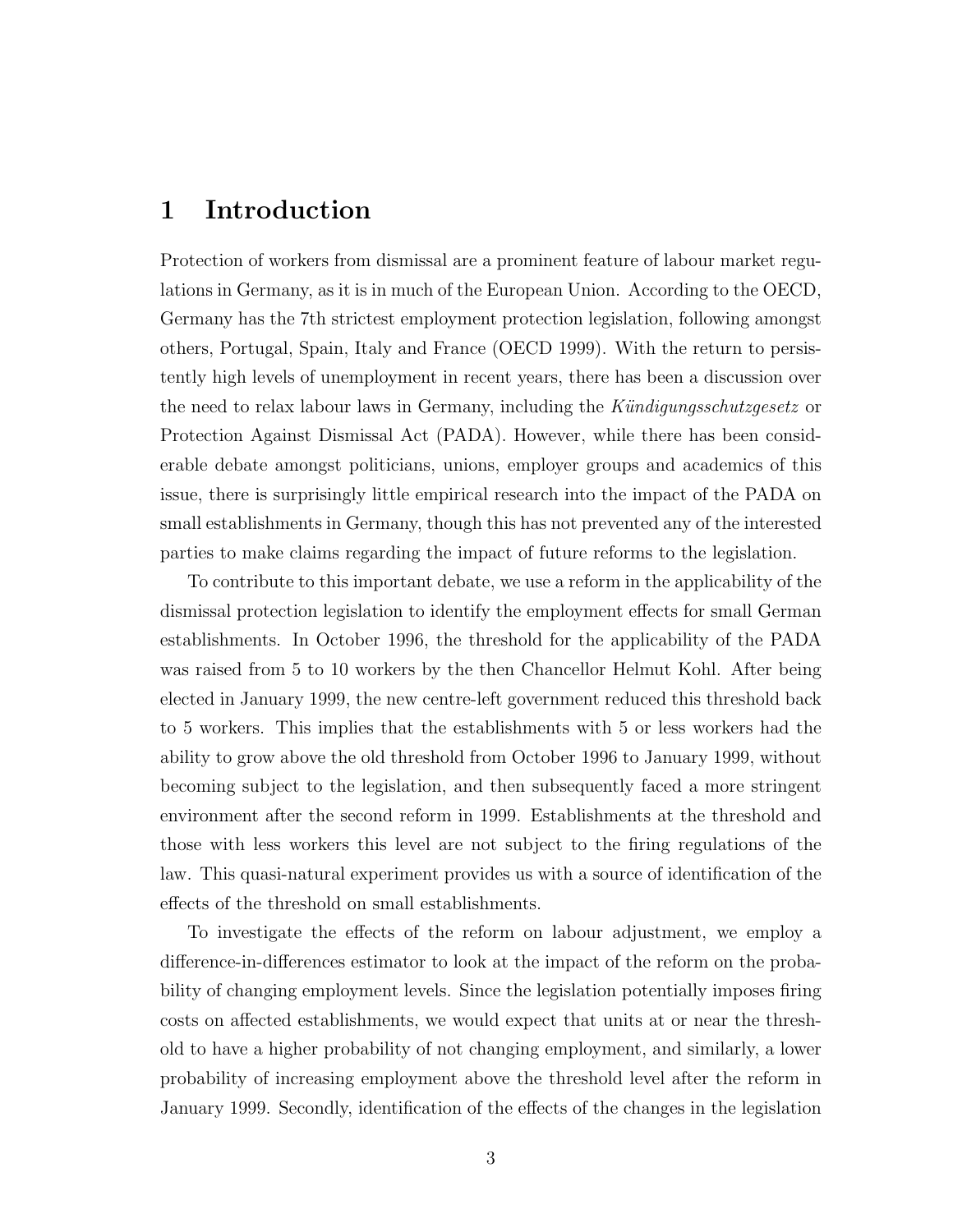depends on the appropriate allocation of establishments to the treatment and control groups. Thus, we also discuss how different classification of establishments and use of alternative sub-samples from the data affect the estimates. We focus specifically on whether or not there is evidence of threshold effects. That is, whether the effects of the reform were the strongest for the establishments at the threshold level, those units with 5 workers. Important issues such as whether establishments substitute secondary workers for regular employees will be explored in other research. Moreover, it is well documented that firms in countries with high levels of employment protection such as Germany adjust hours more frequently than employment (Abraham and Houseman 1994). Unfortunately, this important issue is difficult to identify with panel data available in Germany.

The structure of the paper is as follows: after reviewing the literature in Section 2, we summarise the role of small establishments in Germany and the institutional setting in Section 3. In Section 4 we present the econometric model and discuss identification issues. The data is described in Section 5 with results and robustness checks presented in Section 6. Finally, we conclude in Section 7.

#### 2 Literature

In the last decade there has been a large number of theoretical and, more recently, empirical studies on the impact of employment protection legislation, of which dismissal protection is one aspect, on labour adjustment and unemployment. For an overview of the literature see OECD (1999), Bertola, Boeri, and Cazes (1999) and Addison and Teixeira (2001).

In the theoretical literature, firing costs resulting from dismissal protection legislation are typically modeled as a tax. As discussed by Lazear (1990), if the legislation only imposes costs in the form of severance pay, this ex-post transfer can be compensated by an ex-ante transfer from the worker to the employer. Given the assumption of a perfect labour market, this implies that imposing such firing costs on employers will have no employment effects since it is offset by an equivalent reduction in wages. However, as it is in practice, labour markets are imperfect, which results in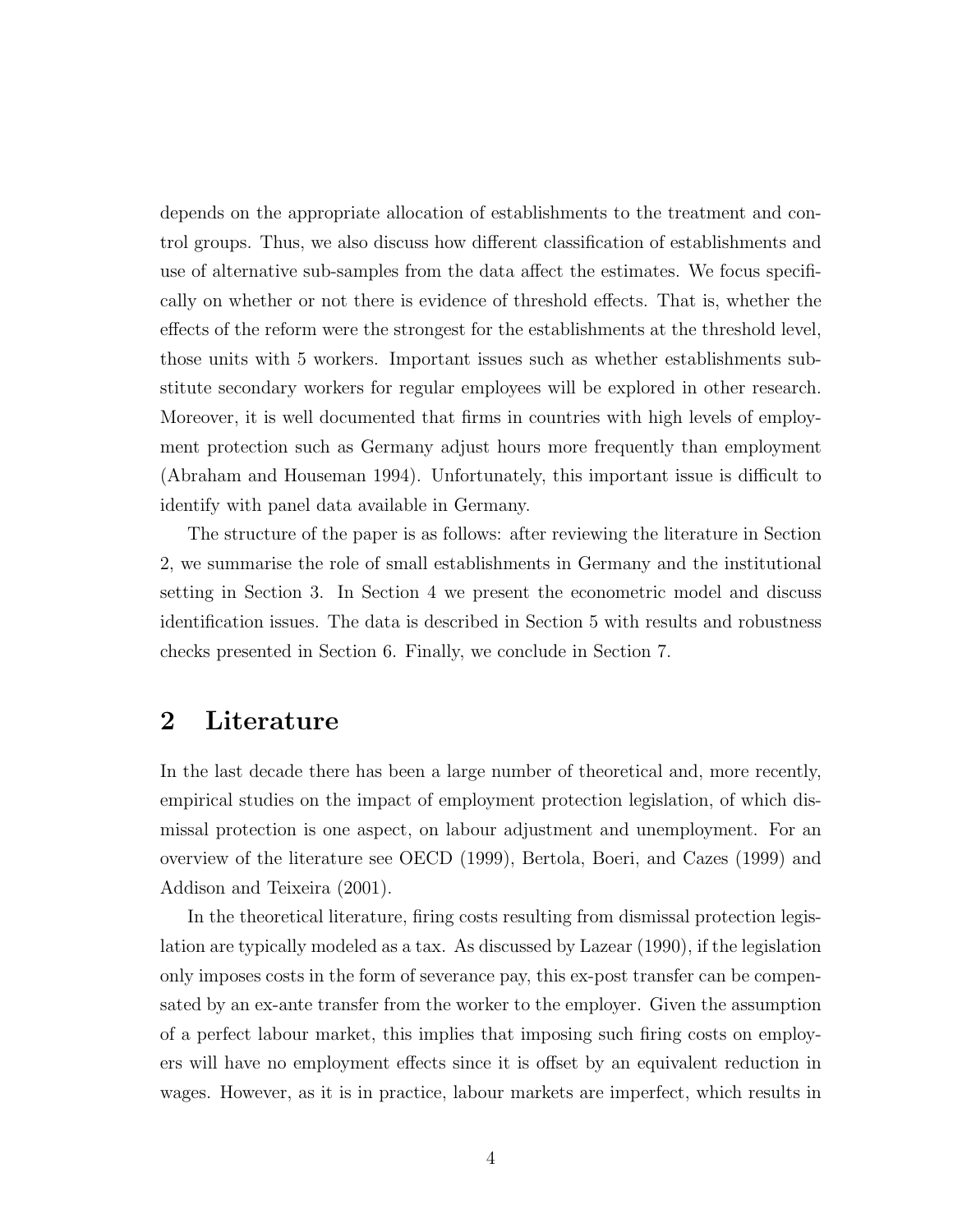rigid wages, and dismissal protection legislation imposes a range of firing costs on employers in addition to the severance pay which cannot be written into a labour contract. These include administrative and legal costs, and disruption to production (lost revenue) resulting from dismissals. When firing regulations represent such  $costs$ , theory has a number of predictions.<sup>1</sup> Firstly, such costs result in lower firing rates during an economic downturn since the benefit from firing an employee has to also cover the costs of dismissal. Furthermore, firms will also take into account the probability of firing in the future when hiring a new worker during periods of expansion, and thus, firing costs will also translate to lower rates of hiring. The actual dynamics of employment will depend on the nature of the firing (and hiring) costs. Higher firing costs should also reduce the exit rate from unemployment and increase its duration. However, the net effect of dismissal costs on average employment is ambiguous, and, as presented in Bertola (1992), will depend on the labour demand function, size of the discount and attrition rates, and the relative sizes of hiring and firing costs. Given strictly positive discount and attrition rates, firing costs can even lead to an increase in average employment.

The majority of the theoretical studies look at how dismissal protection legislation hinders adjustment of labour and leads to increased unemployment duration, which, even if only implicitly, suggests that the legislation has a negative effect on labour markets. In contrast, another strand of the theoretical literature considers models where employment protection legislation has an insurance role since markets are imperfect and workers are risk averse. For example, Pissarides (2001) constructs such a model where insurance markets are imperfect as a result of moral hazard. Given the absence of other (administrative) costs arising from dismissals, this study finds that it is possible to design a "flexible" employment protection that does not reduce job creation.

Empirical work could potentially provide some evidence of the above theoretical predictions and help clarify the ambiguities. This literature has been dominated until recently by cross-country studies starting with the paper by Lazear (1990) who investigates the effects of severance pay on employment. Using a sample of

<sup>1</sup>See for example Saint-Paul (1996), Bertola, Boeri, and Cazes (1999), and Bertola (1999)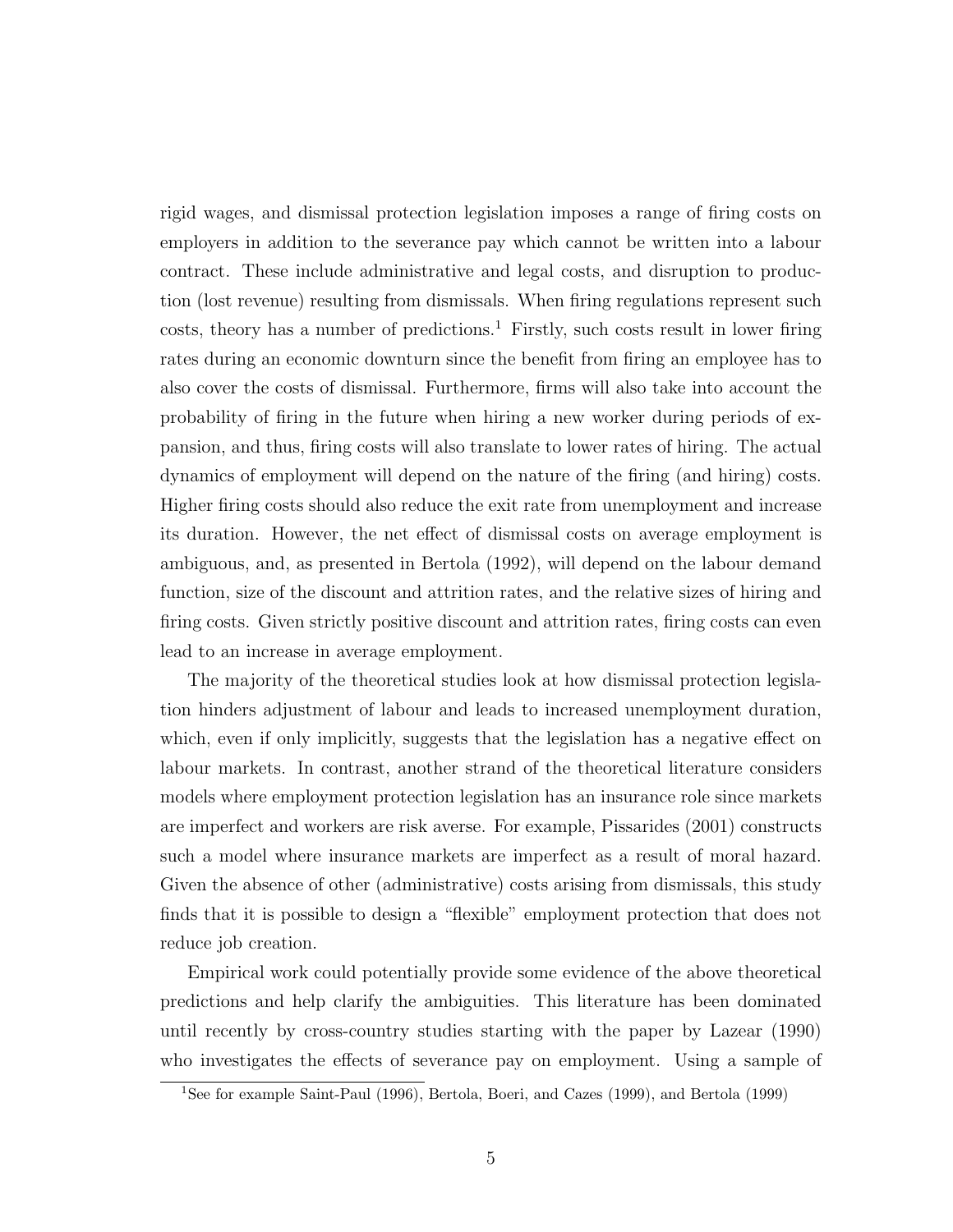20 countries over the period 1956-1984, the results of this study suggest that the level of severance pay is negatively correlated with the employment-population ratio and labour force participation rate, and positively correlated with unemployment. Using a broader definition of the legislation, the OECD (1999) report "Employment Outlook" finds that stricter employment protection legislation reduces both inflows and outflows from unemployment, but has no significant effect on net unemployment. Furthermore, stricter legislation seems to have a more negative impact on females, younger and older workers in comparison to prime-age males. The results of this report also support the implication that jobs in the presence of stricter legislation will be more stable and that the duration of unemployment will be longer. Finally, the strongest empirical result in this study is that stricter legislation is associated with higher rates of self-employment, but it has an ambiguous effects on temporary workers. A range of other studies have tried using country-level data to improve on these rather inconclusive results; see Addison and Teixeira (2001) for more details.

More relevant to this paper is the small but increasing number of empirical studies which use firm(or establishment)-level panel data to look at the effects of changes to labour market institutions such as dismissal protection legislation. Using this type of data allows for the identification of employment effects using reforms in legislation as quasi-natural experiments. A recent discussion paper by Garibaldi, Pacelli, and Borgarello (2003) investigates the impact of a reform in the threshold for the applicability of the dismissal protection legislation in Italy in 1990. They find that firms which were near the threshold were more likely to keep their employment levels unchanged and fire rather than hire workers. Their results also suggest that a tightening of the legislation increased the level of persistence where firms do not change their employment levels.

A few studies have recently addressed the impact of the dismissal protection legislation in Germany on employment adjustment. Using the IAB Establishment Panel, Wagner, Schnabel, and Kölling (2001) investigate the impact of the threshold for the applicability of the PADA on small German establishments. This study does not find any evidence of threshold effects, however, they do not use the reform to identify these effects and restrict the sample to only the establishments around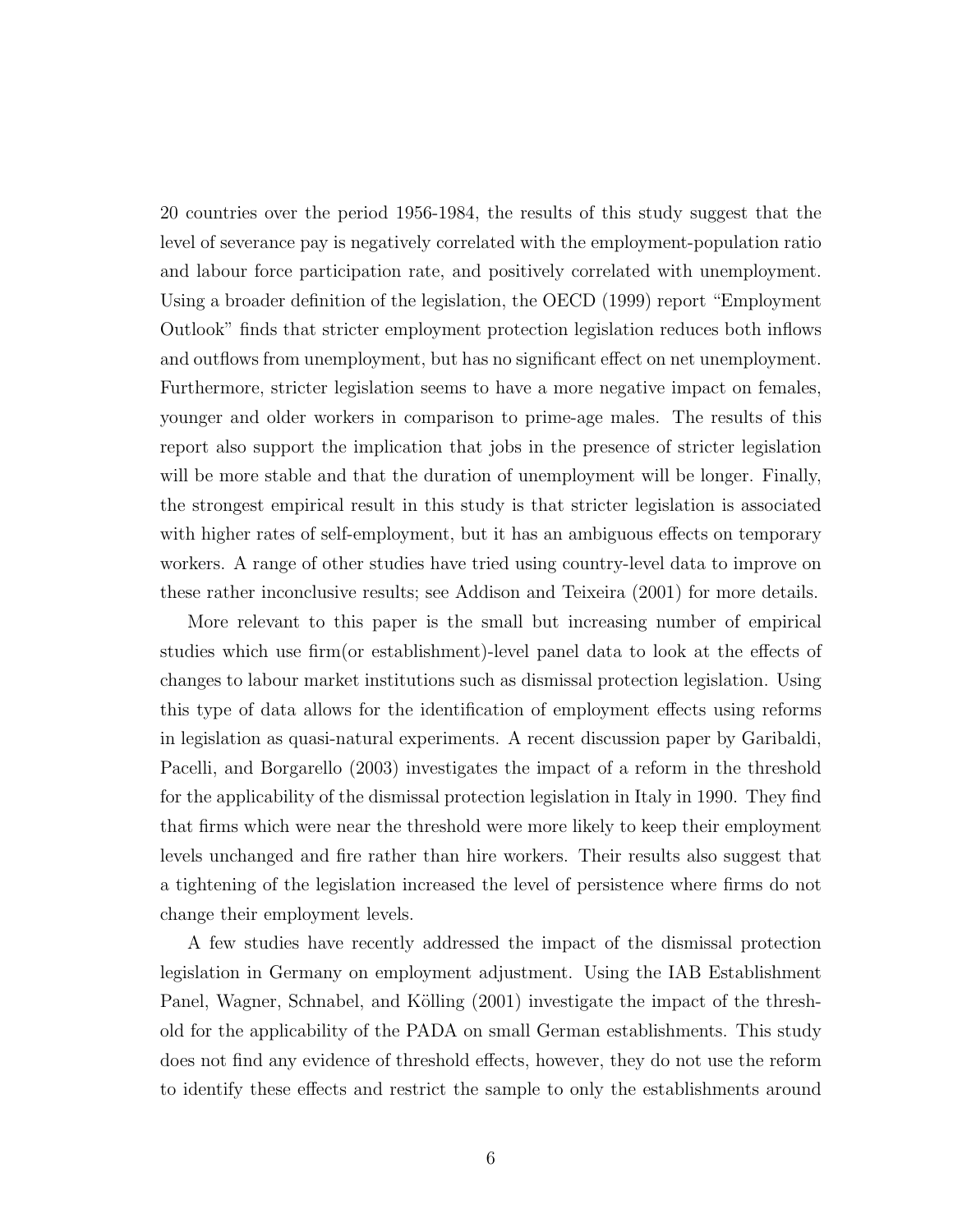the threshold. Boockmann and Hagen (2001) look at the use of atypical workers in West Germany using the same dataset. The results of this study suggest that the relaxation of the dismissal protection legislation in October 1996 led to a decrease in the demand for fixed-term workers in establishments with between 6 and 10 workers. However, given the three year clause for this group in the 1996 reform, it is unlikely that these units make a valid treatment group. In a recent issue of the Wirtschaftsdienst, Jahn and Schnabel (2003) and others comment further on this issue, but none contain a thorough econometric analysis of the legislation. Though not directly related to dismissal protection, the impact of the Schwerbehindertengesetz or Severe Disability Act is investigated by Kölling, Schnabel, and Wagner (2001) who find only weak evidence of lower growth for establishments at this threshold. This study, however, also does not use a reform in this legislation to identify employment effects and restricts the sample to establishments around the threshold.

# 3 Small Establishments and the German Institutional Setting

Before turning to the empirical analysis of the effects of the PADA on small establishments in Germany, it is useful to briefly discuss the relevant features of the economy and the institutional peculiarities of the legislation.

#### 3.1 Small establishments in Germany

Germany's economy has been and is still dominated by small and medium-sized companies, the Mittelstand, which has often been proclaimed as the backbone of their economy and the Wirtschaftswunder. As displayed in Table 1 in the Appendix, in 2001 there were almost 1.5 million small establishments with 1 to 5 workers who were subject to social insurance, accounting for over 68% of all establishments in Germany. These units employed around 3.2 million workers in 2001 which represented over 11% of all workers. The majority of establishments with 1-5 workers are in the retail and service sectors (Günterberg and Wolter 2002). It is approximately these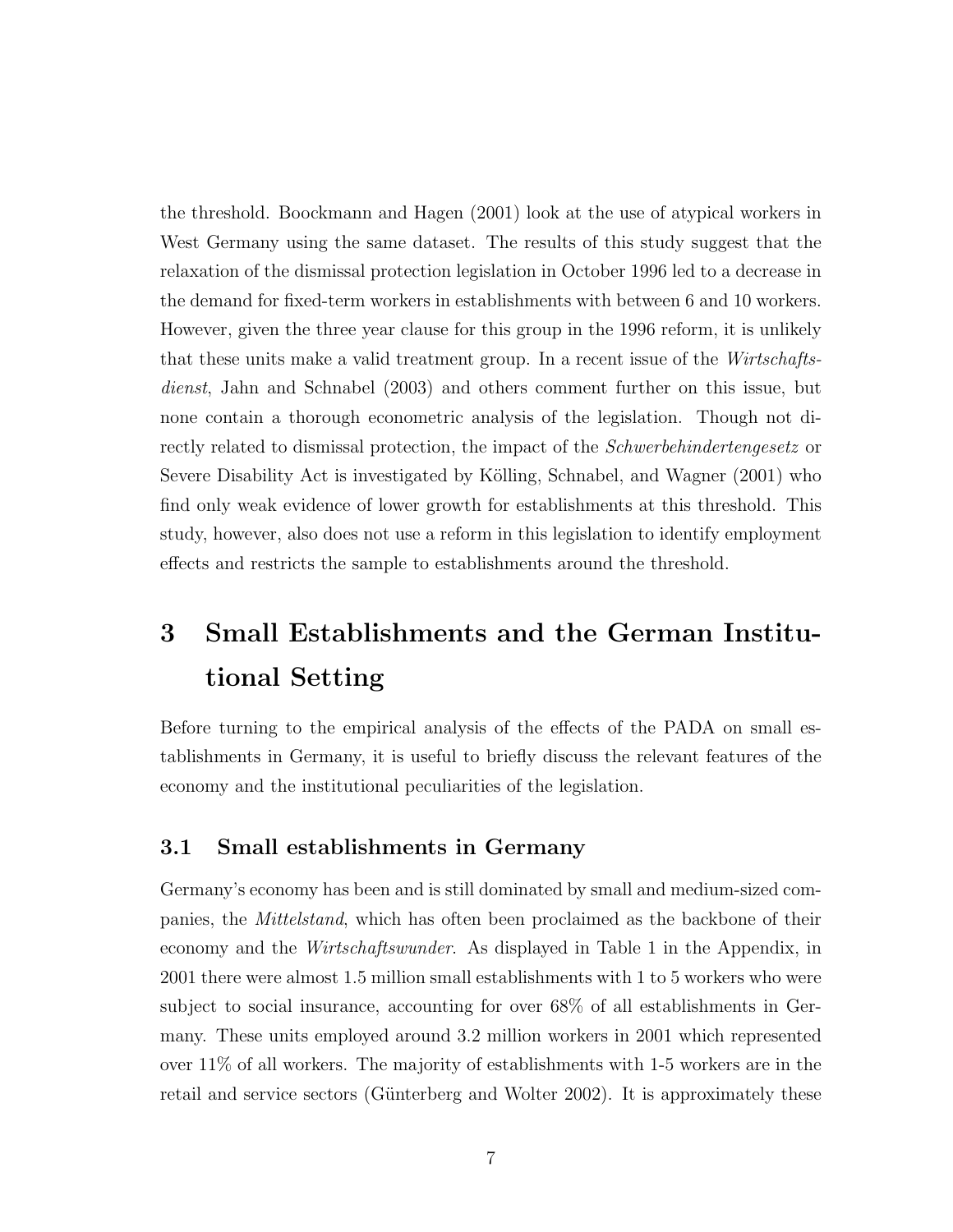establishments which are currently not subject to the constraints of the PADA.<sup>2</sup> In the next category, 6 to 9 workers, there is large decrease in the both the number of establishments and employees. This could be an indication of the effect of the threshold if small establishments with less than 6 workers were not expanding due to the costs imposed by the legislation. However, there is no indication that there was a higher number of establishments with 6 to 9 employees in the distribution for small establishments in 1998 when the threshold stood at 10 workers. In comparison to other countries in the European Union, Germany has a relative high number of small establishments with less than 10 workers, with only Portugal and Austria having more of these units as a proportion of all establishments in the population.<sup>3</sup>

As also indicated in Table 1, the number of establishments decreases with the size class, while the total number of employees per class only increases for establishments with 10-19 workers and more. This aggregate data shows the importance of small establishments in the Germany economy and the potential magnitude changes to the threshold for the applicability of the PADA has for the German economy. For example, if the threshold was raised to 20 workers, as currently being proposed by employer groups and some political parties, approximately a further 21% of establishments and 16% of workers would no longer be subject to the stringent firing regulations imposed by the legislation.<sup>4</sup>

In order to interpret the results, in particular in light of the identification assumptions of the difference-in-differences estimator used in this paper, it is also important to understand the state of the German economy during the period 1997 to 2001. Unification in 1990 brought major challenges and changes to not only the East German economy but to that of the West. In 1993, Germany and much of the European Union suffered a recession and conditions did not improve until the mid-1990s. As listed in Table 2, growth in the German economy, as measured by GDP (1995 prices), increased from 1997 to 2000 reaching a reasonable 2.9% before experiencing a significant decline in 2001 to 0.9%. However, this general trend dif-

 $2$ The size of establishment for these figures does not match exactly the calculation of the size as stipulated in the legislation, see below for further details.

<sup>3</sup>See Eurostat (2001) for further details

 $4$ Data for 2001, (Günterberg and Wolter 2002)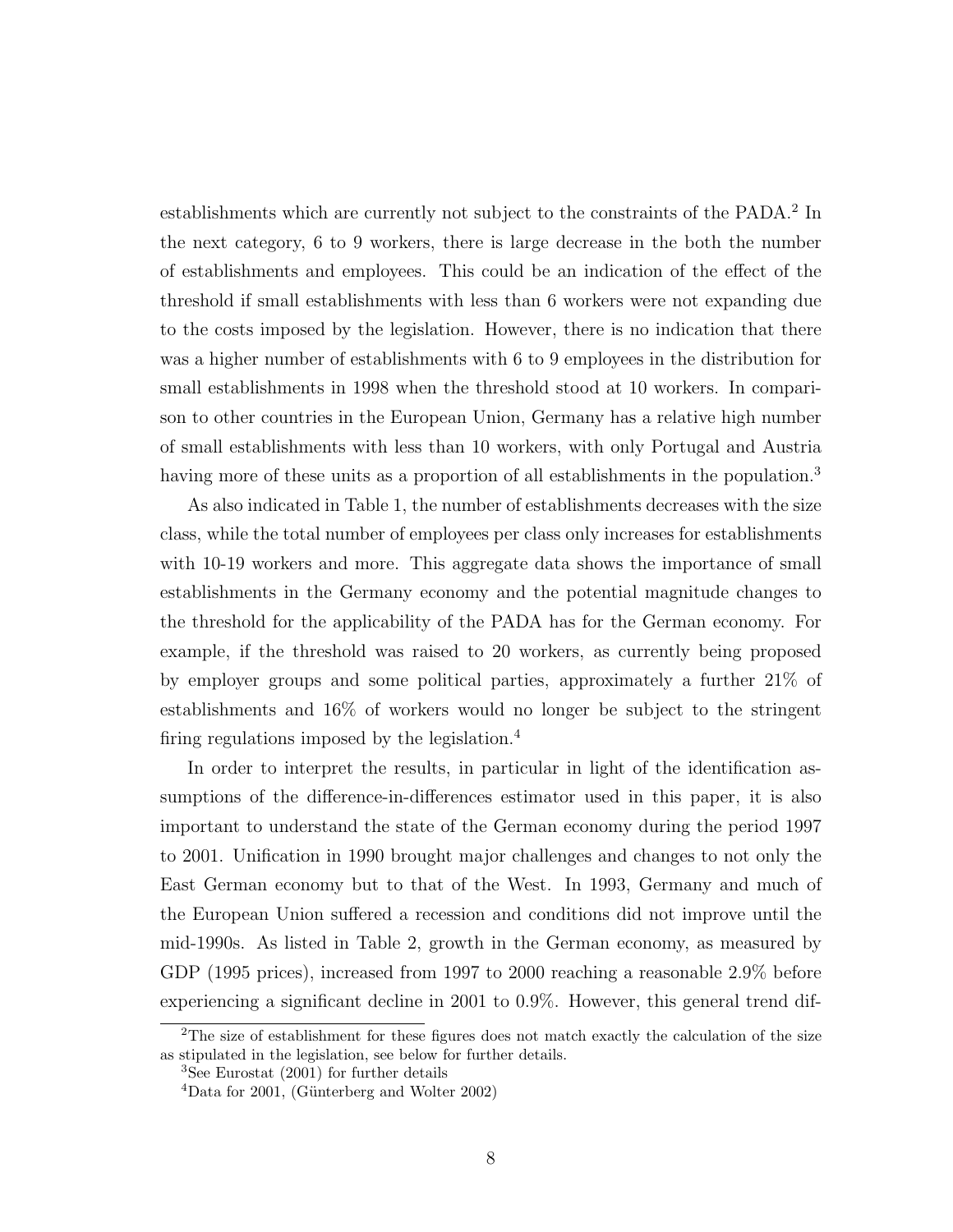fers across sectors. Growth in value-added in manufacturing, as displayed in Table 2, was much more variable with high rates in 1997, 1998 and 2000 and periods of negative growth in 1999 and 2001. The good performance of manufacturing in 2000 was driven by an improvement in export competitiveness (OECD 2003). Growth in value-added in the service sector has been on average better than in manufacturing and also experienced the upswing in 2000 followed by a downturn in 2001, though not to the same extent as the manufacturing sector. The results for this period slightly improve when restricting the figures to private firms. Furthermore, as reported in OECD (2003), employment in manufacturing has decreased over the 1990s but has increased in the service sector. Employment in the manufacturing sector is in general much more volatile than the service sector which tracks more closely the overall economic conditions as represented by GDP. Finally, when excluding the public sector, employment growth was stronger in 1998-2000 than in 1996-1997. However, there is some indication that establishments decreased employment in 2001. These macroeconomic trends could influence the estimates in particular if the year dummies are not capturing all these effects or if these trends were different for the treatment and control groups. Hence, it is important to check the sensitivity of the results by restricting the sample to various groups such as the manufacturing and service sectors, and East and West Germany.

#### 3.2 Provisions of the PADA

The Kündigungsschutzgesetz or Protection Against Dismissal Act (PADA) provides protection to workers in both private and public sector establishments<sup>5</sup> from unfair dismissal where the unit regularly employs more workers than threshold for the applicability of the legislation. In establishments with less workers than this level, employees can be dismissed without any justification so long as other legal requirements are met.<sup>6</sup> Seasonal work and private households are excluded from

<sup>&</sup>lt;sup>5</sup>The legislation pertains to the establishment not the firm level. An establishment is a production unit based in a single location and is not necessarily legally and economically independent from other companies.

 ${}^{6}$ In such establishments workers are provided protection under the provisions of the *Bürgerliches* Gesetzbuch (BGB) or the German Civil Code which regulates matters concerning the individual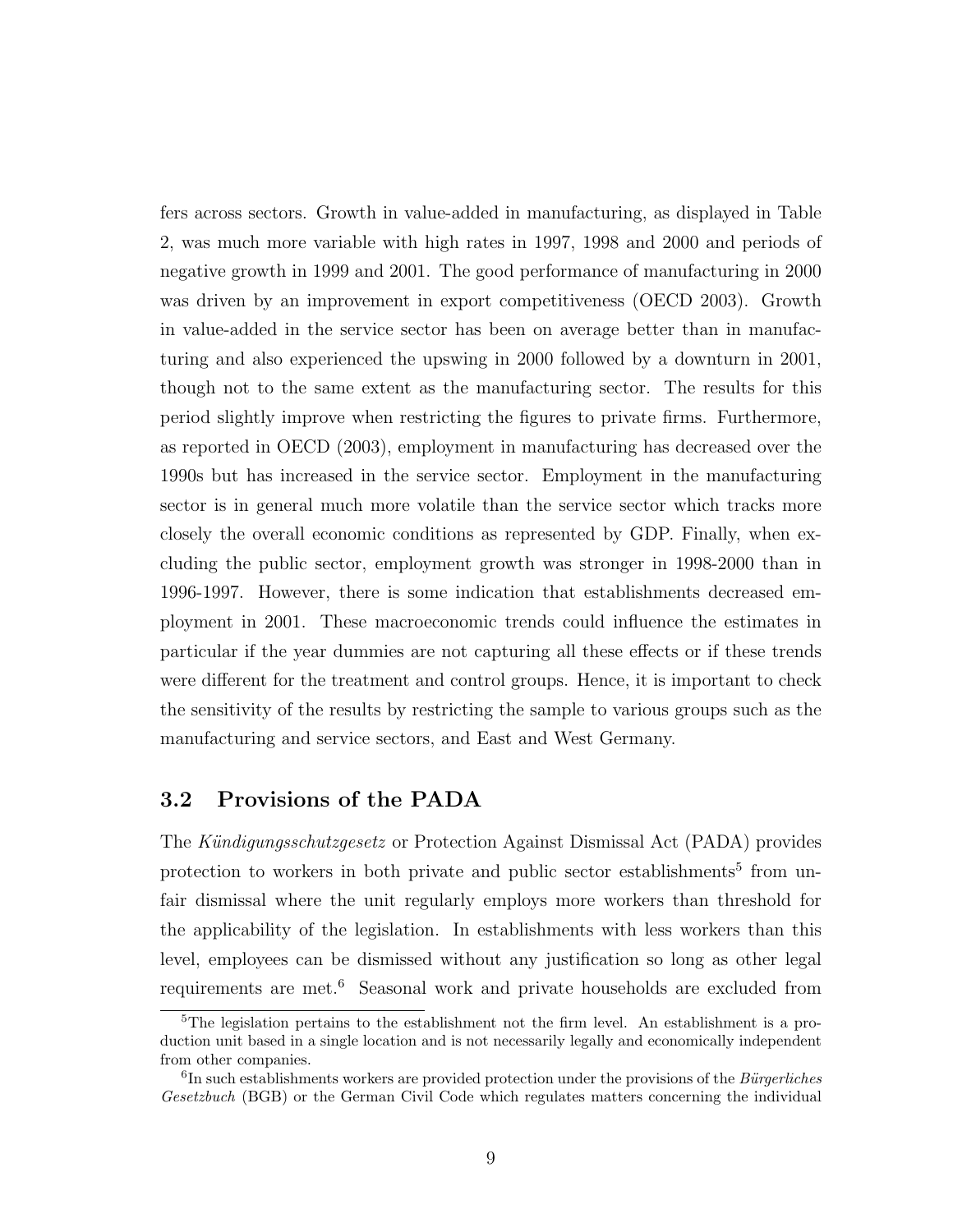application of the legislation. Dismissals are deemed as being justifiable in three cases: firstly, due to the lack of capability on the part of the worker or illness, though this is difficult in practice; secondly, as the result of misconduct; and finally, redundancies (BAS 2002). As stated in Paragraph 1 of the legislation, the establishment must take into account in the case of redundancies appropriate social considerations when deciding on the workers to be dismissed, unless there are some special technical skills that are needed by the establishment. Dismissals are considered unjustifiable or unfair if the establishment has not met the above three criteria, or if the dismissed worker could have been retained in the establishment in another position, or after further training, or under different work conditions even if this means lower pay. Work councils add a further complexity to the dismissal process since establishments are required to inform them of any redundancies, though few small establishments have such worker representation.<sup>7</sup>

As mentioned in the introduction, the threshold for the applicability of the PADA has changed twice, once from 5 to 10 workers in October 1996 and then back again to 5 workers in January 1999. Figure 1 in the Appendix illustrates these policy changes from 1996 to 2001. Any analysis of the threshold is complicated by the definition of which workers contribute towards the evaluation of the establishment size, which is used to determine the applicability of the PADA. Firstly, it refers to full-time workers who have been regularly employed in the previous six-months. The contribution of regular part-time workers is determined by Paragraph 23 of the legislation. After the first reform in October 1996, the contribution of part-time workers was such that employees working 10 hours or less were given a weighting of 0.25, and employees who worked 20 hours or less and between 20 and 30 hours a week were calculated as contributing 0.5 and 0.75 of a full-time worker, respectively, to the sum of employees. Those working more than 30 hours a week were given a full-time weighting. The second reform of January 2001 increased the weighting for those working 10 hours or less to 0.5. For example, if an establishment has 2 full-time workers, and 4 part-

employment contract and prohibits such acts as discrimination, etc. There may also be certain conditions in wage contracts that give protection to such workers from unfair dismissal.

<sup>&</sup>lt;sup>7</sup>As stated in the *Betriebverfassungsgesetz*, only establishments with more than 5 employees are required to have some form of worker representation.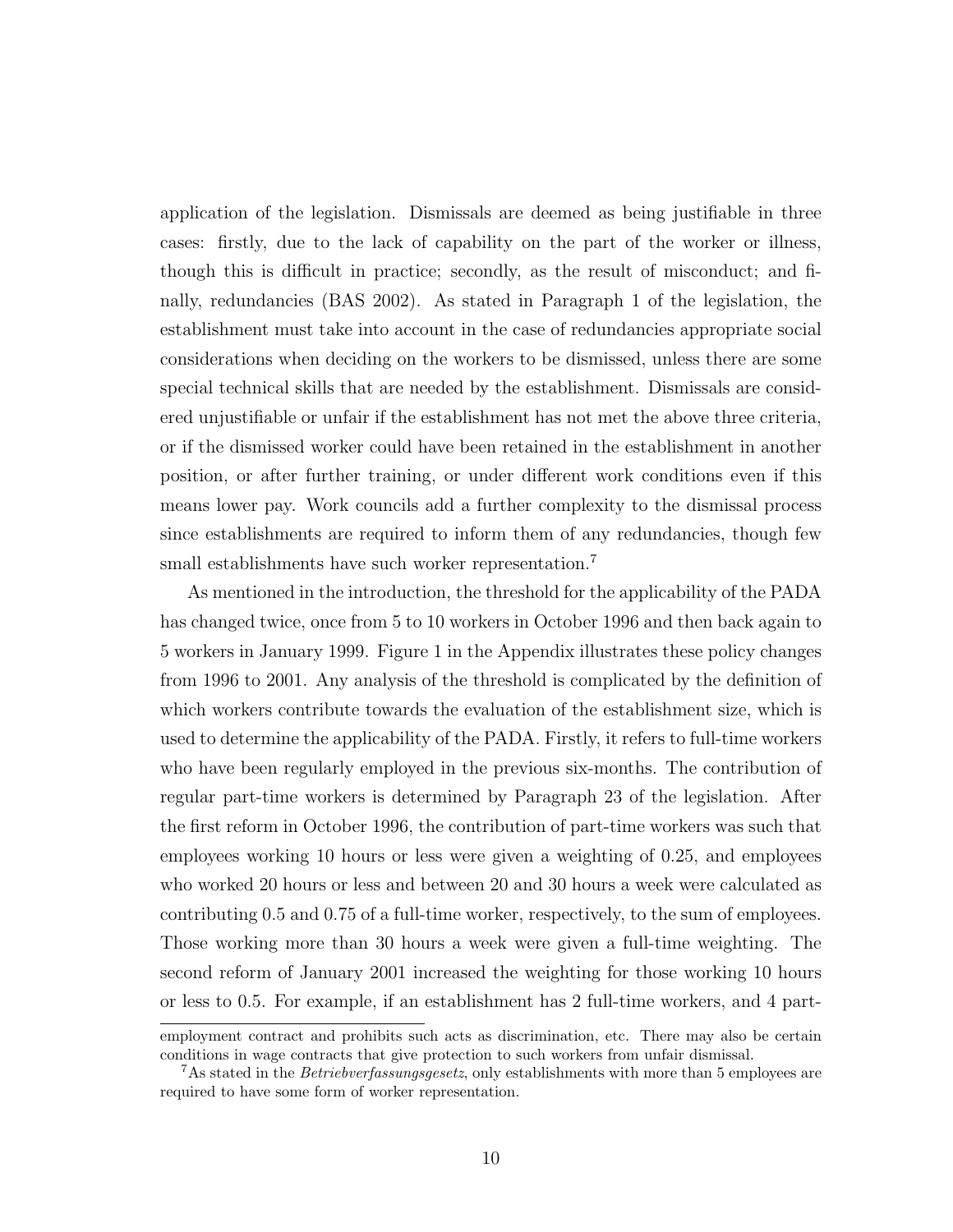time workers who all regularly work 25 hours per week, the establishment would be calculated as having 5 workers and thus would remain just at the current threshold. If the establishment hired another permanent full-time worker, then all workers would be afforded the protection of the PADA. Secondly, fixed-term workers are counted when they are regularly employed for more than 6 months of the year. Trainees/apprentices, freelance, marginal part-time workers<sup>8</sup>, consultants, family members(without contracts), and owners are not included in the final calculation of the establishment size. This suggests that establishments have a number of strategies to avoid the threshold, such as hiring apprentices. Finally, this law applies to the establishment level, which implies that firms could split operations into various units to avoid the restrictions of the PADA. However, the Federal Constitutional Court or Bundesverfassungsgericht ruled in 1998 that companies cannot use this route to avoid the application of the law.<sup>9</sup> This is another example of how additional complications arise from decisions made by the courts. In fact, applicability of the legislation may only be clear to establishments once they are before the labour courts rather than ex-ante when they decide to hire a worker.

Establishments in Germany face many other thresholds based on size such as the Severe Disability Act (*Schwerbehindertengesetz*) which states that establishments with 16 or more workers must fill 6% of all jobs with workers with disabilities or face a monthly penalty of DM200 (Friedrich and Hägele 1997). In January 2001, this threshold was relaxed to 20 employees and the quota to 5%. The health and safety regulations in Germany also introduce many thresholds and costs for firms. For example, establishments with more than 5 workers are required to have separate toilets for women and men.<sup>10</sup> Thus, in the attempt to identify the impact of the threshold resulting from the PADA, interaction with other regulations, in addition to macroeconomic and other factors, must be kept in mind.

Ultimately the degree to which the PADA in Germany constrains small establishments depends on the costs imposed on them by the legislation in terms of not

<sup>8</sup>These employees work fewer than 15 hours per week and whose income does not exceed one seventh of the monthly reference wage or, where pay is higher, one sixth of the total income, and are not subject to social security payments.

<sup>9</sup>See ruling of the Bundesverfassungsgericht on 27.01.1998.

 $10$ See Paragraph 37 of the *Arbeitsstättenverordnung* or Workplace Ordinance.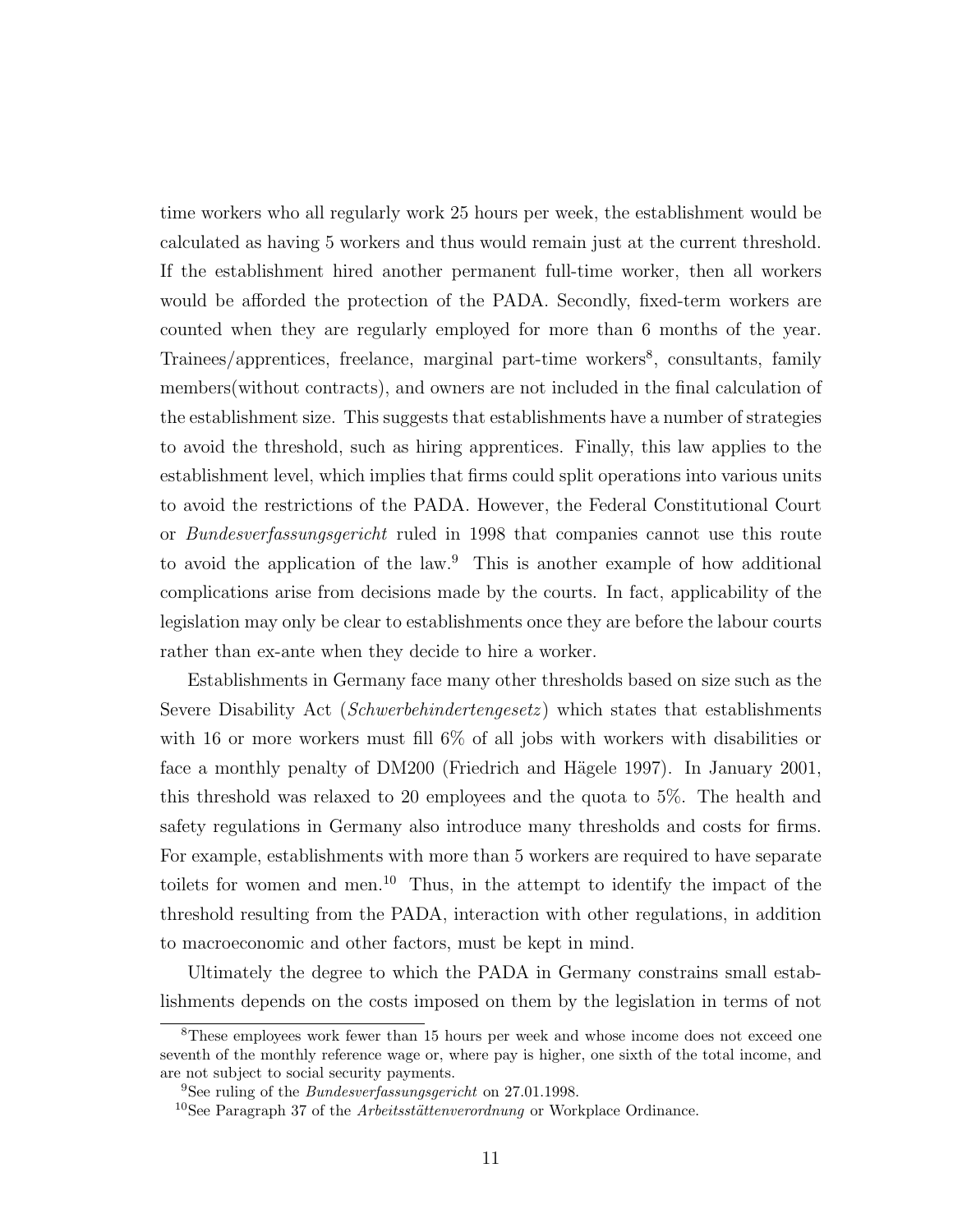just the potential redundancy payments but also the legal and administrative costs involved in defending dismissal cases. Once fired, workers are able to sue the employer in a Arbeitsgericht or Labour Court for wrongful dismissal. In 2002 there were around 296,000 cases before these courts, which is the dominant type of proceedings.<sup>11</sup> Thus, the majority of dismissals are dealt with outside the courts, which is perhaps a reflection of the costs of pursuing it further. In particular, the employer is required to pay the employees wages during period of the court case. Once before the labour courts, however, proceedings are relatively fast; in 2002, only 32% of the cases took longer than 3 months and 2% more than one year. Though the handling of cases may be efficient, the labour court typically rules on the side of the employee; in 2001, 75-80% of unfair dismissal cases before the labour courts were decided in favour of the worker, which would also encourage firms to negotiate with the worker outside the court system (Jahn and Schnabel 2003). Finally, around 90% of disputes resulted in the separation of the worker from their workplace, though they have the right to return to work if the court finds that they have been unfairly dismissed. In this case, workers are awarded compensation for the job loss which can be up to 1 year of wages, and in cases where the worker has been with the same firm for more than 20 years and is older than 55, the compensation can be 18 months of wages (Boockmann and Hagen 2001), (Jahn and Schnabel 2003).

Whether these costs imposed by the legislation constrain small establishment growth and development is the central theme of this paper. Specifically, were establishments which were near or at the threshold for PADA after the reform more likely to keep employment unchanged because of the costs involved in firing workers once the establishment is above this level? In particular, were these units less likely to increase employment in the post-reform period? Since the establishments in the treatment group never faced firing costs, only the potential for future firing costs if they cross the threshold, we do not expect any effect of the reform on the probability of downsizing.

 $11$ For details on these figures and those quoted below please refer to BWA (2002).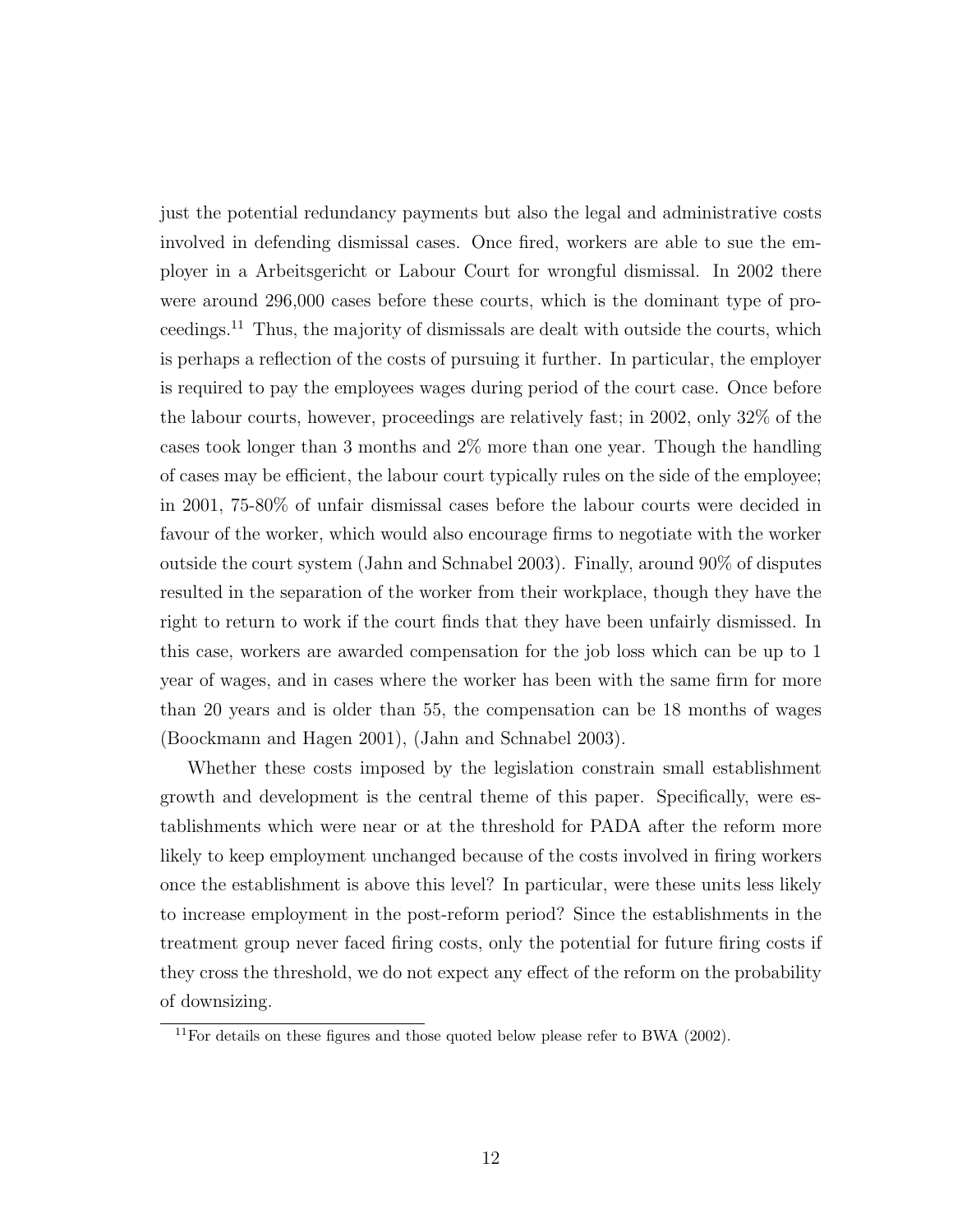#### 4 Estimation and Identification

The effects of the changes to the PADA are estimated using the difference-indifferences (DID) estimator<sup>12</sup>, which identifies the excess outcome growth for the establishments in the treatment group, those which were effected by the reform, in comparison to the ones in the control group, those which were not effected. The DID estimator can be stated as the following

$$
\delta_2 = \big(\bar{Y}^1_{t_1}-\bar{Y}^1_{t_0}\big) - \big(\bar{Y}^0_{t_1}-\bar{Y}^0_{t_0}\big),
$$

where  $\bar{Y}_t^1$  is the mean outcome for the treatment group in period t and likewise  $\bar{Y}_t^0$ is the mean outcome for the control group in period  $t$ . The timing is as follows:  $t_1 > t^* > t_0$ , where  $t^*$  is the period when the reform took place. The effect of the reform as captured by  $\delta_2$  can also be estimated by OLS as the following, though the standard errors should account for the correlation of the error term within each group-year cell,

$$
Y_{it}^j = \alpha + \beta' X_{it}^j + \gamma' \lambda_t + \delta_1 \pi^j + \delta_2 d_t^j + \epsilon_{it}^j,\tag{1}
$$

where  $Y_{it}^{j}$  is the outcome variable for establishment i in period t, where the superscript j denotes the group such that  $j = 1$  for establishments in the treatment group and zero otherwise.  $X_{it}^{j}$  is a vector of exogenous variables and includes the log of lagged investment, log of lagged average product of labour, log of the per worker wage, sector and regional dummies. The first three variables are included to control for other establishment attributes which vary over time. Investment here proxies for capital stock, while the average product of labour controls for efficiency and the per worker wages for wage costs. The sector and regional dummies control for differences in employment adjustments between sectors and regions.  $\lambda_t$ ,  $\pi^j$  and  $d_t^j$ t are dummy variables and are defined as

$$
\lambda_t = \begin{cases} 1 & \text{iff } t = year \\ 0 & \text{otherwise} \end{cases}
$$

<sup>12</sup>See Meyer (1995) for a good overview of this estimator and the potential problems.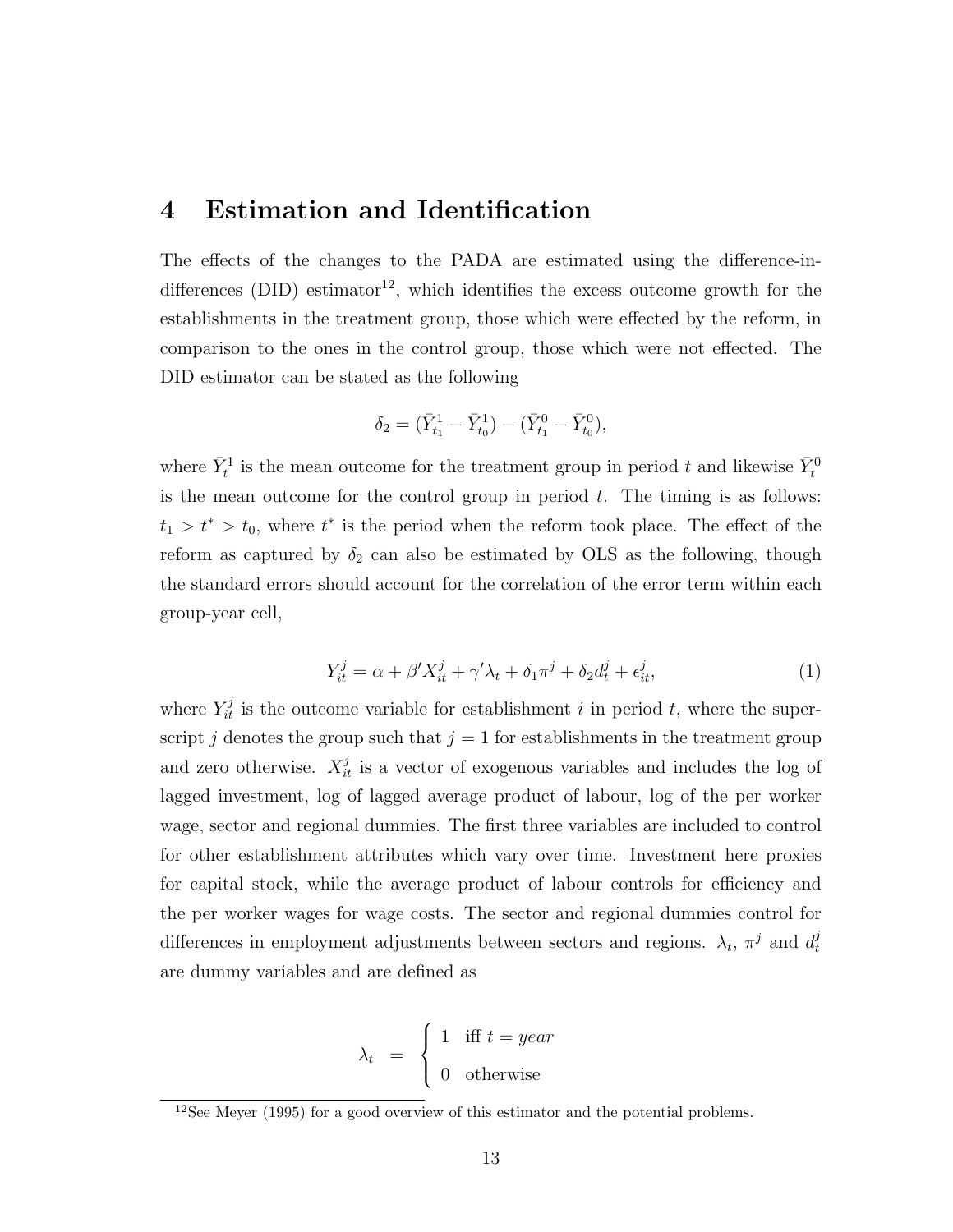$$
\pi^{j} = \begin{cases} 1 & \text{iff } L^{*} \leq \tilde{L} \\ 0 & \text{iff } L^{*} > \tilde{L} \end{cases}
$$

$$
d_{t}^{j} = \begin{cases} 1 & \text{iff } t \geq t^{*} \& L^{*} \leq \tilde{L} \\ 0 & \text{otherwise,} \end{cases}
$$

where  $L^*$  is the establishment size according to the PADA<sup>13</sup>,  $\tilde{L}$  is the threshold employment level for the applicability of the legislation, which stands at 5, and  $t^*$  is the year in which this threshold changed (January 1999).  $\lambda_t$  is a vector of year dummies which captures time effects that are constant across groups, while  $\pi^{j}$  controls for time-invariant differences between the treatment and the control group. The dummy of interest is  $d_t^j$  $t<sub>t</sub>$ , which is an interaction of two dummies, a dummy being in the treatment group, establishments with 5 or less workers, and one for the post-reform period (1999-2001). Given the assumptions of the DID estimator, this approach identifies the true causal effect of the second reform in January 1999 for the treated establishments.  $\epsilon_{it}^j$  is a random error term and is likely to be correlated within group-year cells. Ignoring this serial correlation can bias the estimated standard errors downwards, which would increase the probability of rejecting the null hypothesis that there is no significant effect of the reform (type I error).

The main identification assumption of the difference-in-differences estimator is that the error term is not correlated with the dummy  $d_t^j$  $\frac{d}{dt}$  such that  $E(\epsilon_{it}^j|d_t^j)$  $\binom{J}{t} = 0.$ This implies that coefficient on the reform dummy  $\delta_2$  is zero in the absence of the reform. Furthermore, the specification of Equation (1) assumes that the vector of coefficients  $\beta$  is equal across both the treatment and control groups. Moreover, since we only include common year dummies, we assume that any macroeconomic trends affect both the treatment and control groups equally. This can be a particular threat to the validity of this estimator. Identification of the employment effects depends on the changes to the applicability of the PADA and whether this reform can be seen as a quasi-natural experiment. As discussed above and presented in

 $^{13}L^*$  = total employees - owners - trainees - part-time workers + (part-time workers\*correction), see Section 3.2 for further details.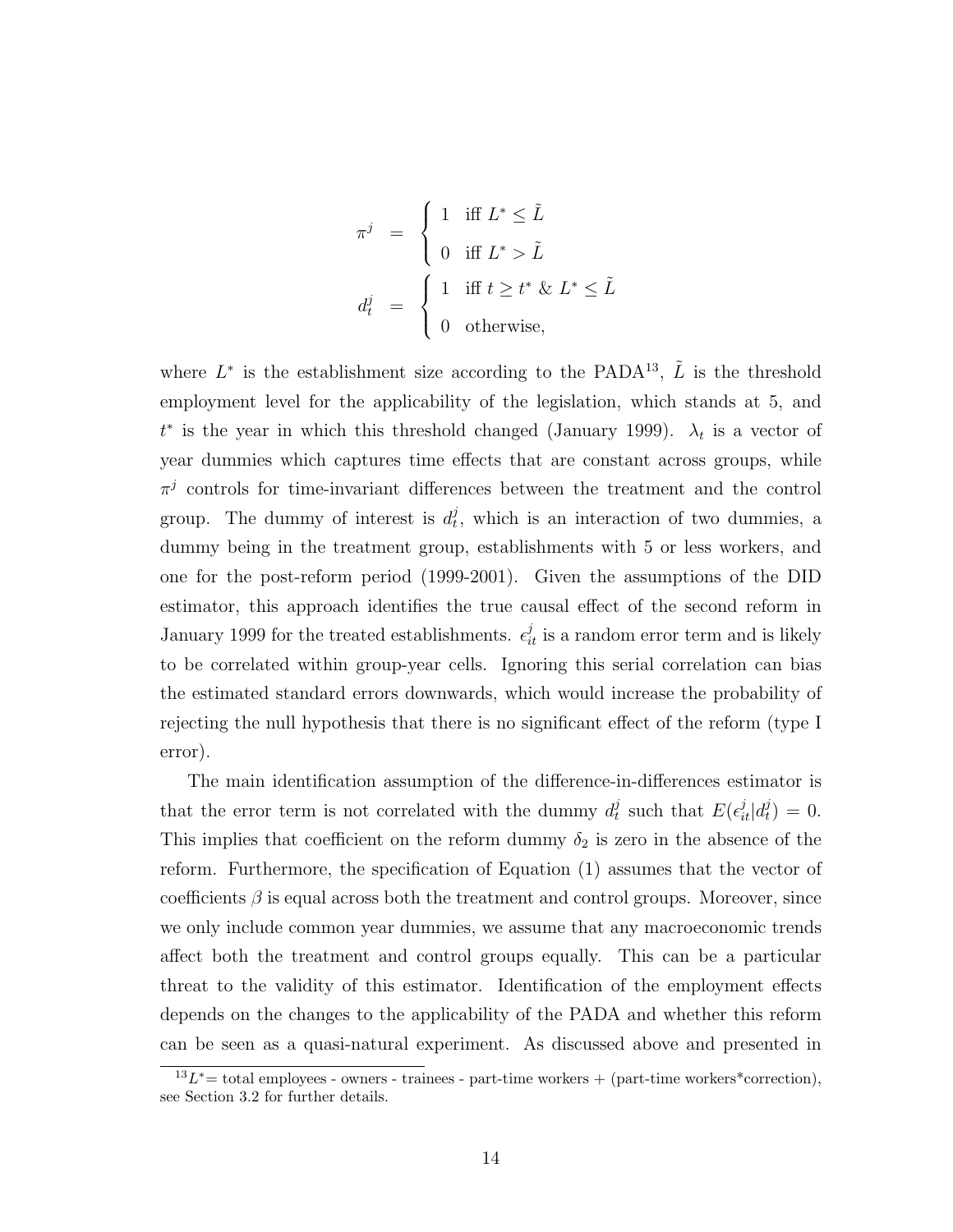Figure 1 in the Appendix, for the period 1996-1998 the threshold for the legislation stood at 10 workers though establishments with between 6 and 10 workers before October 1996 remained subject to the law for another three years. In January 1999, before this three year period had expired, the threshold was dropped again to 5 by the newly elected SPD government. Thus our potential treatment group is the establishments with 5 or less workers since they experienced a tightening of the law from 1999 onwards, if we assume that the law was perceived as being permanent. The potential for expectations to change within the pre- and post-reform period may contaminate our estimates. For this reason, we only use data from June 1997 to June 1998 and compare it to the period from June 1999 to June 2001. In the first period, there was no indication that the SPD would win the next election as the then Chancellor candidate Gerhard Schroeder did not start his political campaign until August 1998. Secondly, during the second period (June 1999 - June 2001) there was no suggestion in the polls that the CDU could win the next election or of any major discussion by the government regarding further reforms to the PADA.<sup>14</sup>

Another important issue is the composition of the treatment and control groups. The difference-in-differences estimator requires that the two groups are comparable, which implies that they are similar in all respects besides the applicability of the PADA and the reform of this legislation. Different treatment groups are used in the empirical analysis to compare whether there is evidence of true threshold effects, where the treatment group consist of only the establishments at the threshold, to the other extreme, where this group includes all units with 5 or less workers. The potential control group for the analysis in this paper are establishments with 6 or more workers. Alternatively, establishments with between 6 and 10 workers could have been affected by the reform, but as a result of the clause in the 1996 reform, would have most likely reacted differently than the establishments with 5 or less workers. If this is the case, then the estimates are a lower bound of the effects of the reform as the control group consists of units that were effected by the changes, though not to the same degree as the ones in the "true" treatment group. Only establishments with up to 13 workers are included in the control group since at 15 workers establish-

<sup>14</sup>See ZDF Politbarometer, www.zdf.de.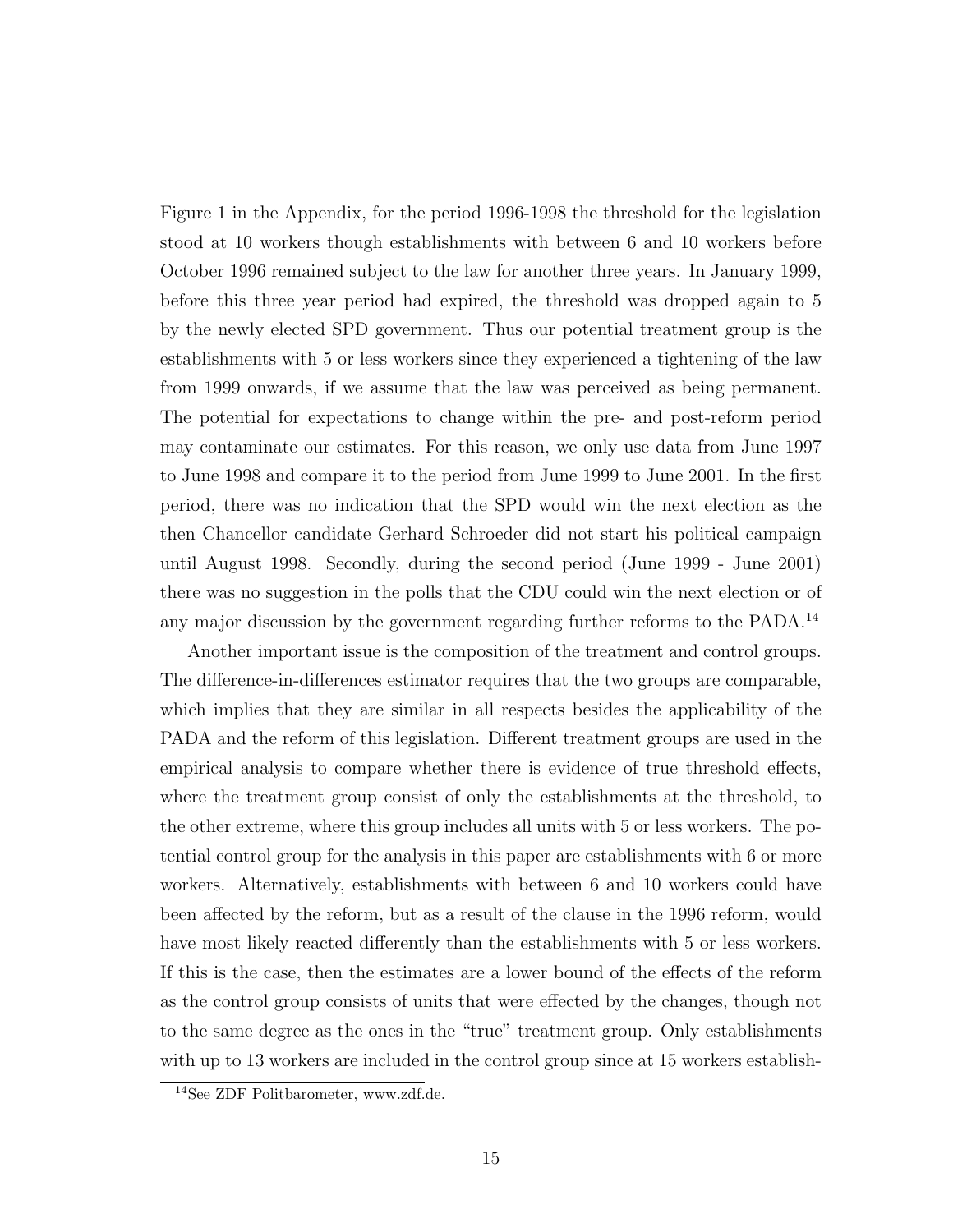ments face another threshold, namely that of the Schwerbehindertengesetz or Severe Disability Act, which we don't want to interact with the effects of the PADA. The sensitivity of this assumption is discussed in Section 6.3. Furthermore, as discussed in Section 3, the calculation of the threshold is complicated by different provisions for various worker types. Due to lack of data, not all of these types are consistently observable and thus it is essential that the results are tested for different treatment and control groups. If the control group contains establishments which were also affected by the reform of the legislation in 1999, then the estimates of the average effect of the reform on the treated will be contaminated.

To implement the DID estimator, we estimate the effects of the reform on the probability of keeping employment unchanged, growing and downsizing from period t to t+1 using a linear probability model. The results from the linear probability model are compared to that of the probit model to check the sensitivity of the results to the specification of the binary choice model. The variance of  $\epsilon_{it}$  in the linear probability model is heteroskedastic as it will depend on the vector of parameters.<sup>15</sup> Moreover, as a consequence of using establishment-level panel data, we would expect that  $\epsilon_{it}$  is correlated within establishments, in addition to being correlated within group-year cells. These issues have to be taken into account when making inferences regarding the statistical significance of the parameter estimates.

#### 5 Data and Summary Statistics

To investigate the effects of the PADA on establishments, we use the IAB Establishment Panel, a establishment-level panel dataset administered by the Institute for Employment Research, in Nürnberg, Germany.<sup>16</sup> The panel started in 1993 with around 4000 establishments, expanding to almost 14,000 in 2000. The sample for the dataset is drawn from the employment statistics register of the Federal Labour Office (Bundesanstalt für Arbeit) which covers all establishments with at least one employee (or trainee) that is subject to social security provisions and does not in-

<sup>&</sup>lt;sup>15</sup>If the model is given by  $y = \beta' X + \epsilon$ , then the  $Var(\epsilon | x) = \beta' X (1 - \beta' X)$ .

<sup>&</sup>lt;sup>16</sup>See the *Institut für Arbeitsmarkt- und Berufsforschung* (IAB), www.iab.de, and in particular, betriebspanel.iab.de for further details, available only in German.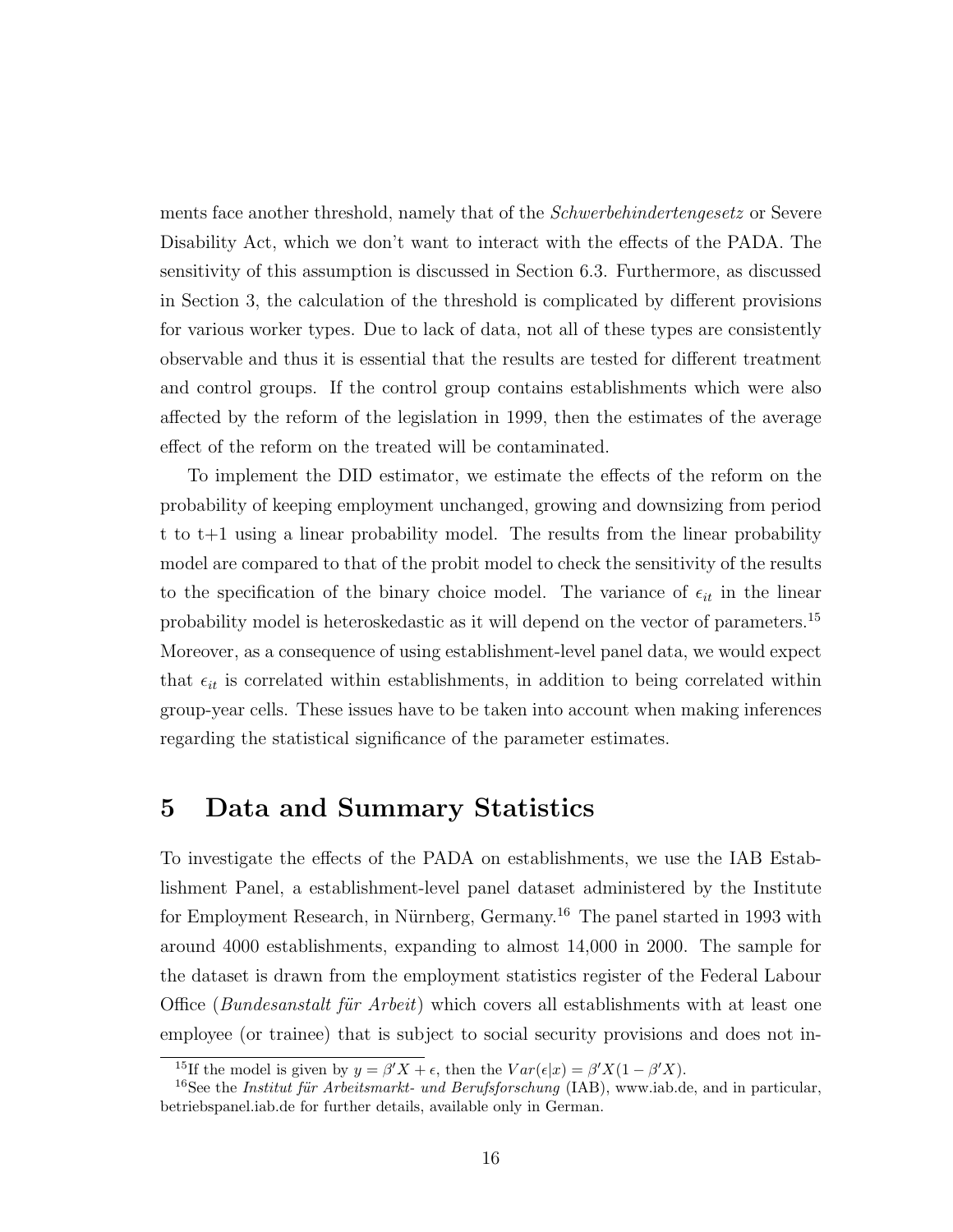clude the self-employed. The dataset has very rich information on employment, broken down by different categories of workers. One problem with this panel is that it is only possible to identify net changes in employment. Though the survey does collect information on hirings and firings, this is restricted to the first six months of the survey year and it is not possible to infer the gross adjustments for the whole period. In order to accurately construct the establishment size it is necessary to weight part-time workers as according to the legislation. However, the IAB Establishment Panel does not provide these details in accordance to the PADA and thus approximations for the part-time weightings have to be used. Moreover, these weightings are missing for 2000, which requires imputing the values for this year using the data provided in 1999 and 2001. Due to data constraints, we focus on the impact of the second reform in January 1999, but check the results for a larger sample covering both reforms, though the latter sample of data contains even less information regarding part-time workers.

Establishments in the non-profit, public, agriculture, forestry, mining, construction sectors and private households are dropped from the sample used in estimation. Thus we focus on private establishments in the manufacturing and the service sectors in both West and East Germany. We keep only establishments with 13 or less workers, which appear in the panel for the period 1997 to 2001. Net employment is defined as the total number of full-time workers less apprentices and owners, plus part-time workers weighted according to the number of hours worked. Fixed-term workers are included in the calculation of the establishment size. Since we look at net changes in employment from the 30th of June of one year to the 30th of June of the following year, we are unable to use the data in 1998 since this period crosses the reform in January 1999. Thus, our pre-reform period consists of one year, June 1997 - June 1998, while two years, June 1999 - June 2000 and June 2000 - June 2001, make up the post-reform period.

To show how the exemptions affect the ultimate establishment size used in determining the applicability of the PADA, we compare in Table 3, establishment size using the total number of workers and the one using the net employment as defined above. As seen by the off-diagonal cell, around 43% of establishments, which have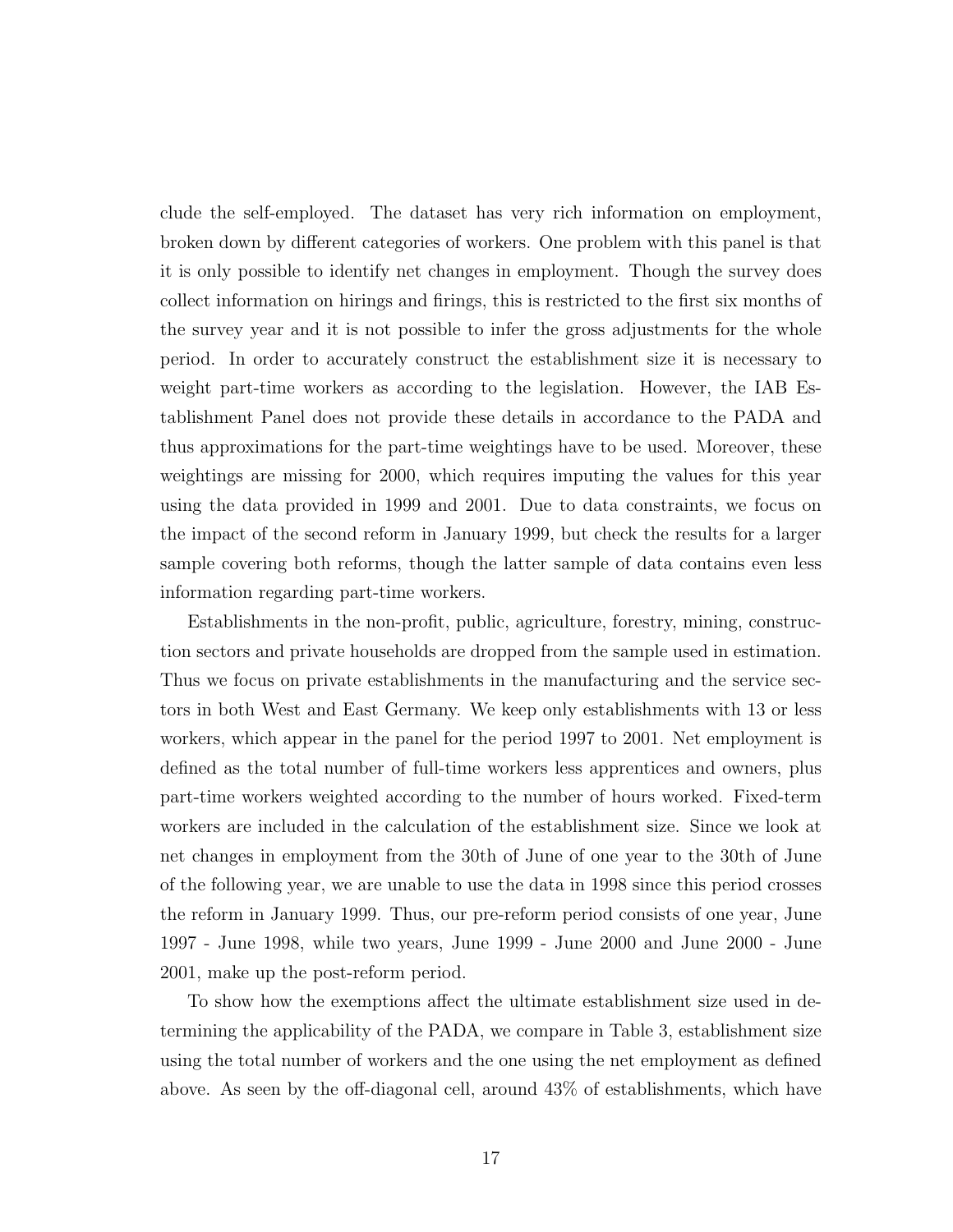a gross employment level of 6 to 13 workers, have in fact only 0 to 5 employees according to the PADA, and thus were technically not constrained by the legislation. This indicates that ignoring the exemptions could potentially lead to false allocation of establishments to the treatment and control groups. However, the assumption here is that establishments have all information regarding the legislation and its applicability. If this is not the case, then establishments may behave differently than expected based on the calculated establishment size. We return to this issue later when considering the robustness and interpretation of the results in Section 6.

In the sample, around 78% of establishments have 0-5 net employees as defined by the legislation, while the rest of the units have 6-13 workers.<sup>17</sup> Here the treatment group is assumed to consist of establishments with 5 or less workers as calculated according to the legislation. In terms of location, around 45% of establishments with 5 or less workers are located in West Germany, with the majority of these being situated in North Rhine-Westphalia, followed by Bavaria and Baden-Württemberg. This proportion remains roughly the same for the establishments which have 6 or more workers. Small establishments with less than 6 workers are more concentrated in the service sector, in particular, in retail, restaurants, catering and other services. Larger establishments are more represented by the manufacturing sector. Over 89% of establishments used for estimation are stand-alone firms, while only 8% of the units are the head-quarters for a larger firm and 3% a branch or department of a bigger company.

Figure 2 shows the distribution of the establishments based upon the size classification as stipulated in the PADA for 1997, when the threshold stood at 10, and for 2001, when it was at 5. The distribution for 1997, as pictured here by the black boxes, is concentrated in the lower end which is consistent with the figures presented in Section 3. The distribution of establishments by net employment size for 2001, here denoted by the grey shaded boxes, has shifted to the left, and if anything, there is a kink at establishment size 7, which is not in line with the threshold level for that year. This aspect of the distribution may also be due to the use of approximations in determining the establishment size as according to the legislation. In general, it

<sup>&</sup>lt;sup>17</sup>Establishments with 0 workers are ones which only employ non-applicable workers who are still subject to social security payments such as trainees.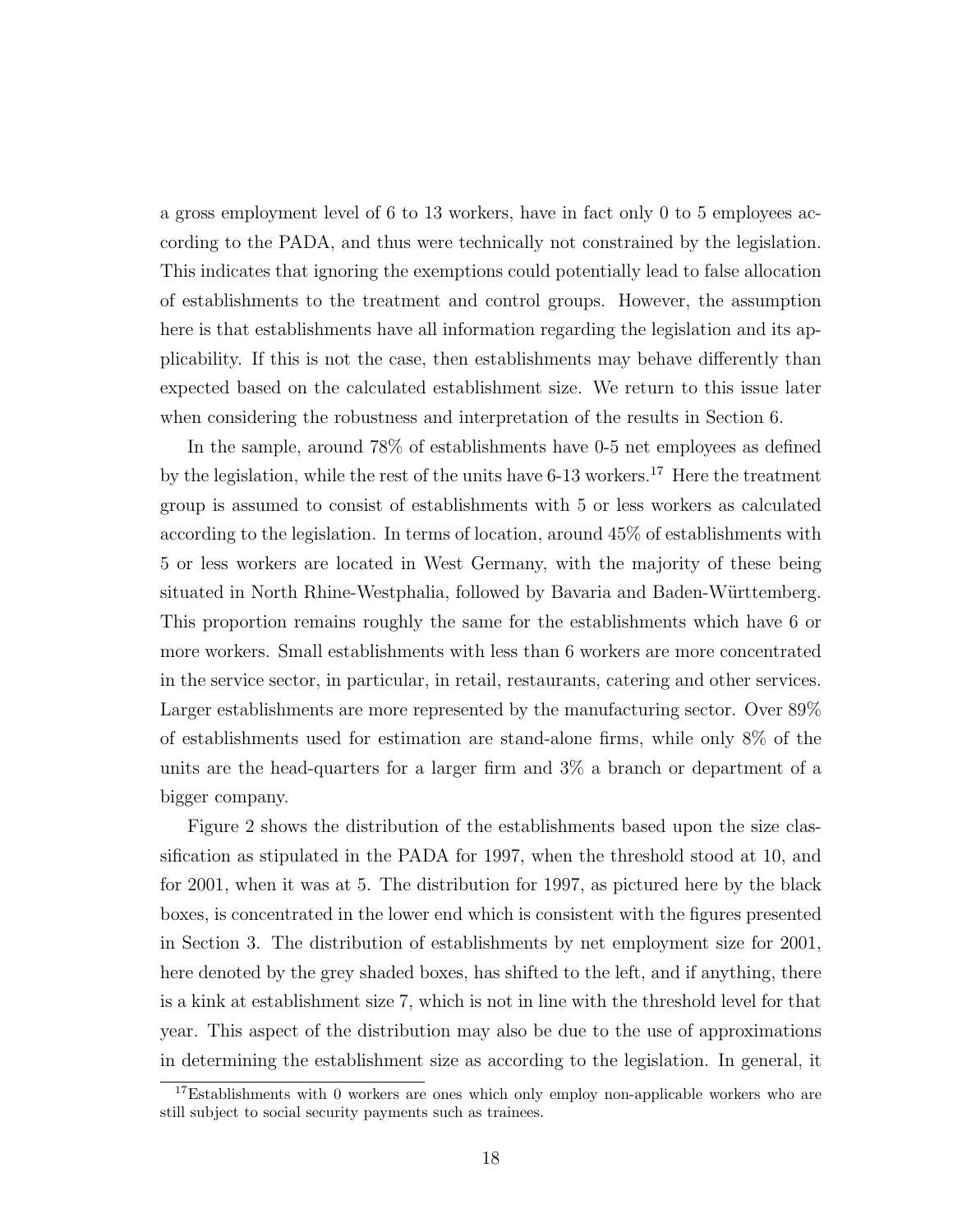is difficult to identify in this graphical comparison a strong correlation between the distribution of the establishments over time and the impact of the threshold for the applicability of the PADA.

Turning to the outcome variables, we can see in Table 4 that the mean rate of keeping employment unadjusted for the treatment group from period t to  $t + 1$  is increasing from 1997 to 1999 and then decreasing over the last year. In contrast, the mean of this variable for the control group is decreasing over the whole period. A different trend is also perceptible in the mean rate of increasing employment from period t to  $t + 1$ . The mean rate of growth for the treatment group slightly decreases from 1997 to 1999 and then stays at the same level for the last period. In comparison, the mean of this variable for the control group increases from 1997 to 1999 and then experiences a slight decline in the following year. The change in the mean rate of downsizing in the treatment and control groups is similar, but the change between 1997 and 1999 is larger in the control group. We can also compare the treatment and control groups based on observable variables such as the monthly per worker wage, average product of labour and the level of investment. The treatment group has a lower per worker monthly wage than the control group with DM 1946 compared to DM 2935. Furthermore, the average product of labour is also lower in the treatment group with the average worker producing DM 257,685 worth of output in comparison to DM 490,438 for the establishments in the control group. This suggests that the larger establishments use labour more productively. Finally, the larger establishments, those in the control group, invest more than the treated units; DM 121,764 compared to DM 36,536 per year. Though the two groups differ in terms of these factors, their influence on employment adjustment are controlled for in the regression setting of Equation (1).

Another way to check whether the treatment and control groups are comparable, is to look at the outcome variables in the period 1993-1995, which is prior to the first reform in October 1996. Using the gross employment measure for calculating the establish size<sup>18</sup>, we see in Table 5 that the mean rate of growth for the treatment and control group move in opposite directions over 1993-1995. This suggests that there

<sup>18</sup>Data on part-time workers is missing for this period.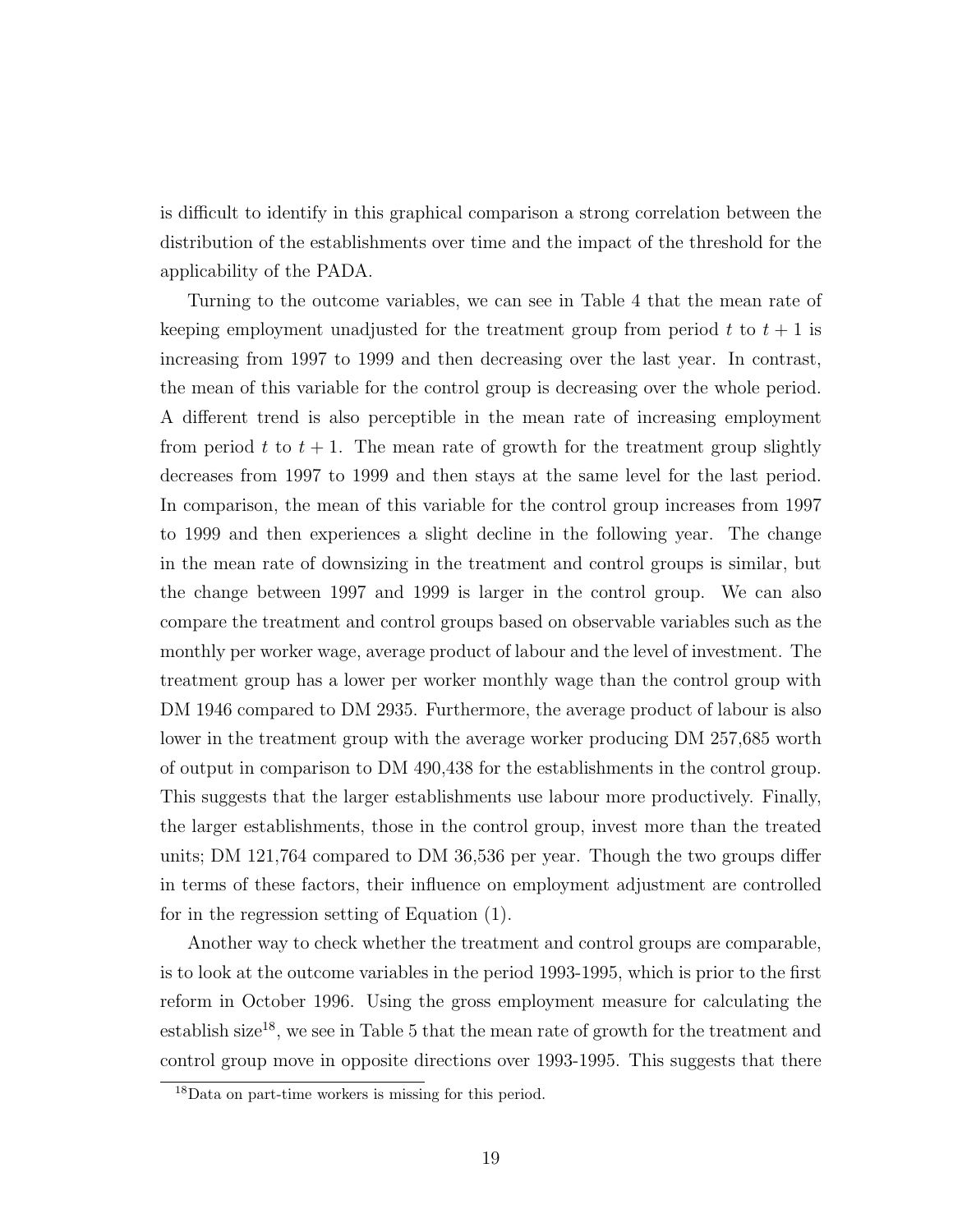are changes in the outcome variable that are not related to changes in the PADA, which implies that large changes in these variables across groups is not uncommon. Hence, it is possible that the coefficient on the reform dummy  $\delta_2$  picks up other changes in macroeconomic conditions or institutions that are not observed. There is also evidence that there are differences between the mean rate of growth for the treatment and control groups for 1993-1995, though the mean rate of downsizing for the two groups tends to move together for this period.

It is also important to look at whether establishments of different size classes vary in their use of secondary workers such as part-time, fixed-term workers and trainees. Around 50% of establishments with 5 or less workers use part-time workers in comparison to 62% for the larger establishments in the control group. Considering the use of an approximation for the part-time adjustment to the establishment size, this would suggest that on average the calculated size is subject to more measurement error for units in the control group than in the treatment group. However, it is not clear which direction this would bias results.<sup>19</sup> In general, very few establishments in the sample use fixed-term workers; only around 5% of units with 5 or less workers use employees on fixed-term contracts, while approximately 13% of the larger units use such workers. Furthermore, only 1% of the establishments have fixed-term workers in more than 3 of the 5 years. This implies that it is unlikely that the assumption regarding the contribution of fixed-term workers to the establishment size will make a large difference to the results. Finally, around 21% of the establishments with 5 or less workers have trainees or apprentices, which is considerably lower than that for larger units, of which 31% have such workers. These figures indicate that there are perhaps some systematic differences between the establishments in the treatment and control groups in terms of employment of secondary workers, which could be influenced by such institutions as the dismissal protection legislation (PADA). These issues are not discussed further in this paper but will be addressed in future research.

<sup>&</sup>lt;sup>19</sup>The variable measured with error is binary and is likely to be correlated with the true measure and hence the standard result for classical measurement error is not likely to hold.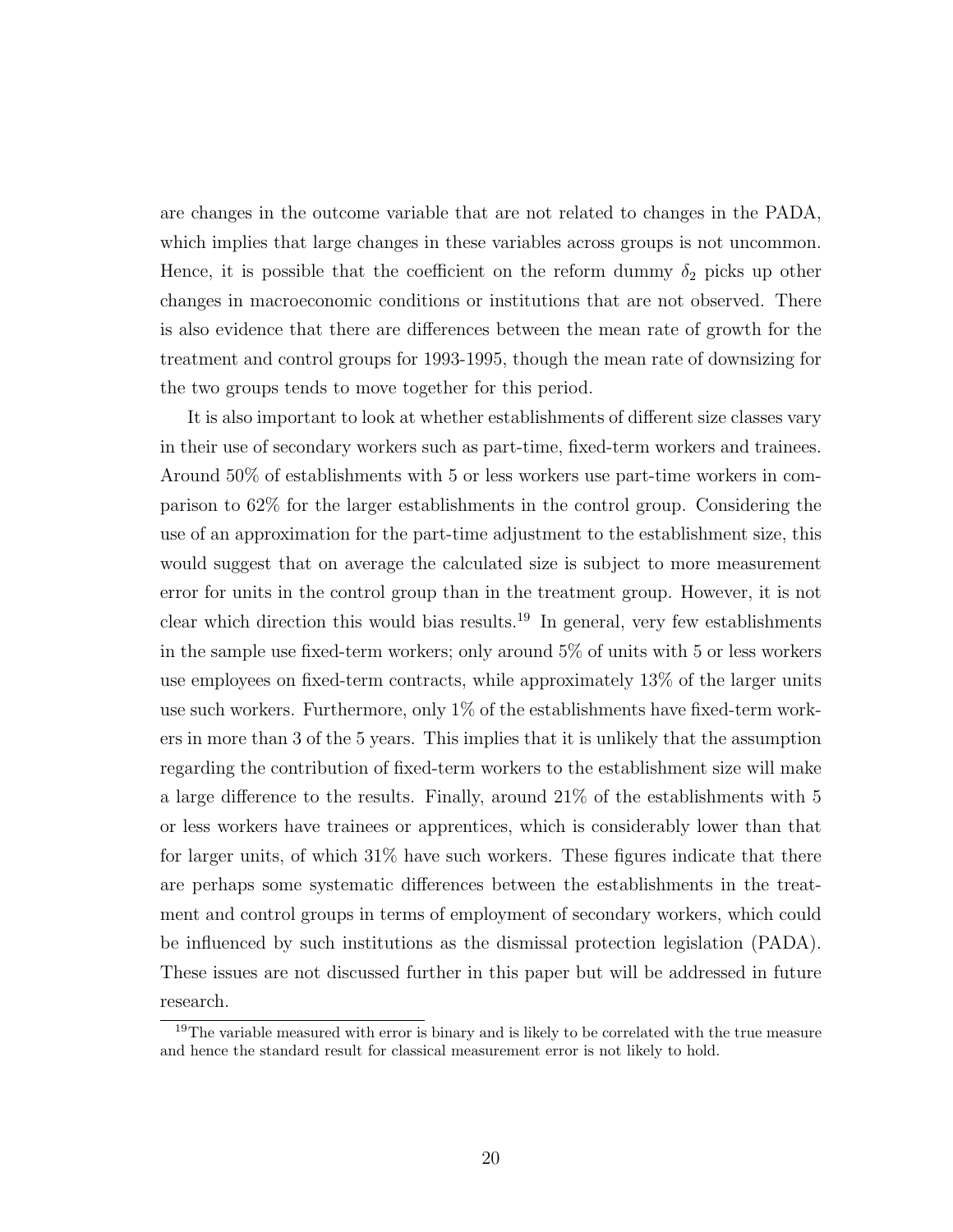#### 6 Results

To separate the different effects of the tightening of the legislation in January 1999 on the treated establishments, we estimate a linear probability model for employment persistence, growth and downsizing. As discussed in Section 3, we expect that the reform results in a higher probability of persistence and lower probability of growth for the treatment group in the post-reform period, while there should be no effect on downsizing.

Before turning to the results, we first check some of the specification and identification assumptions of the model. Firstly, using the Breusch-Pagan Test, the null hypothesis of a constant variance is clearly rejected. Thus all standard errors need to be robust to heteroskedasticity. Secondly, there is evidence that the error term has negative serial correlation, which may result from the use of a short time period for the analysis or model misspecification.<sup>20</sup> However, there is not a large change in standard errors when going from no correction, to allowing for heteroskedasticity, and then finally allowing for both heteroskedasticity and correlation of the error terms within establishments.<sup>21</sup> As discussed in Section 4, the error term will also be correlated within group-year cells as a result of the difference-in-differences specification. Contrary to expectations, controlling for this correlation leads to a decrease in standard errors, which results from the negative correlation of the error term within the group-year cells. The source of this correlation requires further investigation. Finally, we check for the equality of the coefficients between the treatment and control groups. Using a Chow test, the null hypothesis of no difference is not rejected for a joint test of equality of all coefficients. There is, however, some (weak) statistical evidence that the coefficients on the year dummies are not equal across the treatment and control groups, which is a problem given the assumption of common macroeconomic effects.

 $20$ This was done by regressing the residual from the estimation of one of the linear probability specifications on itself lagged by one and two periods.

 $21$ This was done by using the *cluster* option in Stata.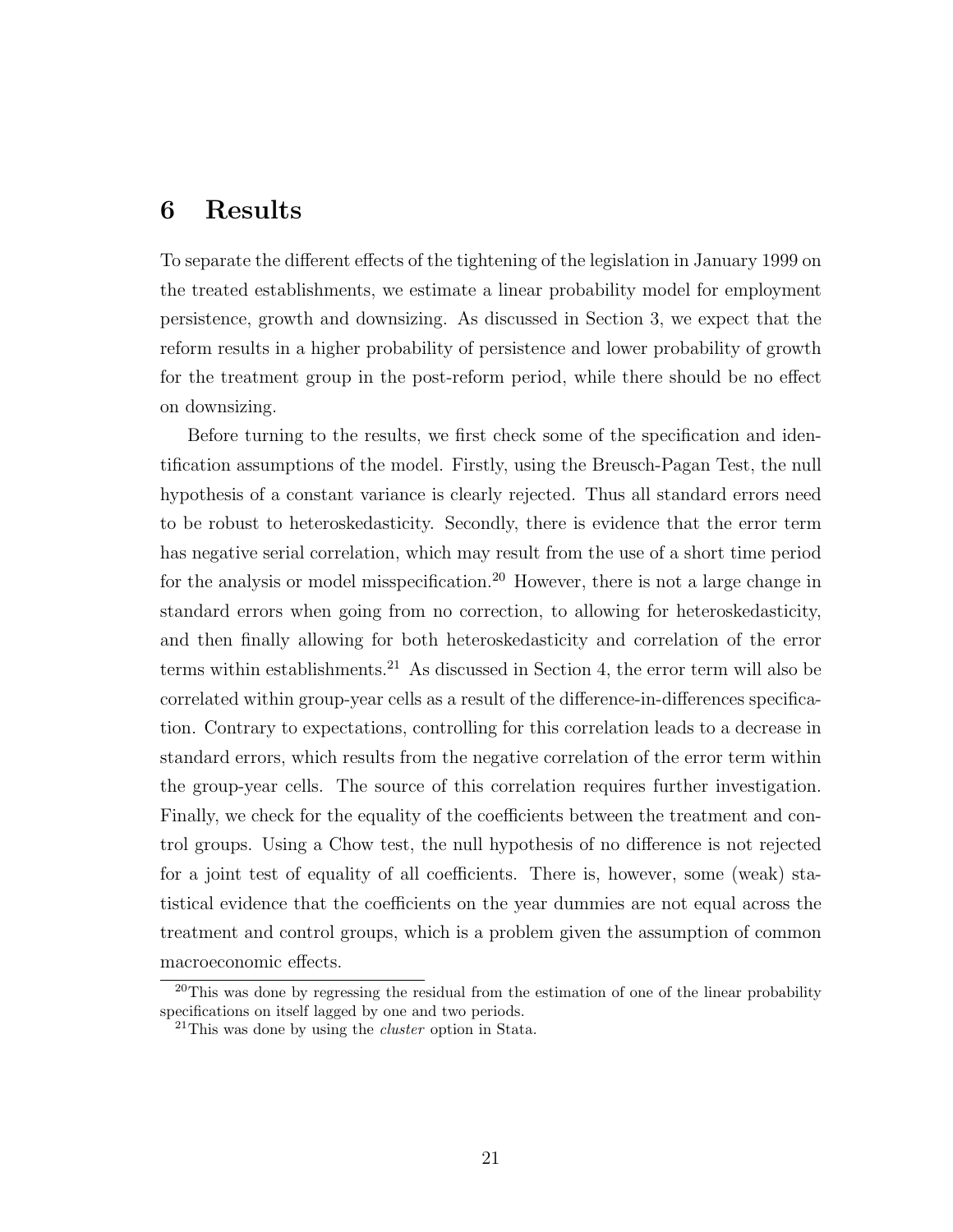#### 6.1 Probability of employment persistence, growth and downsizing

In order to identify the effect of changes to the PADA on the probability of persistence, we estimate Equation (1) as a linear probability model where the outcome variable  $Y_{it}$  is binary and equals one when the establishment has not changed employment from period  $t$  to  $t + 1$ , and zero otherwise. As discussed above, it is expected that establishments at or near the threshold of 5 workers have a higher probability of persistence in the post-reform period, since if they cross this level, all workers can become subject to the firing regulations of the PADA. We first construct the establishment size as according to the legislation and as discussed above in Section 3.2.

We begin with the assumption that the treatment group consists only of establishments at the threshold, those with 5 workers, and which were not able to increase total employment without becoming subject to the legislation or by hiring non-applicable workers. That is, whether or not it is possible to identify true threshold effects. This implies that the control group consists of establishments with 4 or less workers and those with 6-13 workers. As presented in Column (1) of Table 6 in the Appendix the coefficient on the dummy  $d_t^j$  $t<sub>t</sub><sup>j</sup>$  is negative, which is contrary to what is expected, but the coefficient estimate is not statistically significant. This result is not surprising as it is likely that establishments, which were near the threshold, were also affected by the reform. To test the other extreme, we expand the treatment group to include all establishment with 5 or less workers. As listed in Column (2) of Table 6, the coefficient estimate on the dummy  $d_t^j$  $t$ <sup>t</sup> for this specification has the expected sign (positive) and is statistically significant at the 5% level. This implies that establishments with 5 or less workers were more likely to keep unemployment unchanged in the post-reform period, which is consistent with theoretical predictions.

To further investigate the sensitivity of this result, we also consider multiple treatment groups, which allows for different effects of the reduction in the threshold level in 1999 on establishments based on their size. This could arise from interactions with other institutions or barriers to growth that are not observable but vary across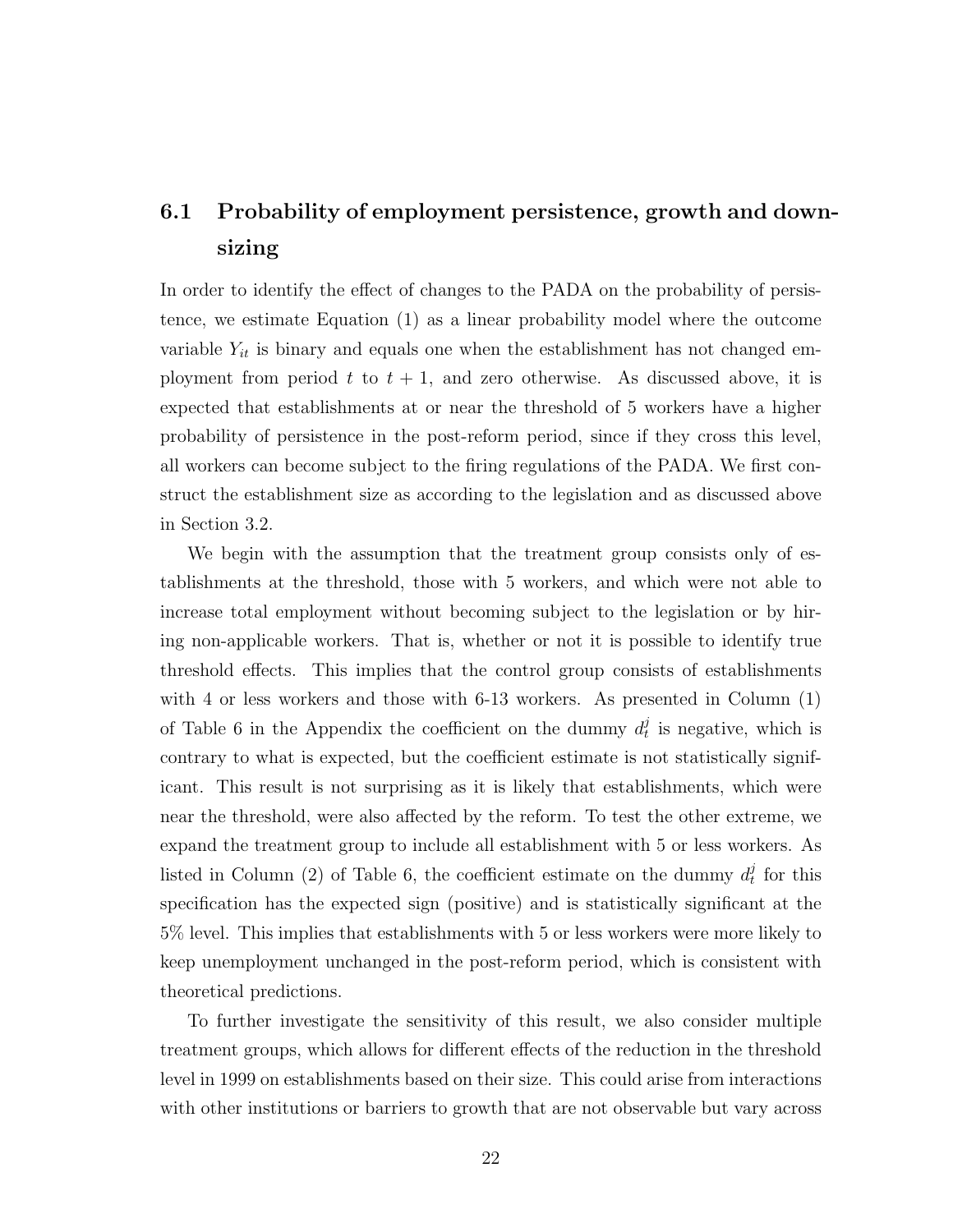the treatment groups. Specifically, we allow for 5 different treatment groups which requires the following dummies in Equation (1) to capture the effect of the reform

$$
d_t^1 = \begin{cases} 1 & \text{iff } t \ge t^* \& L^* \in [0, 1] \\ 0 & \text{otherwise} \end{cases}
$$
  
\n
$$
d_t^2 = \begin{cases} 1 & \text{iff } t \ge t^* \& L^* \in (1, 2] \\ 0 & \text{otherwise} \end{cases}
$$
  
\n
$$
d_t^3 = \begin{cases} 1 & \text{iff } t \ge t^* \& L^* \in (2, 3] \\ 0 & \text{otherwise} \end{cases}
$$
  
\n
$$
d_t^4 = \begin{cases} 1 & \text{iff } t \ge t^* \& L^* \in (3, 4] \\ 0 & \text{otherwise} \end{cases}
$$
  
\n
$$
d_t^5 = \begin{cases} 1 & \text{iff } t \ge t^* \& L^* \in (4, 5] \\ 0 & \text{otherwise} \end{cases}
$$

These multiple treatment groups include establishments that have "fractions" of workers which result from the part-time weightings. As displayed in Column (3) in Table 6, doing this separation of the treatment group indicates that the sign for the coefficients on reform dummy is positive for all five groups. However, the estimates are only statistically significant for the first three treatment groups. This indicates that the reform had the strongest and most significant effect on establishments further away from the threshold, which is not entirely consistent with the theoretical effects of the threshold in the legislation. The coefficient on the year dummy for 2000 is negative and statistically significant which is in line with the generally good economic performance in this year. Finally, the coefficient on the log of the per worker wage is positive and significant at the 1% level and implies that the higher the per worker wage, the higher the probability of not adjusting employment. Note that the results for the reform dummies do not change when this and the other time-varying variables, log of lagged investment and log of lagged average product of labour, are excluded.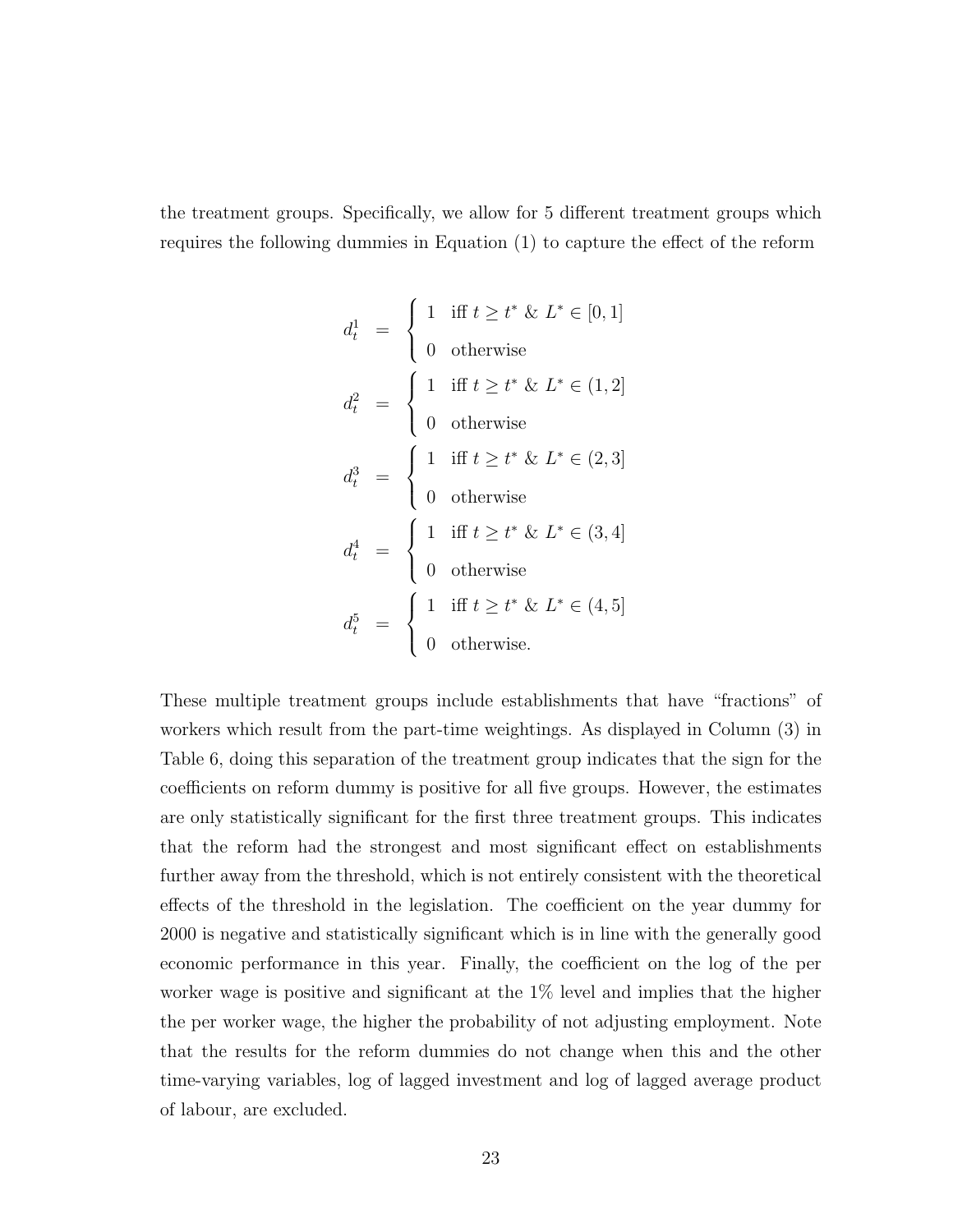The same analysis is repeated for the probability of increasing net employment, where the dependent variable is binary and equals one if the establishment increased employment from period t to  $t + 1$ . Again, we consider first whether or not there are true threshold effects, that is, just allocating establishments with 5 workers to the treatment group. As presented in Column (1) of Table 7, the coefficient on the reform dummy  $\delta_2$  is positive, which is contrary to theoretical predictions, but it is not statistically different from zero. When the treatment group is expanded to include all establishments with 5 or less workers, as listed in Column (2) of Table 7, the coefficient  $\delta_2$  becomes negative and significant at the 1% level. This implies that these affected establishments had a lower probability of expanding employment after the threshold for the legislation was brought back to 5 workers. Multiple treatment groups are used as in the case of persistence, and as displayed in Column (3), the effect of the reform is negative but only statistically significant for the establishments with 1 or less workers and units with between 1 and 2 workers. As with the specification for persistence, this indicates that the reform had the strongest and most significant effect on establishments further away from the threshold. Furthermore, the coefficients on both year dummies for 1999 and 2000 are positive and significant. The coefficient for the log of the lagged average product of labour is positive and significant at the 5% level. This suggests that more efficient establishments had a higher probability of expanding employment. The coefficients for the log of the per worker wage and log of lagged investment are both positive but statistically insignificant.

Finally, this exercise is carried out for the probability of downsizing, where the dependent variable is binary and equals one when the establishment has decreased employment from period t to  $t + 1$ . As mentioned above, the reform should have no effect on this aspect of establishments behaviour as the actually firing costs faced by units never changed, it was only the potential for future ones that posed a threat. The results for the estimation of this model are contained in Table 8 and illustrate that there is no evidence of an effect of the reform on the probability of downsizing. The coefficient on the log of investment is negative and statistically significant at the 10% level indicating that the probability of downsizing is lower the higher the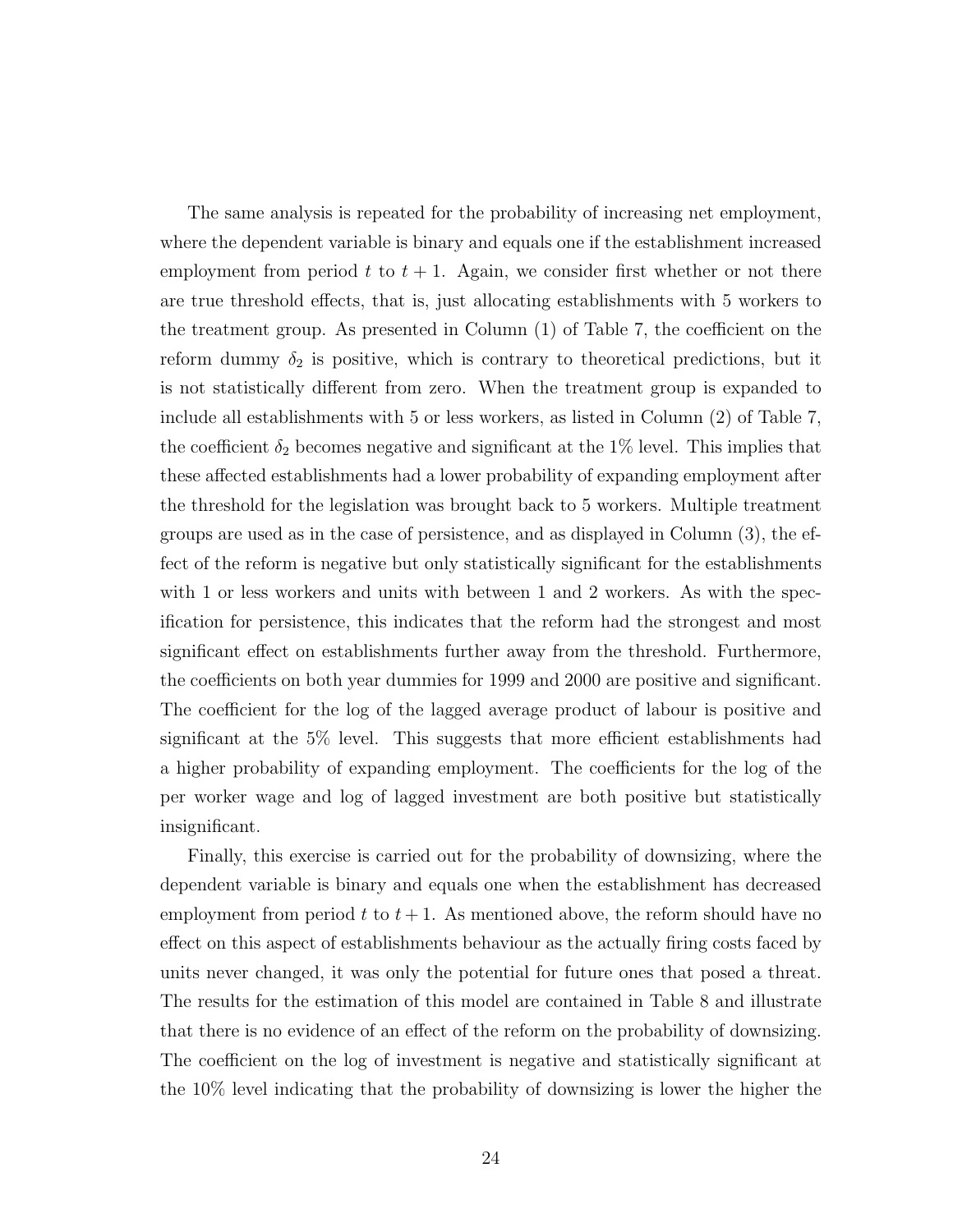investment level in the previous year. Finally, the coefficient on the log of the per worker wage is also negative and significant at the 1% level.

#### 6.2 Why are there no true threshold effects?

The results presented so far are in some respects consistent with theory and what is expected to occur when the dismissal protection legislation becomes binding for establishments. However, the result that establishments further away from the threshold were the most affected by the reform needs further investigation. Firstly, it is possible that establishments face other sorts of thresholds that are unobservable. For example, there may be some sort of fixed costs of adjustment that establishments face when they are smaller than the threshold level. This could be due to the need to find new office premises or make investments in equipment that entail fixed costs when expanding. To test this explanation we estimate the effect of the reduction in the threshold on the probability to expand employment by 2 or more workers. Establishments would make such discrete jumps in their employment adjustment in the presence of fixed or other non-convex costs. The effect of the reform should be to reduce the probability of making such a larger adjustment for these establishments further away from the threshold. As reported in Column (3) of Table 9, the coefficient on the reform dummy is negative and significant at the 5% level for establishments with 1 or less workers and for those with between 1 and 2 workers. This implies that such units had a lower probability of expanding employment by 2 or more workers in the post-reform period, which is consistent with the presence of some sort of fixed costs of adjustment.

Secondly, these results could alternatively be explained by the affected establishment having imperfect information regarding the applicability of the PADA. In such a situation, it is possible that establishments below the threshold actually perceive themselves to be above it, and vice versa for the larger units. For example, they may not accurately calculate the part-time weightings or whether fixed-term workers are applicable. The results of a survey recently carried out by the Institute of Economic and Social Research of the Hans Böckler Foundation  $(WSI)^{22}$  indicate

<sup>22</sup>See www.boeckler.de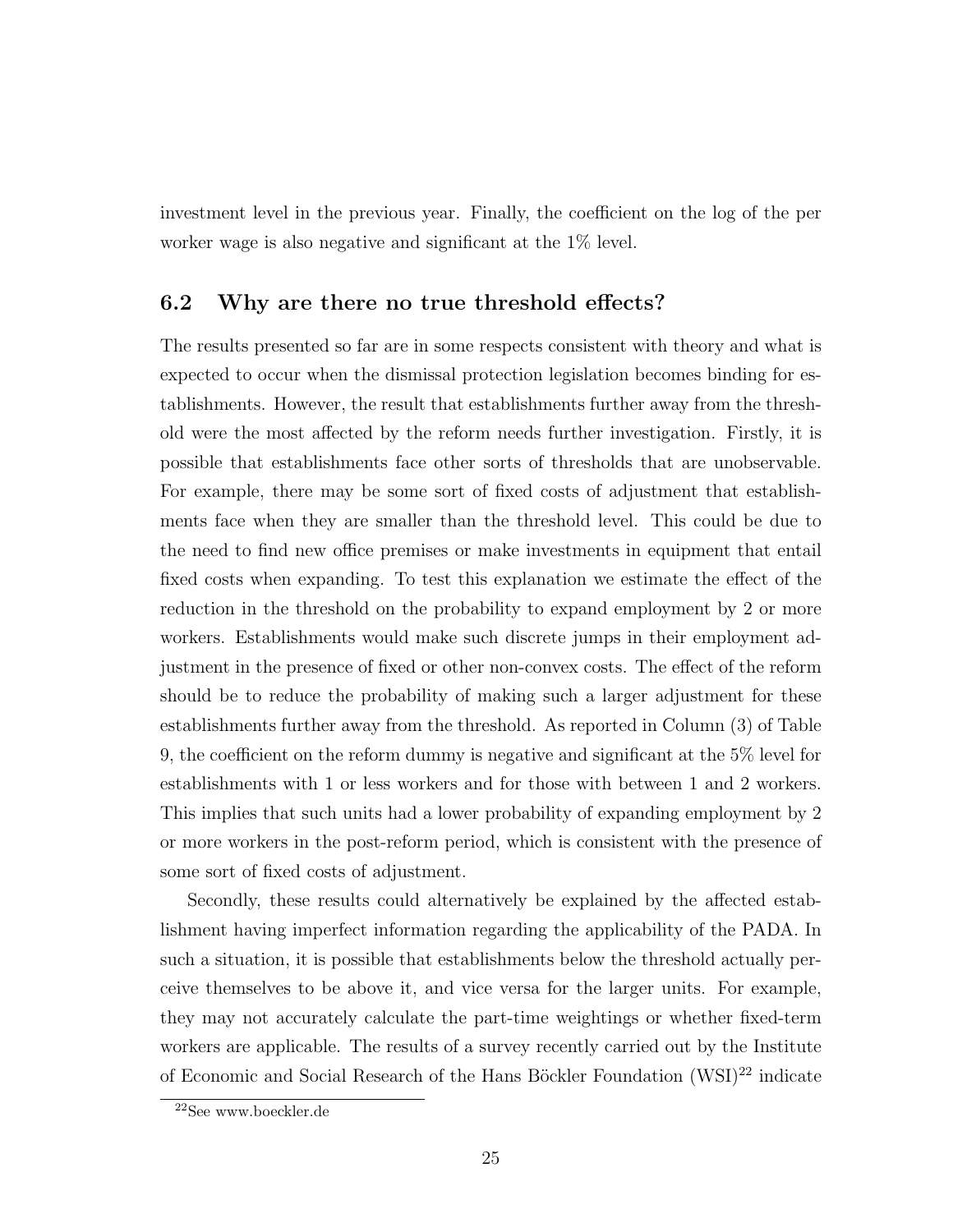that two-thirds of small companies, those with 1-5 workers, falsely believe that the legislation applies to their businesses. Furthermore, 14% of establishments with 6-9 workers believe that the PADA is not applicable. In order to check this explanation, we estimate the specifications for the probability of persistence, growth and downsizing, using the gross measure for the establishment size rather than that calculated according to the legislation. That is, the establishment size includes all permanent workers excluding trainees and there is no adjustment for part-time employees. As reported in Column (1) of Table 10, the effects of the reform on the probability of keeping employment unadjusted are now strongest for the middle treatment group, those with three workers. However, the coefficients on the dummies for the two larger treatment groups are now negative but are not statistically significant. As displayed in Column (2), the results are also not clear for the probability of growth with only the coefficient on the smallest treatment group being significant. Moreover, the effects are now weaker than before when the establishment size was based on the provisions of the legislation. As seen in Column (3), there remains no evidence of an effect of the reform on the probability of downsizing.

The sensitivity of the results are further tested using different measures for establishment size. When using all permanent workers and trainees, there is slightly more evidence of threshold effects, with the size and significance of the coefficients on the reform dummies for the treatment groups near the threshold increasing.<sup>23</sup> Finally, the establishment size is calculated using gross employment which includes the owner and in this case, the coefficient on the dummy for the treatment groups at the threshold in the model for probability of growth, those with between 4 and 5 workers, is now negative and statistically significant. This result is more consistent with true threshold effects than that with the size as calculated according to the legislation. However, it is not clear why true threshold effects emerge only when using the measure for establishment size that includes the owner. It is likely that small establishments do not have full information regarding the legislation, but this does not imply that these companies do not react at all to changes in legislation, rather, their response may not be entirely consistent with the theoretical predictions

<sup>23</sup>Results are not reported here but are available on request from the author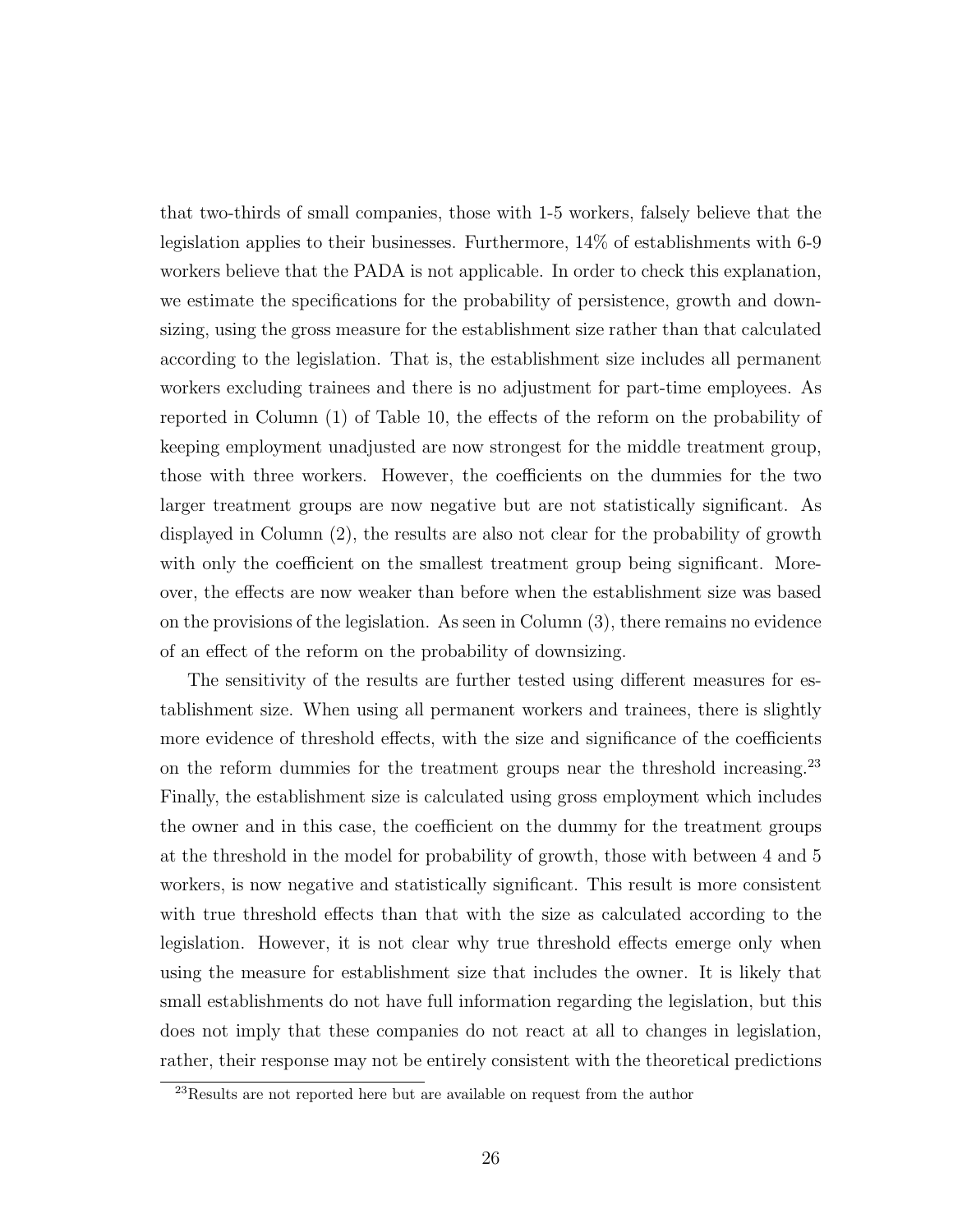based on the provisions of the legislation.

Finally, the above effects identified with the difference-in-differences estimator may be picking up macroeconomic trends or other changes in institutions that affected the treatment and control groups differently over time. It is important to undertake further robustness checks in light of these potential explanations.

#### 6.3 Robustness checks<sup>24</sup>

As a check of the linear probability model, we also estimate the binary models, probability of persistence, growth and downsizing, using a probit specification. The signs for the coefficients on the reform dummies and their statistical significance remain unchanged. To investigate how the results depend on the sampling of the small establishments in the IAB Establishment Panel, we look at the effect of using population weightings. However, the use of these weights in estimation do not change the estimates by a significant amount. The above the linear probability models are also repeated for sub-samples based on sector and regions. The results from this exercise indicate that above effects are present in both the manufacturing and service sectors. This is reassuring in the sense that both sectors had experienced different trends in the late 1990s and thus gives an indication that the results are not being driven by such differences in macroeconomic trends. Furthermore, the effects are evident in both sub-samples for West and East Germany. In the case of the West German sub-sample, the coefficient on the reform dummy for the treatment group with between 3 and 4 workers is positive and significant in the estimation of the probability of persistence model.

As discussed above, identification of the effects of the change in the applicability of the PADA depends on the accuracy of the separation of establishments to the treatment and control groups. In order to check the sensitivity of the results, we look at the impact of changing the definition of the control group. Firstly, the results remain unchanged when the control group is increased to include establishments with up to 30 workers as defined by the legislation. It is also important to test

 $^{24}$ Results are not reported here but are available on request from the author unless stated otherwise.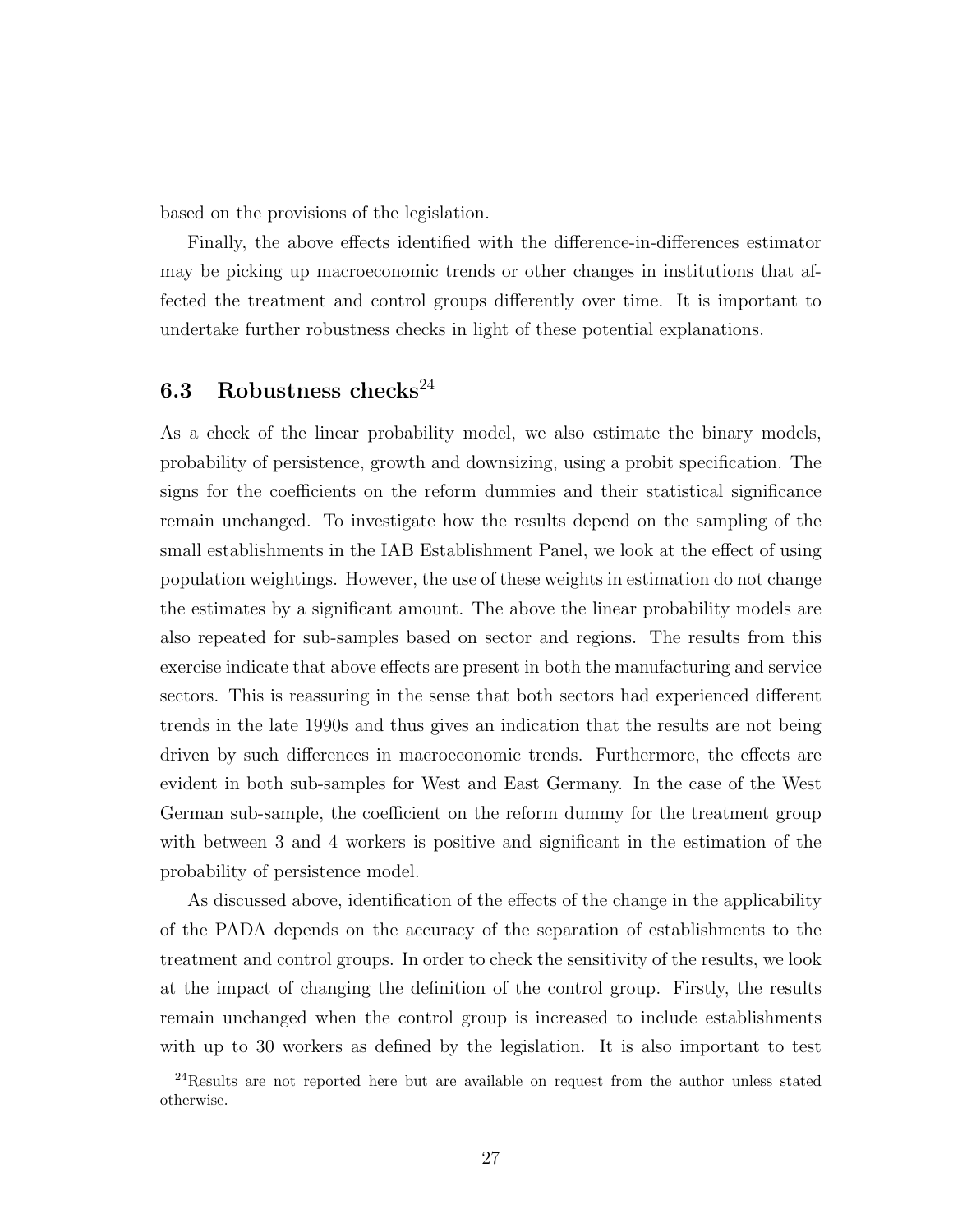whether establishments which had above 5 and less than or equal to 10 workers also reacted to the reform in January 1999. As mentioned already, it was these establishments that had to wait 3 years for the effect of the first reform in October 1996 to come into effect, which was interrupted by the second reform in 1999. Thus, the assumption is that either they were not affected by this second reform or that they responded to less of a degree than the "true" treated establishments, those with 5 or less workers. The coefficient on the reform dummy for the establishments with between 5 and 10 workers,  $d_t^6 = 1$  if  $L^* \in (5, 10]$  and  $t \geq t^*$ , and 0 otherwise, is not significant in all three specifications; probability of persistence, growth and downsizing.

We also compare the above estimates to those when using a longer panel. However, when using earlier periods in the IAB Establishment Panel, it is not possible to identify the establishment size in accordance with the legislation. A balanced panel is taken for the period 1993-2001 which allows for the identification of the effects of the first reform. That is, the changes in the probability of persistence, growth and downsizing in 1993-1995 (pre-Reform 1) and in 1999-2001 (post-reform 2) are compared to 1997 when the threshold was at 10. As illustrated in Figure 1 in the Appendix, the threshold stood at 5 in both the period before the first reform (1993- 1995) and after the second (1999-2001). Now the reform dummy  $d_t^j$  $t$ <sup>l</sup> is equal to one if the establishment is in the treatment group and if the observation is for 1997 and zero otherwise. By taking a balanced sample, the number of observations decreases to around 1200 establishment-year observations and are restricted to West German establishments. Using the specification with multiple treatment groups, there is no evidence of an effect of the first reform in 1996 on the probability of persistence, growth or downsizing, which may be due to the small sample size.

Using the entire length of the datatset also allows to check for spurious effects of the reform. Firstly, the above specifications are redone using another dummy to capture the effects of the second-reform. Given that the threshold stood at 5 in both 1993-1995 and 1999-2001, this dummy should not pickup any effects from the reduction in the threshold in the latter period. However, in the case of the specifications for the probability of persistence and growth, coefficient on the dummies which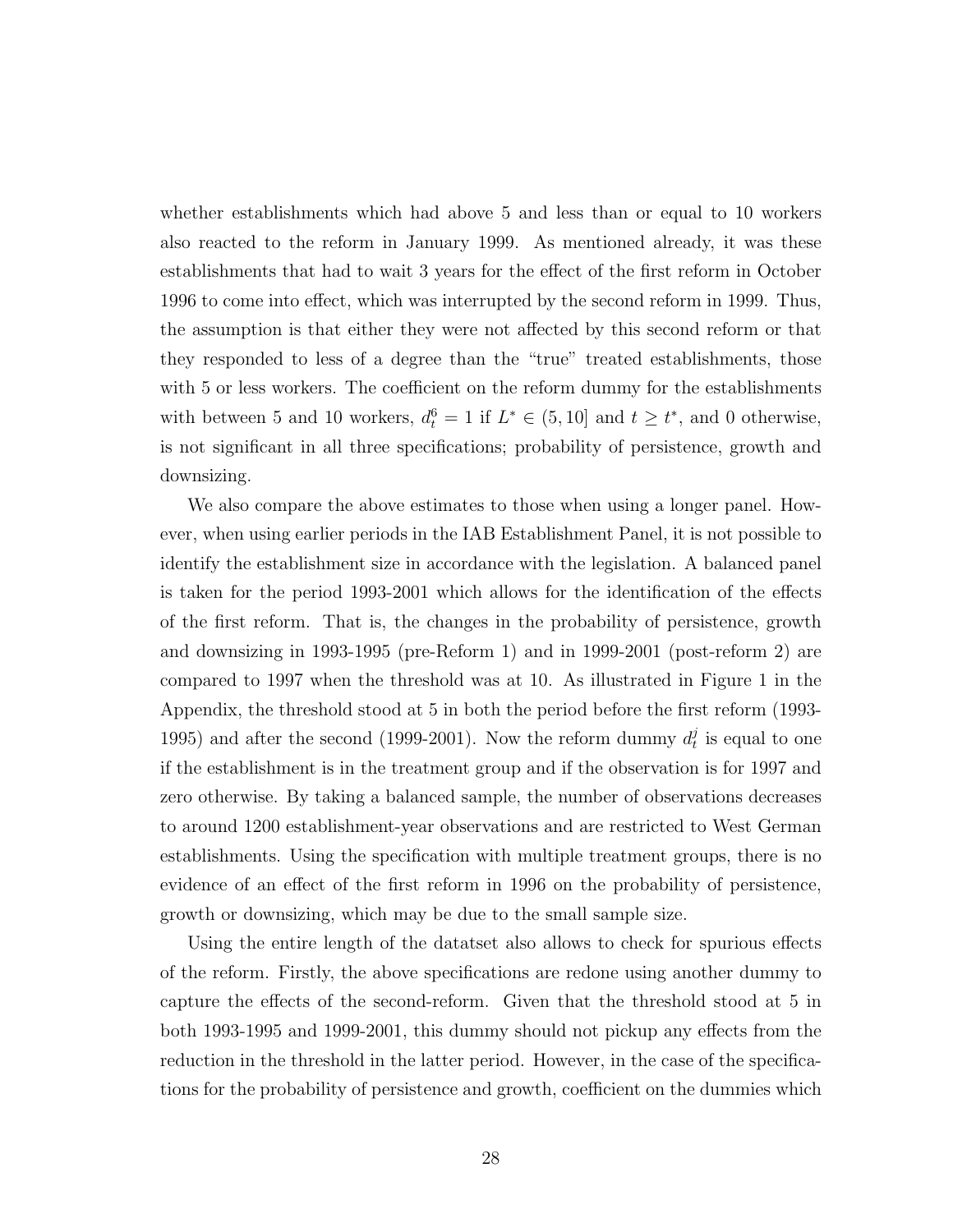capture the effect of the second reform are statistically significant. Secondly, this is repeated using just the observations for 1993-1995 and 1999-2001, thus excluding the ones for 1997 when the effect of the first reform should be evident. The coefficient on the dummy to capture the effects of the second reform is again statistically significant in specifications for both persistence and growth. This indicates that the above results are potentially being driven by other macroeconomic trends or changes to legislation than that of the PADA and which affected the treatment and control groups differently in the period after the second reform in January 1999.

Another potential problem is sample selection bias since we have only used a balanced sub-sample of establishments which remained in the panel for the whole period of 1997-2001 or 1993-2001. When taking the unbalanced sample of establishments for 1997-2001, there are some changes to the estimates of the impact of the reform and a Hausman-type test leads to rejection of the null hypothesis that the coefficients are equal in both the balanced and unbalanced sample. The causes of this requires further investigation and whether this poses a problem of sample selection bias. This would be a particular problem if entry and exit from the panel was correlated with the impact of the legislation.

#### 7 Conclusion

In this paper we use a reform in the applicability of the Protection Against Dismissal Act or Kündigungsschutzgesetz in Germany to identify employment effects of the legislation for small establishments. In October 1996, the threshold for the applicability of the PADA was raised from 5 to 10 workers by the then Chancellor Helmut Kohl. After being elected, the new centre-left government reduced this threshold back to 5 workers in January 1999. This implies that the establishments with 5 or less workers had the ability to grow above the old threshold from October 1996 to January 1999, without becoming subject to the legislation, and then faced unexpectedly a more stringent environment after the second reform in 1999. Though the time frame is short, if there is any evidence of employment effects resulting from changes to the PADA, they need to be explained.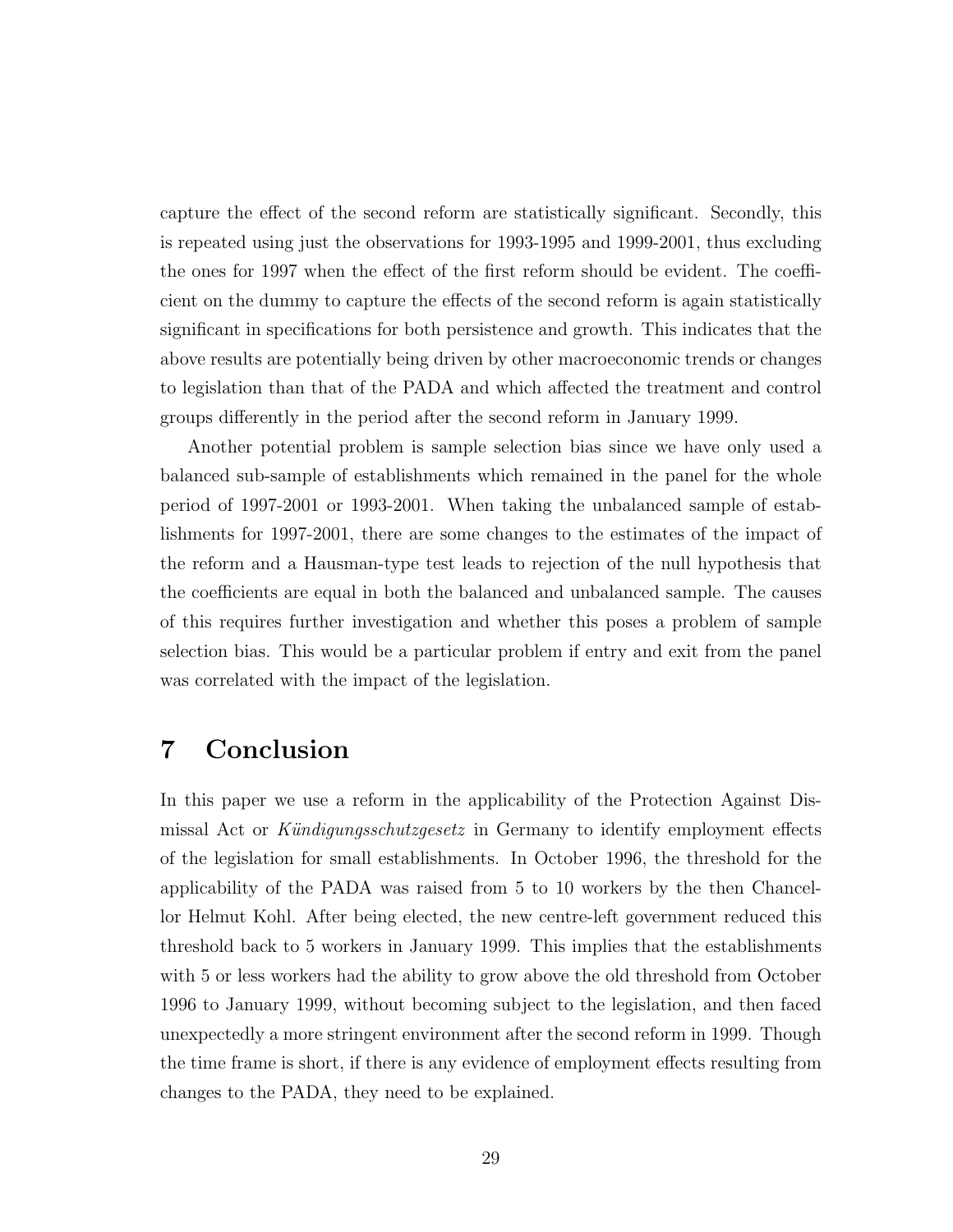Using a balanced panel of establishments for 1997-2001 and the establishment size as according to the legislation, we find some evidence that a tightening of the threshold resulted in a higher probability of persistence and a lower probability of growth for the units in the treatment group during the post-reform years. However, the effects are the strongest for establishments which were further away from the threshold. This could reflect the presence of other institutional barriers or adjustment costs than those imposed by the PADA. When using total employment as the measure for establishment size, there is slightly clearer evidence of threshold effects which are consistent with theoretical predictions. This seems to indicate that small establishments do not have perfect information regarding the applicability of the legislation, which is also supported by recent survey evidence. However, there is also evidence that these results are being driven by other underlying differences in macroeconomic trends or factors rather than the change in the PADA in 1999.

Ultimately we need to improve our understanding of how small establishments evolve and make decisions regarding adjustment of employment. Their understanding of the impact of such legislation as the PADA is likely to differ than that of our theoretical and empirical models. As Truman Bewley states ". . . it would be presumptuous to ignore the testimony of people who make economic decisions and observe and participate in economic life. To do so would be to make economics a religion rather than a responsible analysis of experience. Good instincts about a subject can be developed only by contact with the phenomena studied." (Bewley 1999, p.14).

A final point is necessary regarding the policy interpretation of the results presented in this paper. While there is some evidence that changes to the applicability of the Kündigungsschutzgesetz or Protection Against Dismissal Act in Germany had an effect on the labour adjustment of small establishments, it is not clear what the overall effects of this particular legislation were in terms of unemployment and the economy as whole. Moreover, there are too many interactions with other institutions and potential secondary effects to make any clear predictions about the outcome of a further relaxation of the Act. Thus any type of policy recommendations from such an analysis must be done with the utmost caution.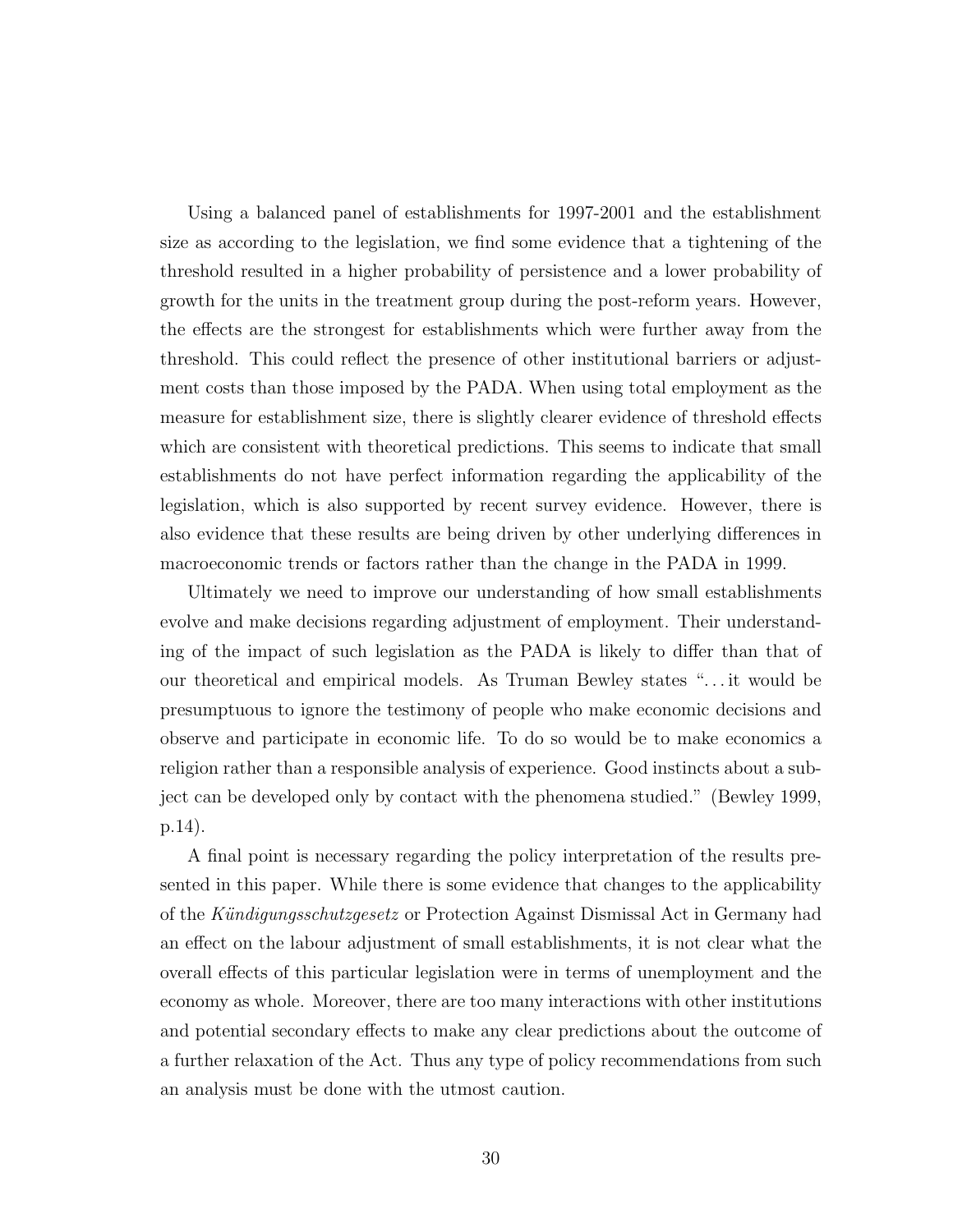#### References

- Abraham, K., and S. Houseman (1994): "Does Employment Protection Inhibt Labor Market Flexibility? Lessons from Germany, France, and Belgium," in Social Protection Versus Economic Flexibility: Is There a Trade-Off?, ed. by R. Blank, pp. 59–93. Uni. Chicago.
- ADDISON, J., AND P. TEIXEIRA (2001): "The Economics of Employment Protection," IZA Discussion Paper, 381.
- BAS (2002): Kündigungsschutz und Kündigungsfristen. Bundesministerium für Arbeit und Sozialordnung, Bonn.
- BERTOLA, G. (1992): "Labor Turnover Costs and Average Labor Demand," Journal of Labor Economics, 10, 389–411.
- (1999): "Microeconomic Perspectives on Aggregate Labor Markets," in Handbook of Labor Economics, ed. by O. Ashenfelter, and D. Card, vol. 3, pp. 2985–3028. Elsevier Science.
- BERTOLA, G., T. BOERI, AND S. CAZES (1999): "Employment Protection and Labour Adjustment in OECD Countries: Evolving Institutions and Variable Enforcement," ILO Employment and Training Papers, 48.
- BEWLEY, T. (1999): Why Wages Don't Fall During A Recesssion. Harvard Uni. Press, Cambridge, Mass.
- Boockmann, B., and T. Hagen (2001): "The Use of Flexible Working Contracts in West Germany: Evidence from an Establishment Panel," ZEW Discussion Paper, 01-033.
- BWA (2002): Ergebnisse der Statistik der Arbeitsgerichtsbarkeit 2002. Bundesministerium für Wirtschaft und Arbeit.

EUROSTAT (2001): *Enterprises in Europe*. Eur-Op, Luxembourg.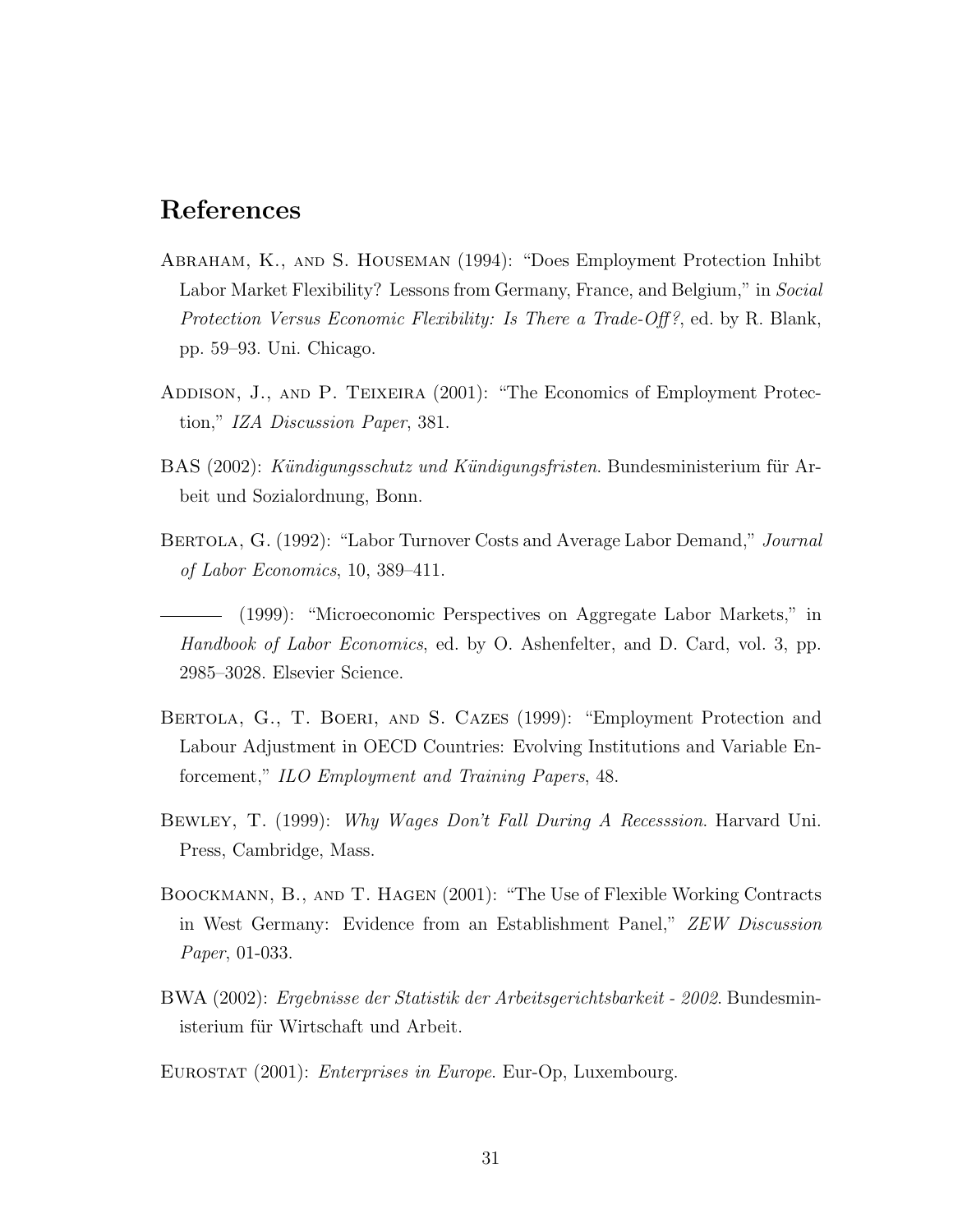- FRIEDRICH, W., AND H. HÄGELE (1997): "Ökonomische Konsequenzen Von Schwellenwerten im Arbeits- und Sozialrecht Sowie Die Auswirkungen Dieser Regelungen - Kurzfassung Des Endberichtes 1997," Untersuchung im Auftrag des Bundesministeriums für Wirtschaft.
- Garibaldi, P., L. Pacelli, and A. Borgarello (2003): "Employment Protection Legislation and the Size of Firms," IZA Discussion Paper, 787.
- GÜNTERBERG, B., AND H. WOLTER (2002): "Unternhemensgrößenstatistik 2001/2002 - Daten und Fakten," Institut für Mittelstandsforschung.
- JAHN, E., AND C. SCHNABEL (2003): "Bestandsschutz Durch Abfindungen: Höhere Rechtssicherheit und Effizienz," Wirtschaftsdienst, 4, 219–223.
- KÖLLING, A., C. SCHNABEL, AND J. WAGNER (2001): "Bremst das Schwerbehindertengesetz die Arbeitsdynamik in Kleinbetrieben? - Eine empirische Untersuchung mit Daten des IAB-Betriebspanels," Beiträger zur Arbeitsmarkt- und Berufsforschung, 251, 183–209.
- LAZEAR, E. (1990): "Job Security Provisions and Employment," Quarterly Journal of Economics, 105, 699–726.
- MEYER, B. (1995): "Natural and Quasi-Experiments in Economics," *Journal of* Business and Economic Statistics, 13, 151–162.
- OECD (1999): "Employment Protection and Labour Market Performance," in OECD Employment Outlook, pp. 45–132. OECD, Paris.
- (2003): "OECD Economic Surveys Germany," Discussion Paper Supplement No.4, OECD.
- PISSARIDES, C. (2001): "Employment Protection," Labour Economics, 8, 131–159.
- Saint-Paul, G. (1996): Dual Labor Markets: A Macroeconomic Perspective. MIT Press, Cambridge, Massachusetts.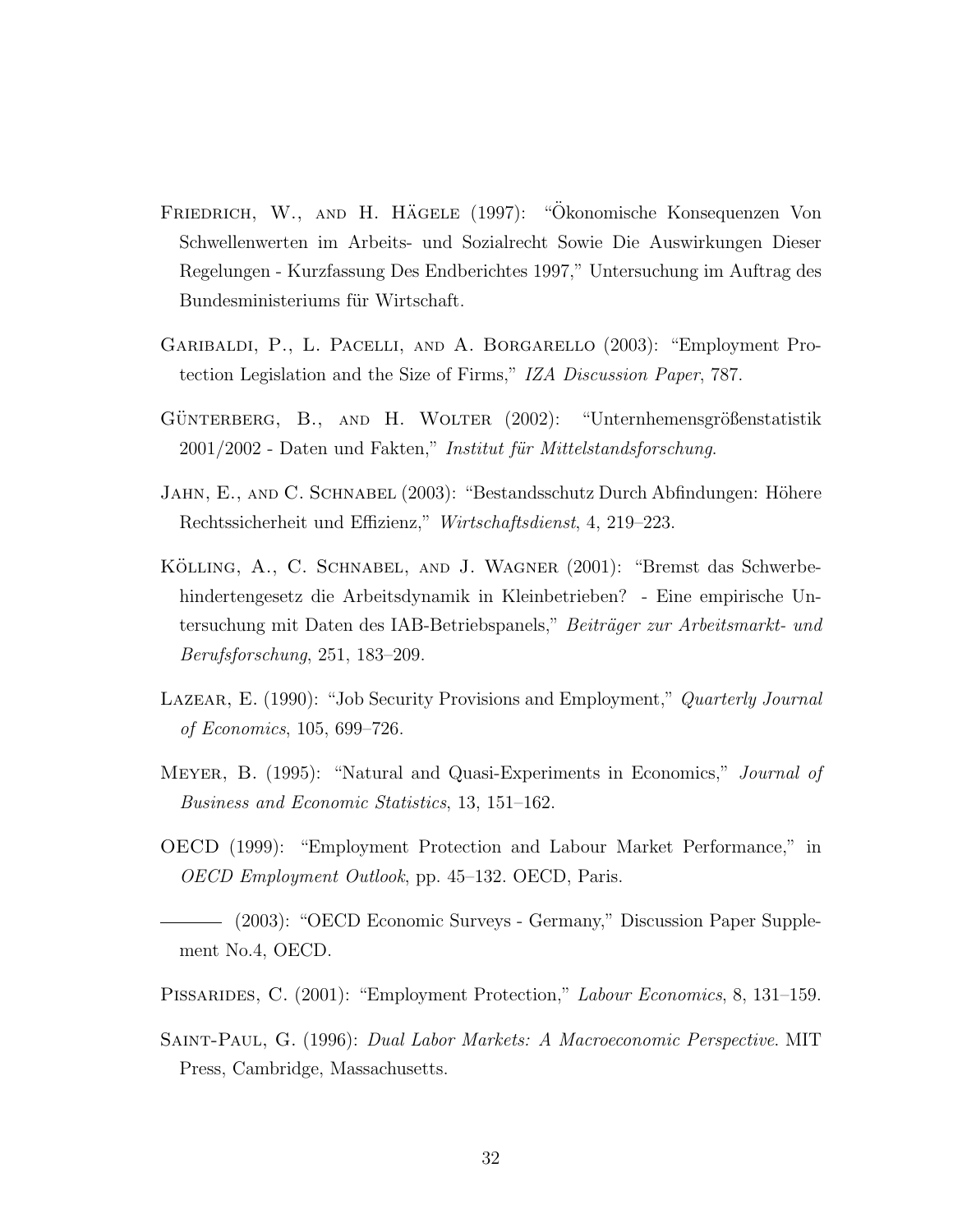WAGNER, J., C. SCHNABEL, AND A. KÖLLING (2001): "Arbeitsrecht Als Bremse Für Die Arbeitsplatzschaffung in Kleinbetrieben?," in Weninger Arbeitslose -Aber Wie?, ed. by D. Ehrig, and P. Kalmbach, pp. 177–198, Marburg. Metropolis Verlag.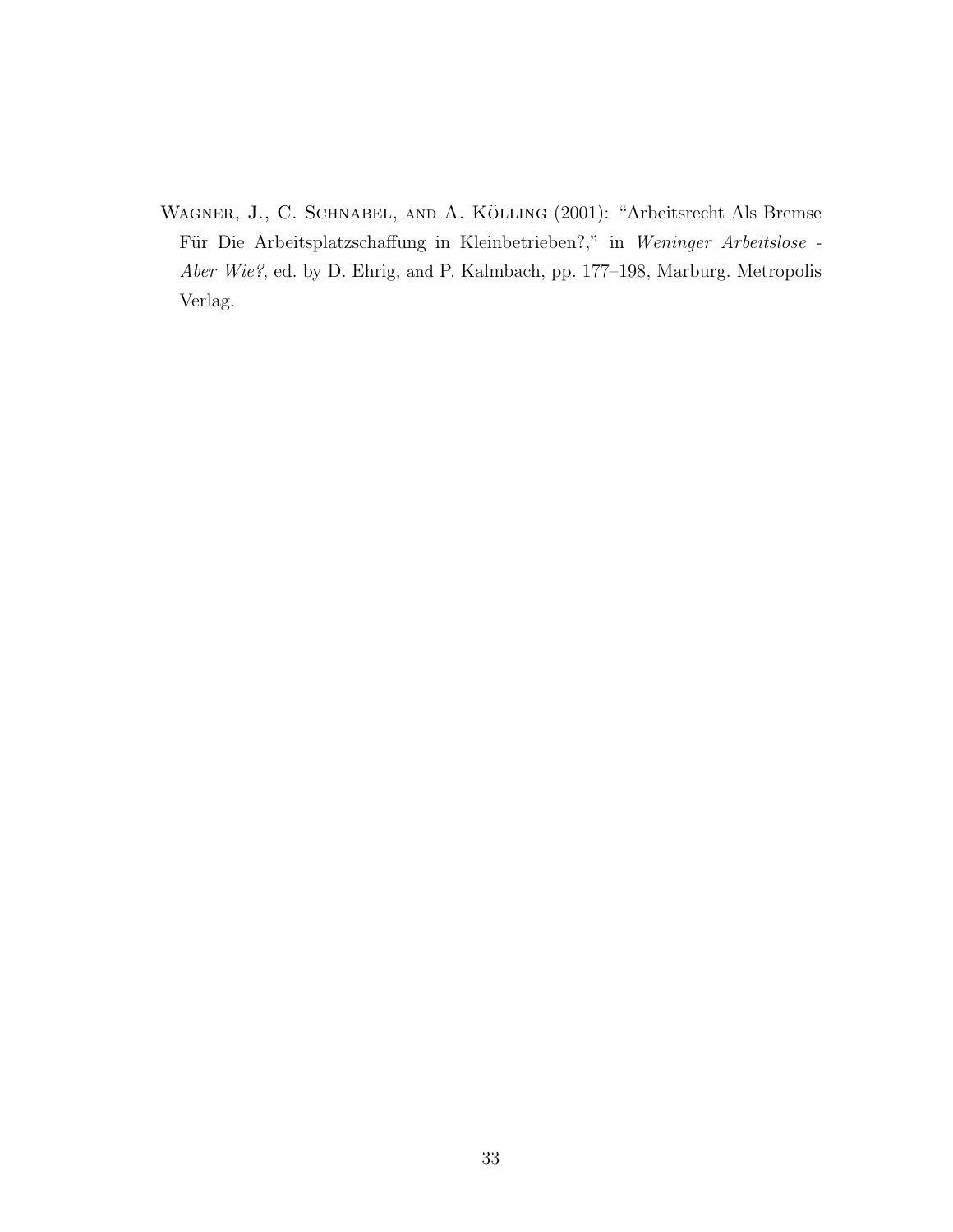## 8 Appendix

Table 1: Establishment Size and Number of Employees in Germany - 2001

| <b>Size</b> | No. of establishments | $\%$ | No. of employees | $\%$ |
|-------------|-----------------------|------|------------------|------|
| $1-5$       | 1,457,809             | 68.4 | 3,167,851        | 11.4 |
| $6-9$       | 256,498               | 12   | 1,849,960        | 6.7  |
| $10 - 19$   | 202,871               | 9.5  | 2,718,272        | 9.8  |
| 20-49       | 128,738               | 6    | 3,899,082        | 14   |
| 50-99       | 46,531                | 2.2  | 3,212,303        | 11.5 |
| 100-499     | 35,318                | 1.7  | 6,919,619        | 24.9 |
| $500+$      | 5,046                 | 0.2  | 6,050,027        | 21.7 |
| Total       | 2,132,811             | 100  | 27,817,114       | 100  |

Source: Unternehmensgrössenstatistik  $2001/2002$  - All sectors, (Günterberg and Wolter 2002)

Table 2: Macroeconomic Indicators for Germany - 1997-2001

| Economic Indicator           | 1997 | 1998 | 1999 2000   |      | 2001   |
|------------------------------|------|------|-------------|------|--------|
|                              | $\%$ | $\%$ | $\%$        | $\%$ | $\%$   |
| Growth in GDP (1995 prices)  | 1.3  |      | $1.9$ $2.1$ | 2.9  | (0.9)  |
| Growth in VA (Manufacturing) | 3.4  |      | $2.1 -1.9$  | 4.4  | $-2.2$ |
| Growth in VA (Services)      | 2.1  | 2.9  | 2.2         | 3.5  | 1.3    |
| Growth in VA (Private firms) | 22   | 2.7  | 2.6         | 3.9  | 1.5    |

Source: Time-series data, Federal Statistical Office, Germany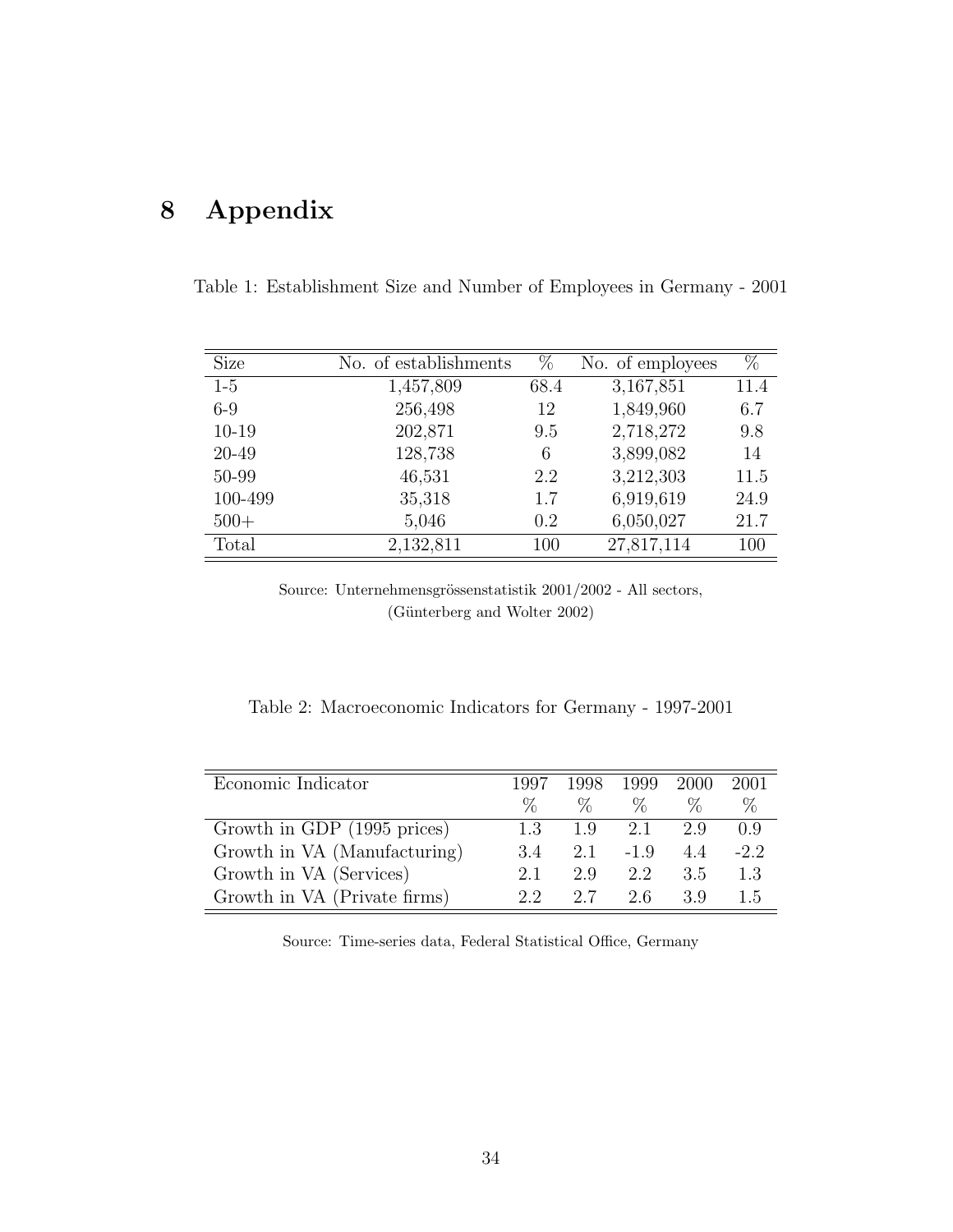| Employment       | Net Employment |        |       |  |
|------------------|----------------|--------|-------|--|
| No. of employees | $1 - 5$        | $6-13$ | Total |  |
| $1-5$            | 2338           |        | 2338  |  |
| 6-13             | 644            | 850    | 1494  |  |
| Total            | 2982           | 850    | 3832  |  |

Table 3: Employment Versus Net Employment

Source: Balanced panel from the IAB Establishment Panel 1997-2001. Employment is the total number of employees and net employment is the number of employees as according to the legislation.

| Year | Treatment Group No. of Obs. Control Group No. of Obs. |     |      |     |
|------|-------------------------------------------------------|-----|------|-----|
|      | $\mathcal{I}(\Delta L_{t+1} = L_{t+1} - L_t = 0)$     |     |      |     |
| 1997 | 0.37                                                  | 742 | 0.27 | 216 |
| 1999 | 0.43                                                  | 740 | 0.24 | 218 |
| 2000 | 0.41                                                  | 742 | 0.19 | 216 |
|      | $\mathcal{I}(\Delta L_{t+1} = L_{t+1} - L_t > 0)$     |     |      |     |
| 1997 | 0.32                                                  | 742 | 0.24 | 216 |
| 1999 | 0.29                                                  | 740 | 0.34 | 218 |
| 2000 | 0.29                                                  | 742 | 0.30 | 216 |
|      | $\mathcal{I}(\Delta L_{t+1} = L_{t+1} - L_t < 0)$     |     |      |     |
| 1997 | 0.30                                                  | 742 | 0.50 | 216 |
| 1999 | 0.28                                                  | 740 | 0.42 | 218 |
| 2000 | 0.30                                                  | 742 | 0.51 | 216 |

Table 4: Mean Rates of Persistence, Growth and Downsizing

Source: Balanced panel from the IAB Establishment Panel 1997-2001. Means are based on net employment as specified in the legislation.  $\mathcal I$  is an indicator variable and equals 1 if the condition inside the parentheses is fulfilled.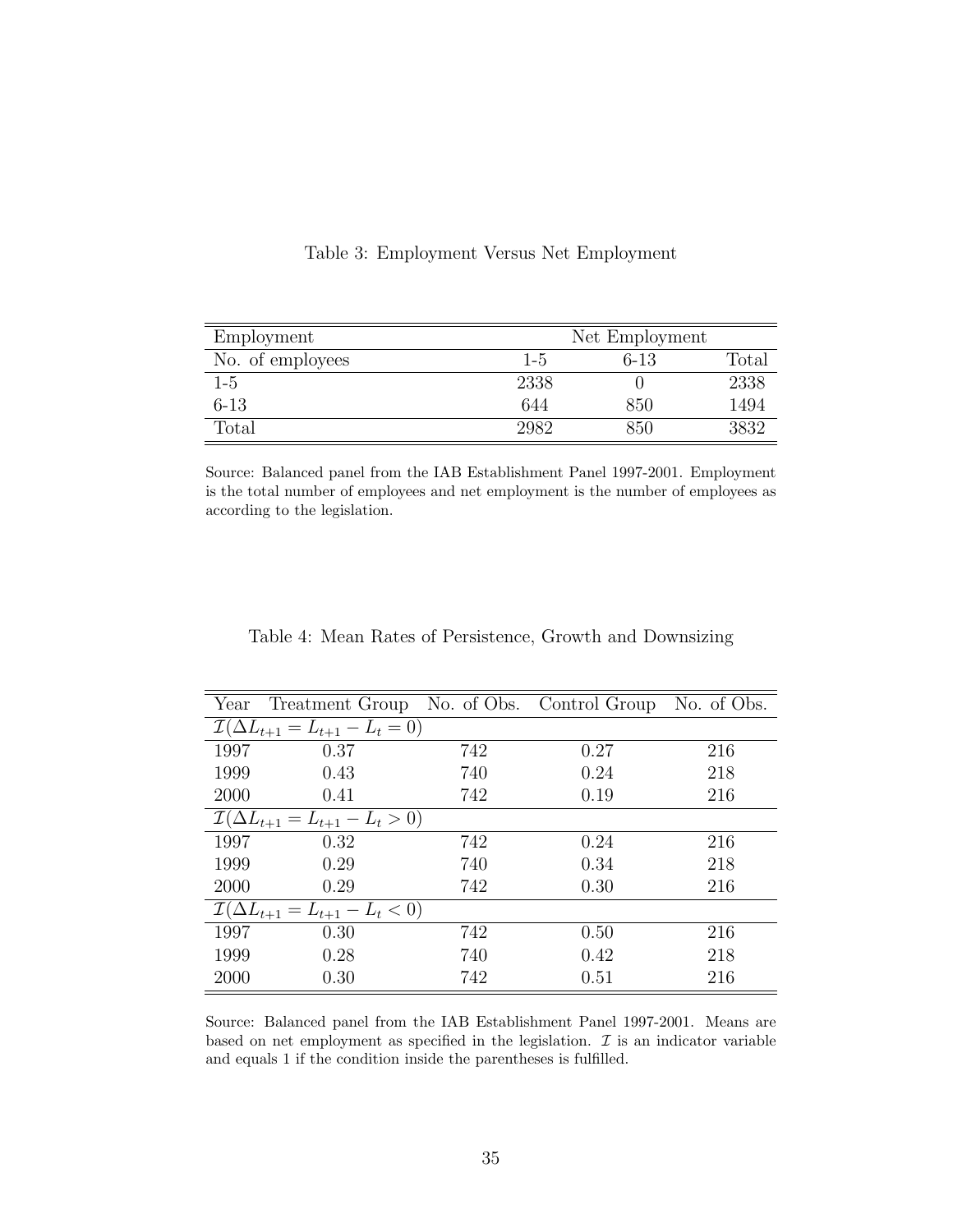Table 5: Mean Rates of Persistence, Growth and Downsizing - 1993-1995

|      | Year Treatment Group No. of Obs. Control Group No. of Obs. |     |      |    |
|------|------------------------------------------------------------|-----|------|----|
|      | $\mathcal{I}(\Delta L_{t+1} = L_{t+1} - L_t = 0)$          |     |      |    |
| 1993 | 0.59                                                       | 101 | 0.52 | 99 |
| 1994 | 0.66                                                       | 102 | 0.43 | 98 |
| 1995 | 0.61                                                       | 105 | 0.49 | 95 |
|      | $\mathcal{I}(\Delta L_{t+1} = L_{t+1} - L_t > 0)$          |     |      |    |
| 1993 | 0.21                                                       | 101 | 0.16 | 99 |
| 1994 | 0.24                                                       | 102 | 0.30 | 98 |
| 1995 | 0.25                                                       | 105 | 0.21 | 95 |
|      | $\mathcal{I}(\Delta L_{t+1} = L_{t+1} - L_t < 0)$          |     |      |    |
| 1993 | 0.20                                                       | 101 | 0.32 | 99 |
| 1994 | 0.11                                                       | 102 | 0.28 | 98 |
| 1995 | 0.14                                                       | 105 | 0.29 | 95 |

Source: Balanced panel from the IAB Establishment Panel 1993-1995. Means are based on gross employment only.  $\mathcal I$  is an indicator variable and equals 1 if the condition inside the parentheses is fulfilled.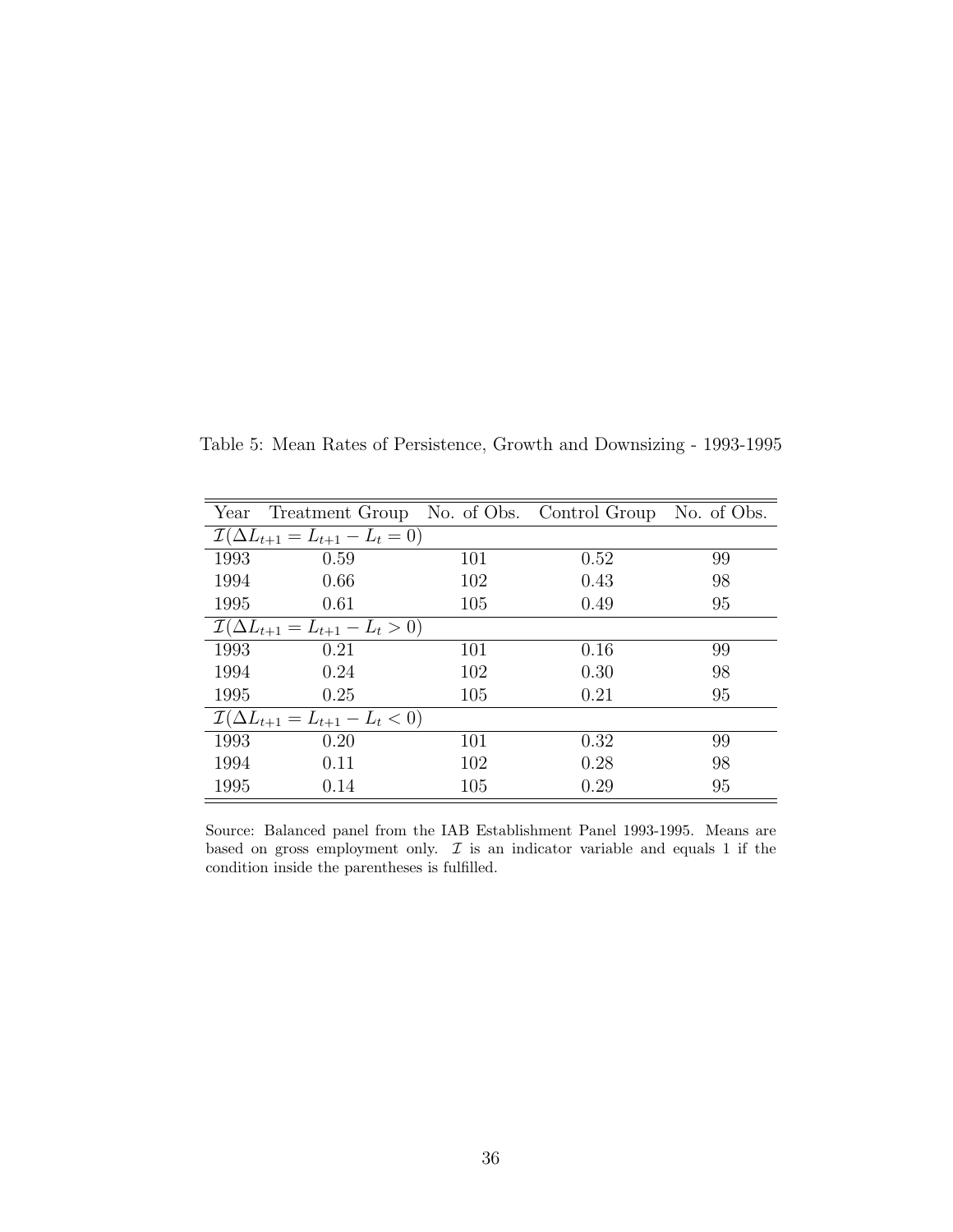| Dependent Variable: $\mathcal{I}(\Delta L_{i,t+1} = 0)$ |                   |                       |            |
|---------------------------------------------------------|-------------------|-----------------------|------------|
| Variable                                                | $\left( 1\right)$ | (2)                   | (3)        |
| $\pi^1 = \mathcal{I}(L_t^* = 5)$                        | 0.016             |                       |            |
|                                                         | (0.067)           |                       |            |
| $d_t^1 = \mathcal{I}(L_t^* = 5 \& t > t^*)$             | $-0.067$          |                       |            |
|                                                         | (0.085)           |                       |            |
| $\pi^1 = \mathcal{I}(L^*_t \in [0, 5])$                 |                   | $0.11\overline{5***}$ |            |
|                                                         |                   | (0.040)               |            |
| $d_t^1 = \mathcal{I}(L_t^* \in [0,5] \& t > t^*)$       |                   | $0.103**$             |            |
|                                                         |                   | (0.047)               |            |
| $\pi^1 = \mathcal{I}(L^*_t \in [0,1])$                  |                   |                       | $0.317***$ |
|                                                         |                   |                       | (0.055)    |
| $\pi^2 = \mathcal{I}(L^*_t \in (1,2])$                  |                   |                       | $0.161***$ |
|                                                         |                   |                       | (0.051)    |
| $\pi^3 = \mathcal{I}(L^*_t \in (2,3])$                  |                   |                       | 0.015      |
|                                                         |                   |                       | (0.050)    |
| $\pi^4 = \mathcal{I}(L^*_t \in (3, 4])$                 |                   |                       | 0.046      |
|                                                         |                   |                       | (0.061)    |
| $\pi^5 = \mathcal{I}(L^*_t \in (4, 5])$                 |                   |                       | 0.050      |
|                                                         |                   |                       | (0.063)    |
| $d_t^1 = \mathcal{I}(L_t^* \in [0,1] \& t > t^*)$       |                   |                       | $0.146**$  |
|                                                         |                   |                       | (0.064)    |
| $d_t^2 = \mathcal{I}(L_t^* \in (1,2] \& t > t^*)$       |                   |                       | $0.110*$   |
|                                                         |                   |                       | (0.062)    |
| $d_t^3 = \mathcal{I}(L_t^* \in (2,3] \& t > t^*)$       |                   |                       | $0.113*$   |
|                                                         |                   |                       | (0.062)    |
| $d_t^4 = \mathcal{I}(L_t^* \in (3, 4] \& t > t^*)$      |                   |                       | 0.056      |
|                                                         |                   |                       | (0.072)    |
| $d_t^5 = \mathcal{I}(L_t^* \in (4, 5] \& t > t^*)$      |                   |                       | 0.030      |
|                                                         |                   |                       | (0.076)    |

Table 6: Linear Probability Model - Persistence in Employment

Source: Balanced panel from the IAB Establishment Panel 1997-2001. Number of observations = 2432. Robust standard errors corrected for clustering at establishment level are reported. \*\*\* - 1% significance level,\*\* - 5% significance level,\* -  $10\%$ significance level. Independent variables also include year, sector and regional dummies, log of lagged investment, log of lagged average product of labour and log of per worker monthly wage.  $\mathcal I$  is an indicator variable and equals 1 if the condition inside the parentheses is fulfilled.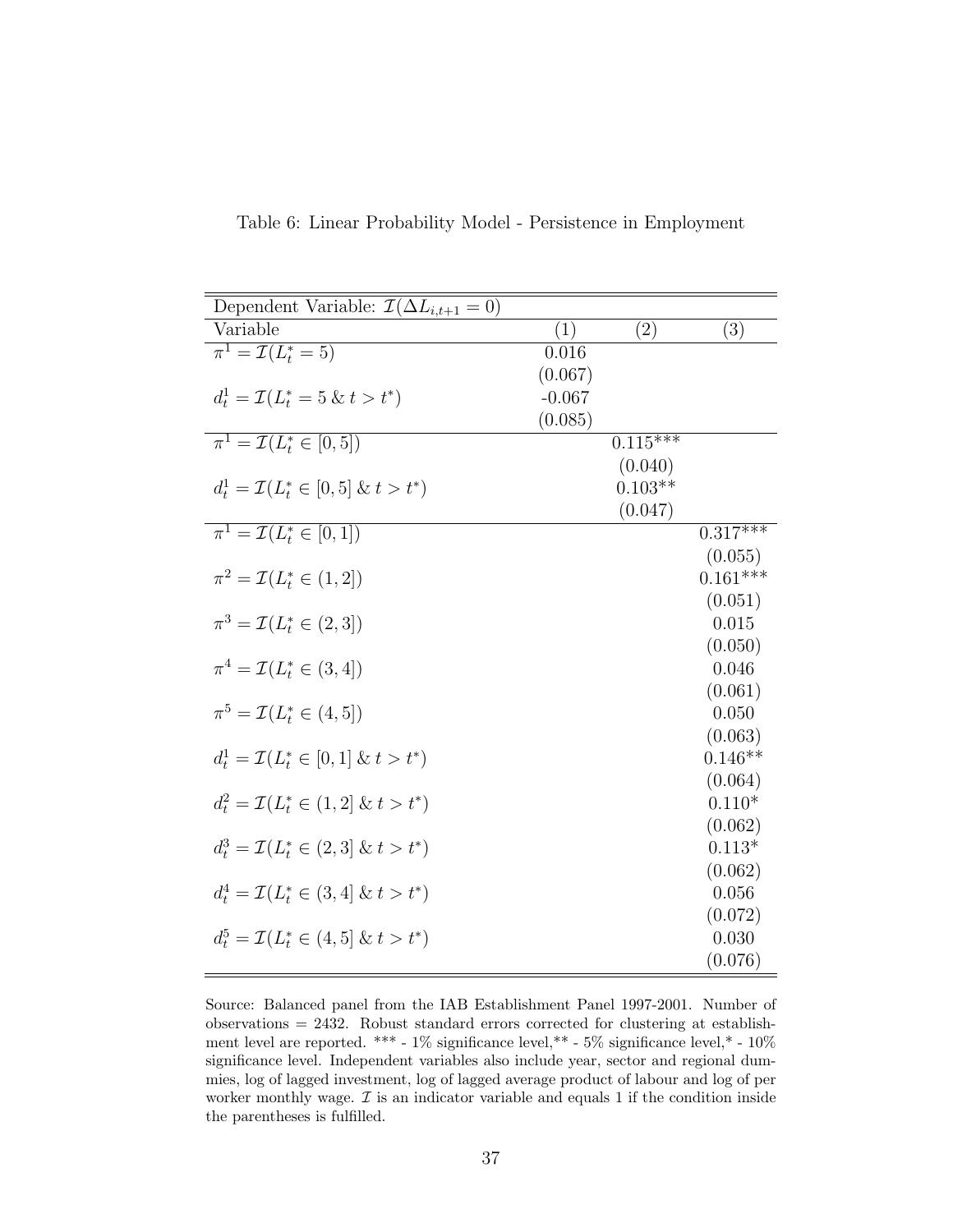| Dependent Variable: $\mathcal{I}(\Delta L_{i,t+1} > 0)$ |            |                       |                       |
|---------------------------------------------------------|------------|-----------------------|-----------------------|
|                                                         | <b>OLS</b> | <b>OLS</b>            | <b>OLS</b>            |
| Variable                                                | (1)        | (2)                   | (3)                   |
| $\pi^1 = \mathcal{I}(L_t^* = 5)$                        | $-0.106*$  |                       |                       |
|                                                         | (0.059)    |                       |                       |
| $d_t^1 = \mathcal{I}(L_t^* = 5 \& t > t^*)$             | 0.056      |                       |                       |
|                                                         | (0.073)    |                       |                       |
| $\pi^1 = \mathcal{I}(L^*_t \in [0, 5])$                 |            | $0.1\overline{17***}$ |                       |
|                                                         |            | (0.037)               |                       |
| $d_t^1 = \mathcal{I}(L_t^* \in [0,5] \& t > t^*)$       |            | $-0.126***$           |                       |
|                                                         |            | (0.046)               |                       |
| $\pi^1 = \mathcal{I}(L_t^* \in [0,1])$                  |            |                       | $0.\overline{183***}$ |
|                                                         |            |                       | (0.052)               |
| $\pi^2 = \mathcal{I}(L_t^* \in (1,2])$                  |            |                       | $0.139***$            |
|                                                         |            |                       | (0.049)               |
| $\pi^3 = \mathcal{I}(L_t^* \in (2,3])$                  |            |                       | $0.132***$            |
|                                                         |            |                       | (0.050)               |
| $\pi^4 = \mathcal{I}(L^*_t \in (3, 4])$                 |            |                       | 0.013                 |
|                                                         |            |                       | (0.056)               |
| $\pi^5 = \mathcal{I}(L_t^* \in (4, 5])$                 |            |                       | 0.039                 |
|                                                         |            |                       | (0.059)               |
| $d_t^1 = \mathcal{I}(L_t^* \in [0,1] \& t > t^*)$       |            |                       | $-0.219***$           |
|                                                         |            |                       | (0.060)               |
| $d_t^2 = \mathcal{I}(L_t^* \in (1,2] \& t > t^*)$       |            |                       | $-0.154***$           |
|                                                         |            |                       | (0.059)               |
| $d_t^3 = \mathcal{I}(L_t^* \in (2,3] \& t > t^*)$       |            |                       | $-0.085$              |
|                                                         |            |                       | (0.064)               |
| $d_t^4 = \mathcal{I}(L_t^* \in (3, 4] \& t > t^*)$      |            |                       | $-0.011$              |
|                                                         |            |                       | (0.069)               |
| $d_t^5 = \mathcal{I}(L_t^* \in (4, 5] \& t > t^*)$      |            |                       | $-0.064$              |
|                                                         |            |                       | (0.073)               |

Table 7: Linear Probability Model - Growth in Employment

Source: Balanced panel from the IAB Establishment Panel 1997-2001. Number of observations = 2432. Robust standard errors corrected for clustering at establishment level are reported. \*\*\* - 1% significance level,\*\* - 5% significance level,\* - 10% significance level. Independent variables also include year, sector and regional dummies, log of lagged investment, log of lagged average product of labour and log of per worker monthly wage.  $\mathcal I$  is an indicator variable and equals 1 if the condition inside the parentheses is fulfilled.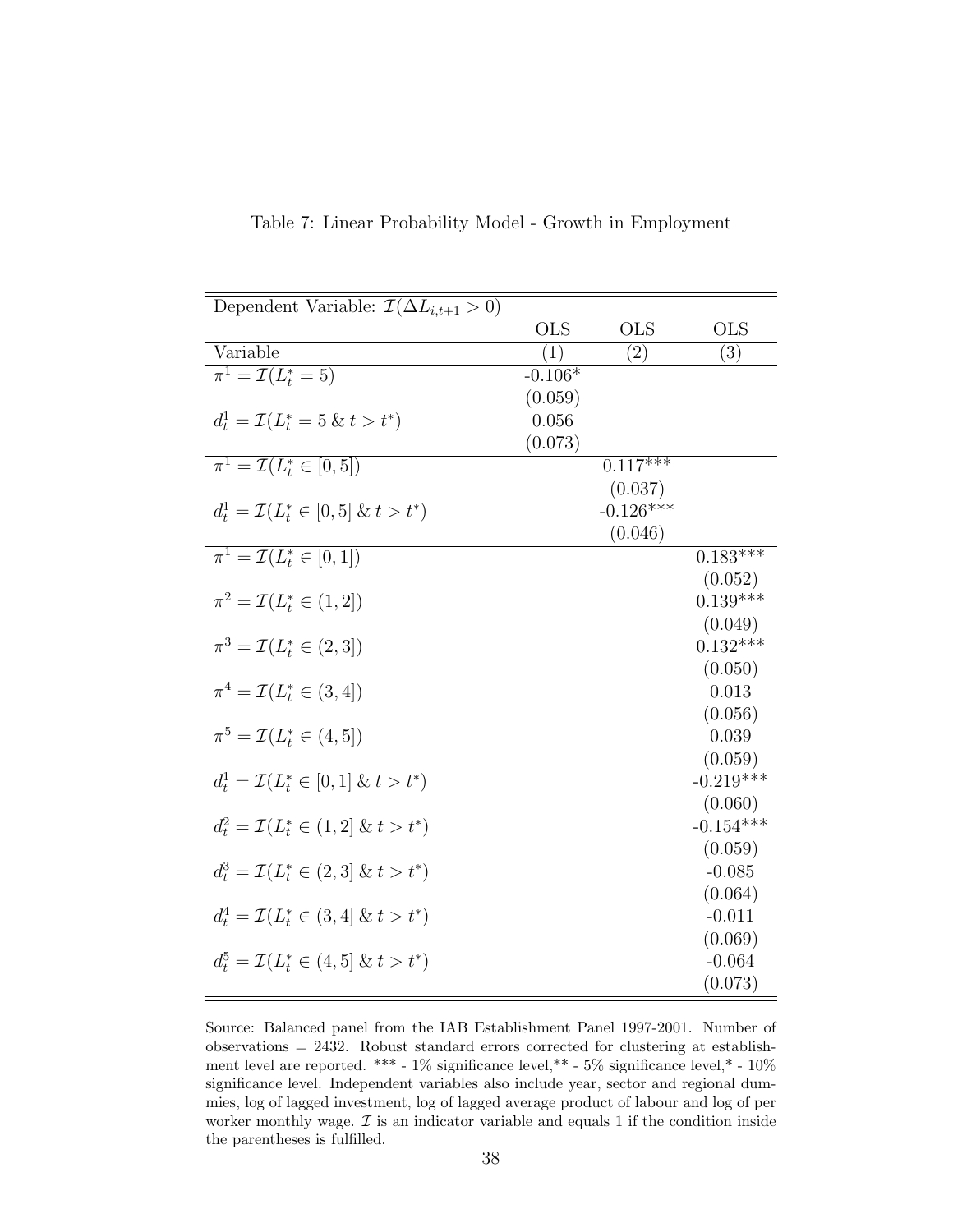| Dependent Variable: $\mathcal{I}(\Delta L_{i,t+1} < 0)$ |            |             |             |
|---------------------------------------------------------|------------|-------------|-------------|
|                                                         | <b>OLS</b> | <b>OLS</b>  | <b>OLS</b>  |
| Variable                                                | (1)        | (2)         | (3)         |
| $\pi^1 = \mathcal{I}(L_t^* = 5)$                        | 0.091      |             |             |
|                                                         | (0.069)    |             |             |
| $d_t^1 = \mathcal{I}(L_t^* = 5 \& t > t^*)$             | 0.011      |             |             |
|                                                         | (0.080)    |             |             |
| $\pi^1 = \mathcal{I}(L_t^* \in [0, 5])$                 |            | $-0.232***$ |             |
|                                                         |            | (0.042)     |             |
| $d_t^1 = \mathcal{I}(L_t^* \in [0,5] \& t > t^*)$       |            | 0.023       |             |
|                                                         |            | (0.049)     |             |
| $\pi^1 = \mathcal{I}(L^*_t \in [0,1])$                  |            |             | $-0.501***$ |
|                                                         |            |             | (0.046)     |
| $\pi^2 = \mathcal{I}(L^*_t \in (1,2])$                  |            |             | $-0.300***$ |
|                                                         |            |             | (0.050)     |
| $\pi^3 = \mathcal{I}(L_t^* \in (2,3])$                  |            |             | $-0.147***$ |
|                                                         |            |             | (0.055)     |
| $\pi^4 = \mathcal{I}(L^*_t \in (3, 4])$                 |            |             | $-0.059$    |
|                                                         |            |             | (0.067)     |
| $\pi^5 = \mathcal{I}(L_t^* \in (4, 5])$                 |            |             | $-0.089$    |
|                                                         |            |             | (0.065)     |
| $d_t^1 = \mathcal{I}(L_t^* \in [0,1] \& t > t^*)$       |            |             | 0.073       |
|                                                         |            |             | (0.052)     |
| $d_t^2 = \mathcal{I}(L_t^* \in (1,2] \& t > t^*)$       |            |             | 0.044       |
|                                                         |            |             | (0.059)     |
| $d_t^3 = \mathcal{I}(L_t^* \in (2,3] \& t > t^*)$       |            |             | $-0.028$    |
|                                                         |            |             | (0.065)     |
| $d_t^4 = \mathcal{I}(L_t^* \in (3, 4] \& t > t^*)$      |            |             | $-0.045$    |
|                                                         |            |             | (0.079)     |
| $d_t^5 = \mathcal{I}(L_t^* \in (4, 5] \& t > t^*)$      |            |             | 0.034       |
|                                                         |            |             | (0.080)     |

Table 8: Linear Probability Model - Downsizing in Employment

Source: Balanced panel from the IAB Establishment Panel 1997-2001. Number of observations = 2432. Robust standard errors corrected for clustering at establishment level are reported. \*\*\* - 1% significance level,\*\* - 5% significance level,\* - 10% significance level. Independent variables also include year, sector and regional dummies, log of lagged investment, log of lagged average product of labour and log of per worker monthly wage.  $\mathcal I$  is an indicator variable and equals 1 if the condition inside the parentheses is fulfilled.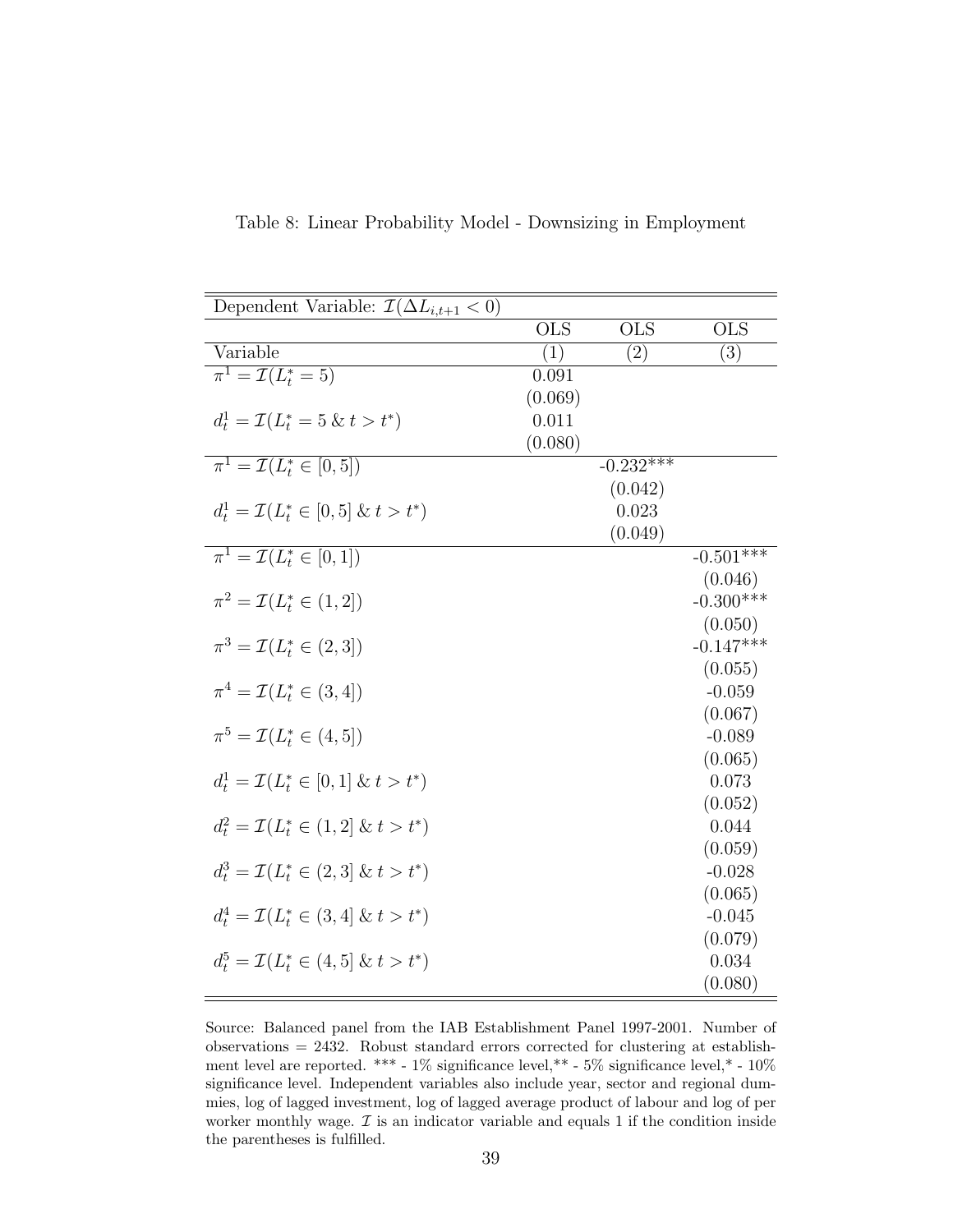| Dependent Variable: $\mathcal{I}(\Delta L_{i,t+1} \geq 2)$ |              |
|------------------------------------------------------------|--------------|
|                                                            | $_{\rm OLS}$ |
| Variable                                                   | (1)          |
| $\pi^1 = \mathcal{I}(L^*_t \in [0,1])$                     | $0.051*$     |
|                                                            | (0.028)      |
| $\pi^2 = \mathcal{I}(L_t^* \in (1,2])$                     | $0.058**$    |
|                                                            | (0.027)      |
| $\pi^3 = \mathcal{I}(L_t^* \in (2,3])$                     | $0.064**$    |
|                                                            | (0.030)      |
| $\pi^4 = \mathcal{I}(L_t^* \in (3, 4])$                    | 0.030        |
|                                                            | (0.030)      |
| $\pi^5 = \mathcal{I}(L_t^* \in (4, 5])$                    | 0.009        |
|                                                            | (0.030)      |
| $d_t^1 = \mathcal{I}(L_t^* \in [0,1] \& t > t^*)$          | $-0.064**$   |
|                                                            | (0.029)      |
| $d_t^2 = \mathcal{I}(L_t^* \in (1,2] \& t > t^*)$          | $-0.068**$   |
|                                                            | (0.030)      |
| $d_t^3 = \mathcal{I}(L_t^* \in (2,3] \& t > t^*)$          | $-0.036$     |
|                                                            | (0.033)      |
| $d_t^4 = \mathcal{I}(L_t^* \in (3, 4] \& t > t^*)$         | $-0.025$     |
|                                                            | (0.035)      |
| $d_t^5 = \mathcal{I}(L_t^* \in (4,5] \& t > t^*)$          | 0.009        |
|                                                            | (0.037)      |

Table 9: Linear Probability Model - Larger Employment Adjustments

Source: Balanced panel from the IAB Establishment Panel 1997-2001. Number of  $\alpha$ bservations = 2432. Robust standard errors corrected for clustering at establishment level are reported. \*\*\* - 1% significance level,\*\* - 5% significance level,\* - 10% significance level. Independent variables also include year, sector and regional dummies, log of lagged investment, log of lagged average product of labour and log of per worker monthly wage.  $\mathcal I$  is an indicator variable and equals 1 if the condition inside the parentheses is fulfilled.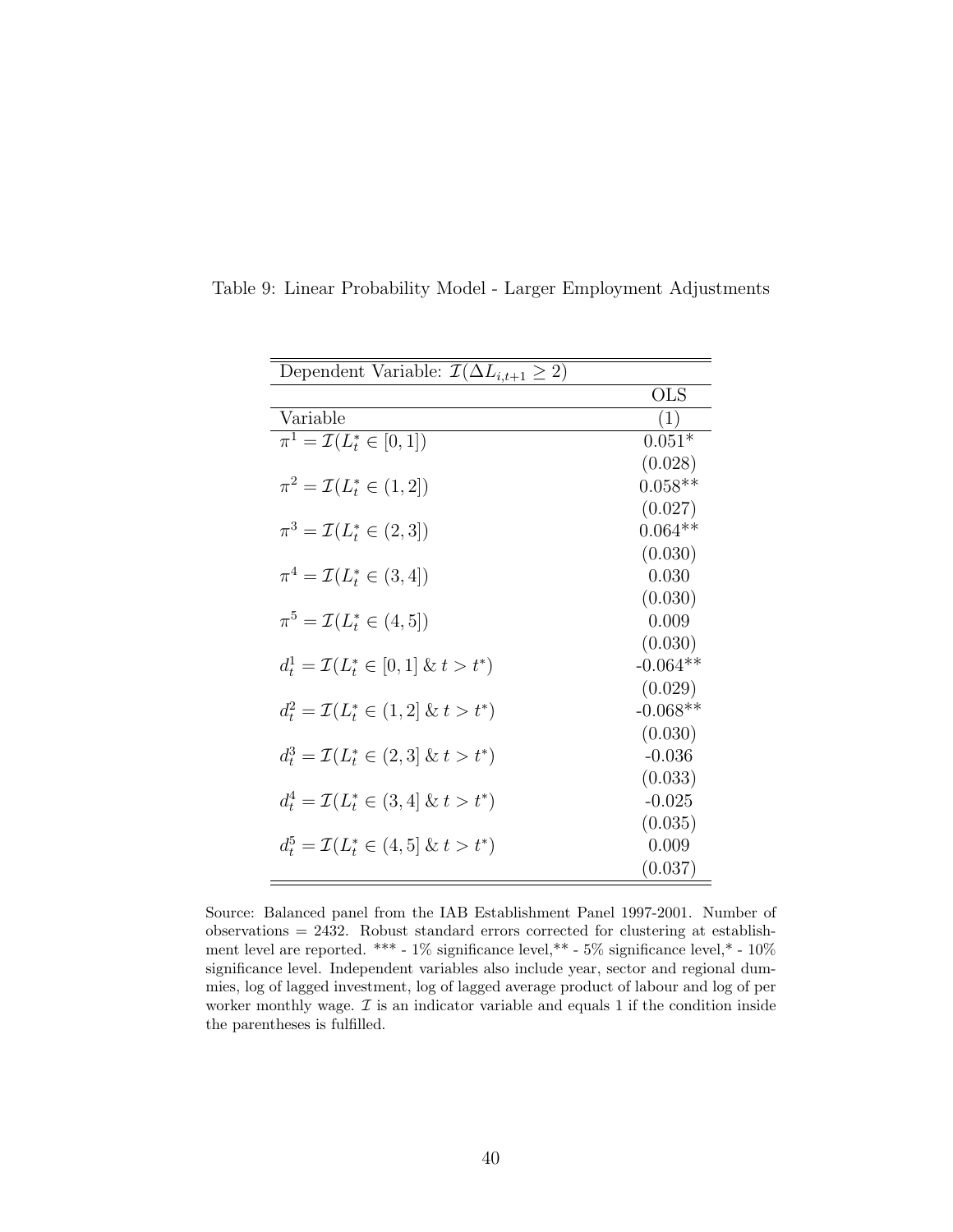|                                                    | $\mathcal{I}(\Delta L_{i,t+1}=0)$ | $\mathcal{I}(\Delta L_{i,t+1} > 0)$ | $\mathcal{I}(\Delta L_{i,t+1} < 0)$ |
|----------------------------------------------------|-----------------------------------|-------------------------------------|-------------------------------------|
|                                                    | <b>OLS</b>                        | <b>OLS</b>                          | <b>OLS</b>                          |
| Variable                                           | $\left(1\right)$                  | $\left( 2\right)$                   | $\left(3\right)$                    |
| $\pi^1 = \mathcal{I}(L_t^* \in [0,1])$             | $0.295***$                        | $0.091**$                           | $-0.386***$                         |
|                                                    | (0.053)                           | (0.045)                             | (0.043)                             |
| $\pi^2 = \mathcal{I}(L_t^* \in (1,2])$             | $0.203***$                        | 0.068                               | $-0.271***$                         |
|                                                    | (0.054)                           | (0.045)                             | (0.047)                             |
| $\pi^3 = \mathcal{I}(L_t^* \in (2,3])$             | $-0.005$                          | $0.094*$                            | $-0.089$                            |
|                                                    | (0.064)                           | (0.054)                             | (0.060)                             |
| $\pi^4 = \mathcal{I}(L_t^* \in (3, 4])$            | 0.077                             | 0.001                               | $-0.078$                            |
|                                                    | (0.074)                           | (0.057)                             | (0.070)                             |
| $\pi^5 = \mathcal{I}(L_t^* \in (4, 5])$            | 0.061                             | 0.011                               | $-0.072$                            |
|                                                    | (0.070)                           | (0.056)                             | (0.066)                             |
| $d_t^1 = \mathcal{I}(L_t^* \in [0,1] \& t > t^*)$  | 0.046                             | $-0.097*$                           | 0.052                               |
|                                                    | (0.060)                           | (0.050)                             | (0.049)                             |
| $d_t^2 = \mathcal{I}(L_t^* \in (1,2] \& t > t^*)$  | 0.015                             | $-0.086$                            | 0.071                               |
|                                                    | (0.063)                           | (0.053)                             | (0.056)                             |
| $d_t^3 = \mathcal{I}(L_t^* \in (2,3] \& t > t^*)$  | $0.141*$                          | $-0.096$                            | $-0.045$                            |
|                                                    | (0.076)                           | (0.063)                             | (0.070)                             |
| $d_t^4 = \mathcal{I}(L_t^* \in (3, 4] \& t > t^*)$ | $-0.034$                          | 0.028                               | 0.006                               |
|                                                    | (0.089)                           | (0.070)                             | (0.085)                             |
| $d_t^5 = \mathcal{I}(L_t^* \in (4,5] \& t > t^*)$  | $-0.028$                          | $-0.013$                            | 0.041                               |
|                                                    | (0.090)                           | (0.067)                             | (0.084)                             |

Table 10: Probability of Persistence, Growth and Downsizing (Gross Employment)

Source: Balanced panel from the IAB Establishment Panel 1997-2001. Number of  $\alpha$  observations = 2494. Robust standard errors corrected for clustering at establishment level are reported. \*\*\* - 1% significance level,\*\* - 5% significance level,\* - 10% significance level. Independent variables also include year, sector and regional dummies, log of lagged investment, log of lagged average product of labour and log of per worker monthly wage.  $\mathcal I$  is an indicator variable and equals 1 if the condition inside the parentheses is fulfilled.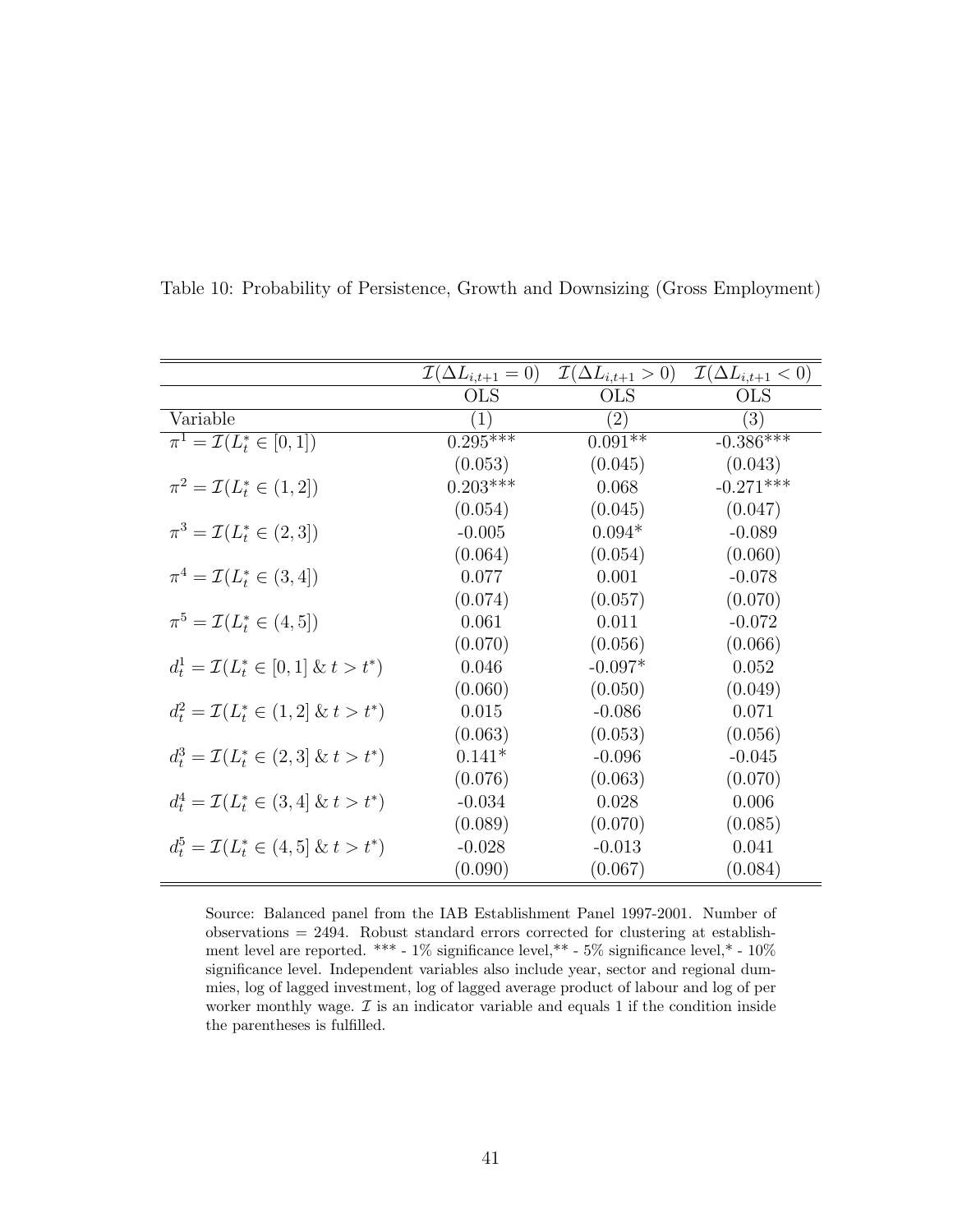

Figure 1: Threshold Level for Applicability of PADA - 1996-2001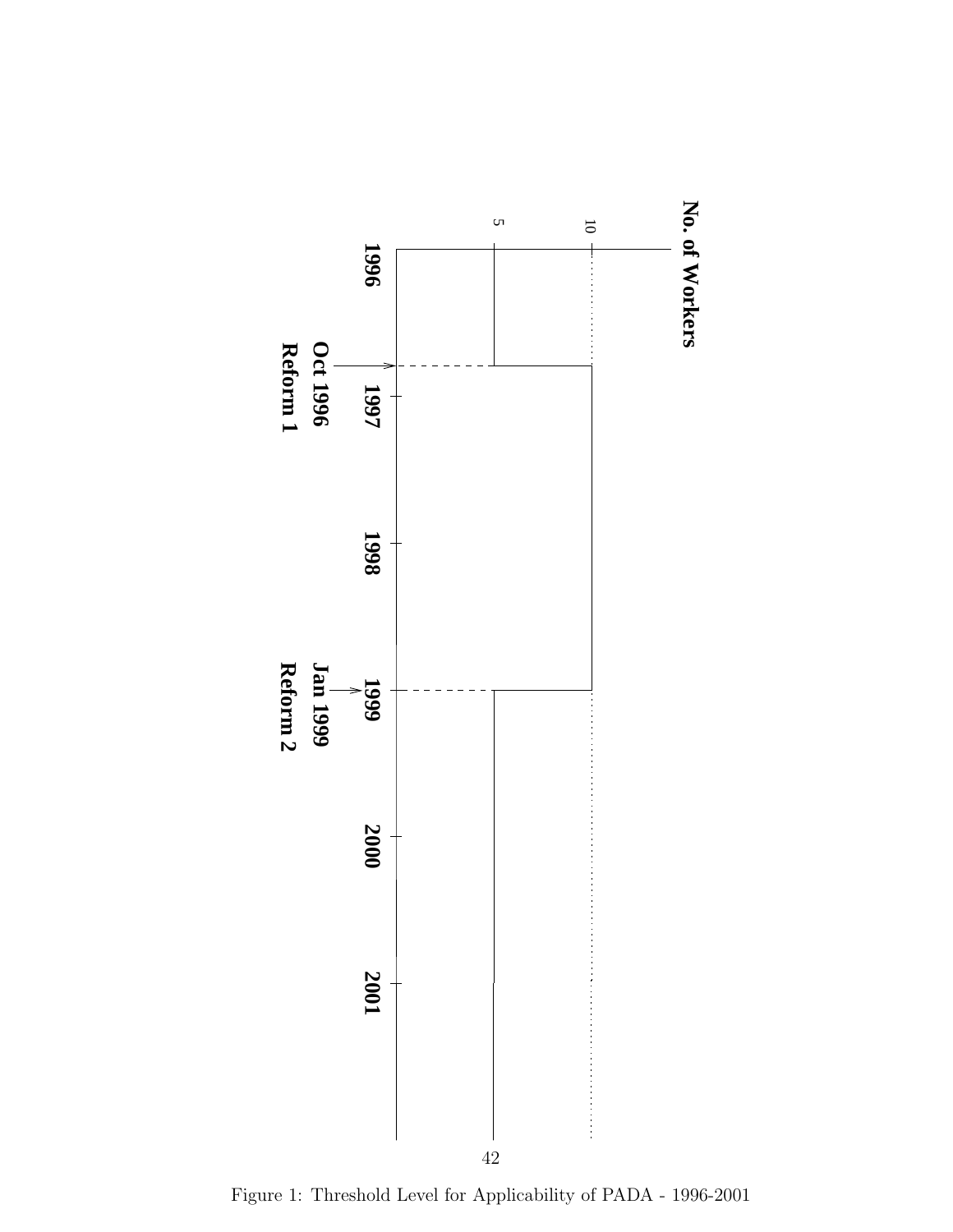

Figure 2: Distribution of Establishments by Number of Net Employees Source: Balanced panel from the IAB Establishment Panel 1997-2001.